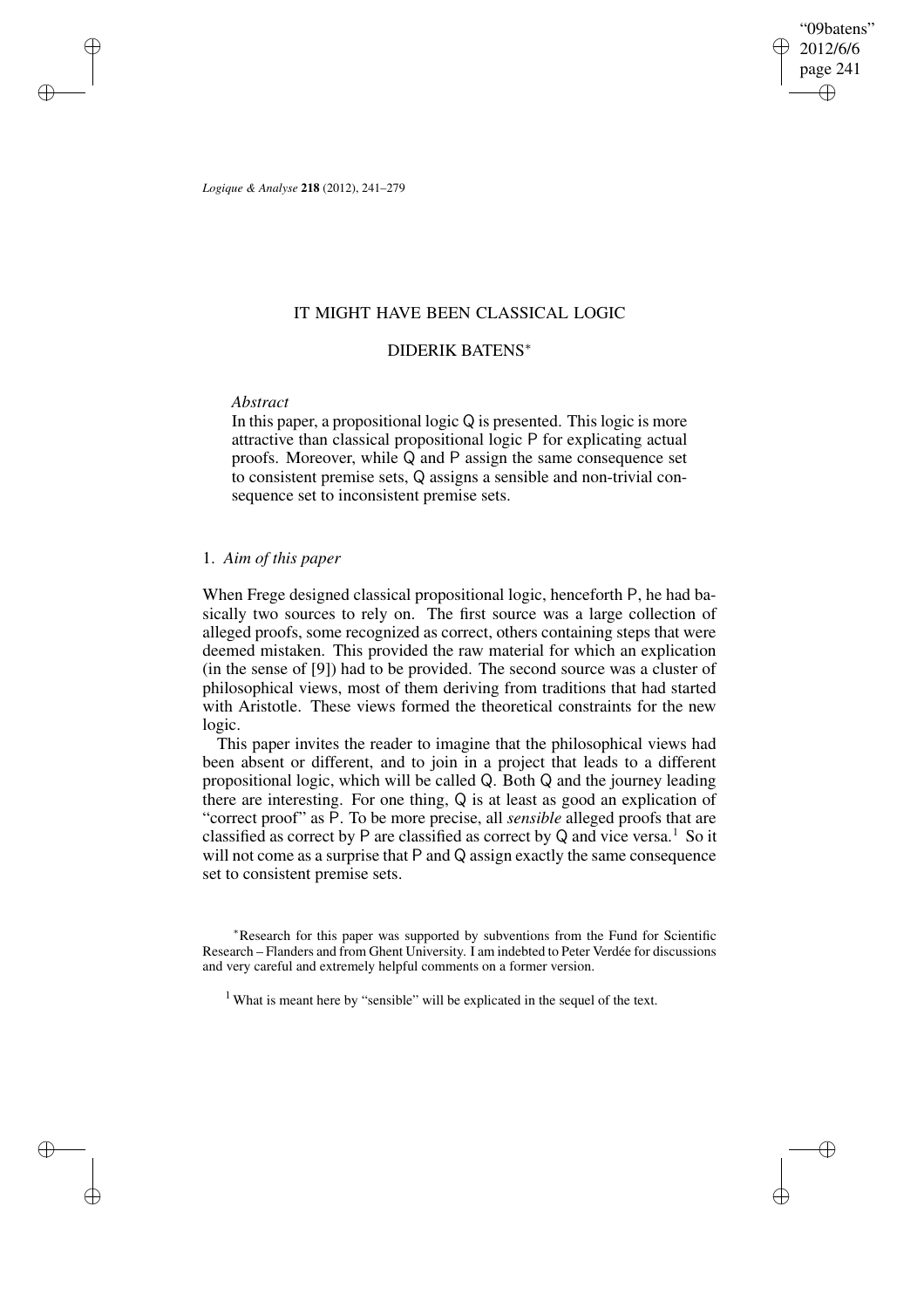"09batens" 2012/6/6 page 242 ✐ ✐

✐

✐

#### 242 DIDERIK BATENS

Nevertheless, Q is very different from P. It is so different that some logicians, before seeing Q at work, would consider the combination of its properties impossible. Many proofs sanctioned correct by P cannot be obtained in terms of Q and precisely these 'proofs' display features that proofs should not display. Moreover, Q is defined in terms of a procedure, which provides a decision method at the propositional level and a positive test for derivability at the predicative level.

A remarkable feature of Q is that it invalidates *Ex Falso Quodlibet*. So although, as said above, everything derivable from a *consistent* premise set by P is derivable from the same premise set by Q, Q is a *paraconsistent* logic, and actually a strictly paraconsistent one.<sup>2</sup> So it does not lead from inconsistency to triviality. To the contrary, it assigns a sensible consequence set to every inconsistent premise set.

That Q assigns the same consequence set as P to consistent premise sets makes it a very unusual paraconsistent logic. And indeed, Q is remarkable. Unlike most paraconsistent logics, Q validates Disjunctive Syllogism:  $A \vee$  $B, \neg A \vdash_{\mathsf{Q}} B$ . However, unlike the known paraconsistent logics that validate Disjunctive Syllogism, Q also validates Addition:  $A \vdash_{\mathsf{Q}} A \lor B$ . Any logician will realize that something unexpected is going on here.

Notwithstanding all this, Q is a simple system and its application is easy. A warning is in place here. We have all been made so familiar with the theory behind the proofs of Tarski logics, that we consider most of it as obvious. Mastering the theory behind Q-proofs requires a couple of definitions and conventions. After this, however, all is simple and easy.

I shall not argue that P has to be replaced by Q. Nor shall I try to present an elaborate set of philosophical views in order to underpin Q. All I want to argue is that Q is a fascinating system, which deserves careful attention and further study.

In subsequent sections, I shall spell out Q, provide it with a semantics, and study its central properties. I shall keep the discussion at the propositional level, as the typical difference with classical logic resides there. It is useful to mention, however, that the corresponding predicative logic is called CL<sup>−</sup> (pronounce it C-L-minus) in Ghent and that results on it are forthcoming (or meanwhile published), including an 'axiomatization' of CL<sup>−</sup> in [21]. Most of that work was done by Peter Verdée and Dagmar Provijn.

Before moving on, let me mention that the present paper had a long history. The idea of a prospective dynamics — see below — was first applied to P in [7]. There it became clear that *Ex Falso Quodlibet* is isolated from the other rules. It took a while before I realized that the logic Q, which is obtained by

<sup>2</sup> A logic L is *paraconsistent* iff  $A$ ,  $\neg A \nvdash_L B$ . This means that there is an A such that not all formulas are L-derivable from  $\{A, \neg A\}$ . A logic L is *strictly paraconsistent* iff there is no A such that all formulas are L-derivable from  $\{A, \neg A\}$ .

✐

✐

✐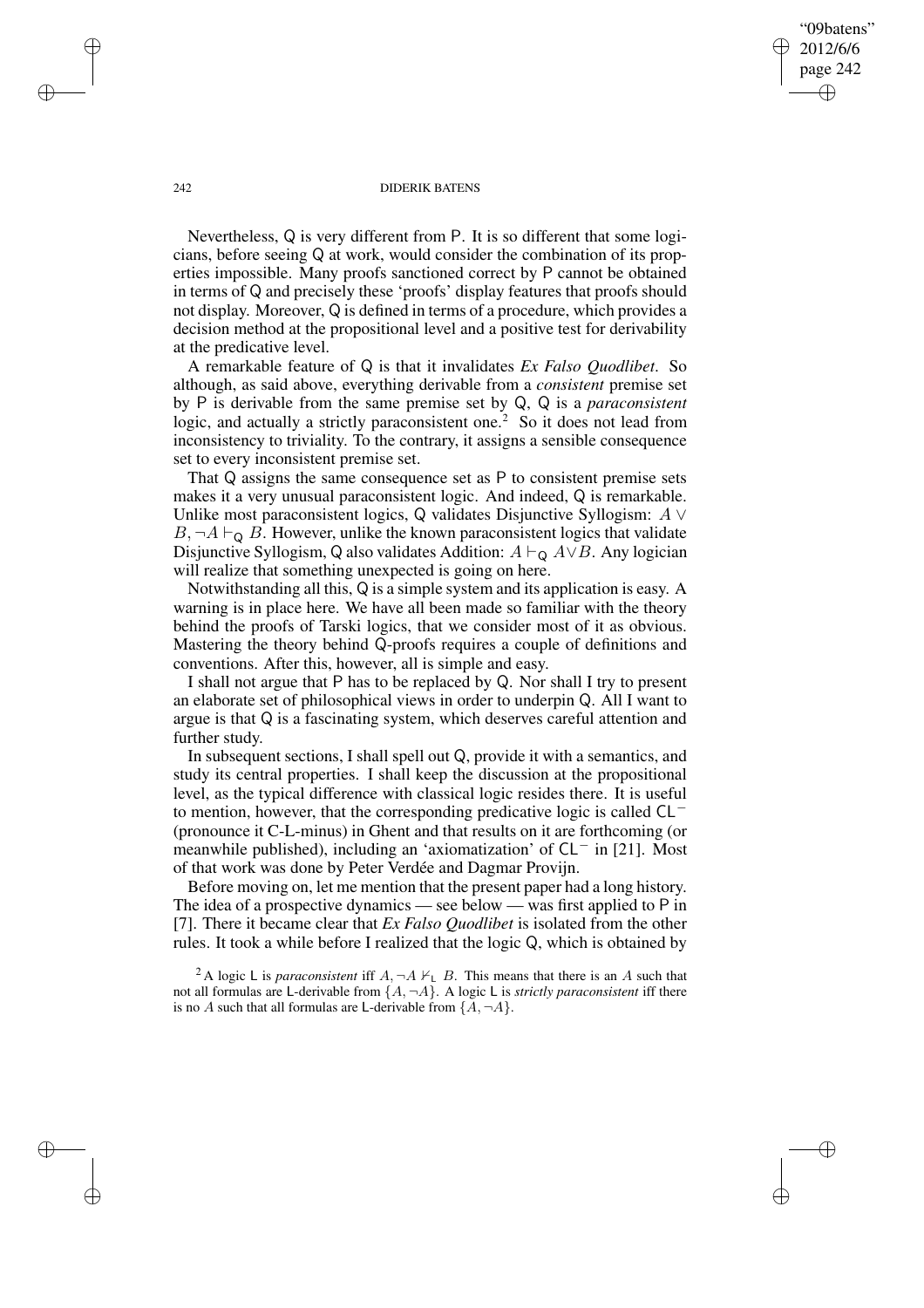dropping this isolated rule, has impressive properties that largely compensate the lack of some usual properties. The logic Q was first presented in the Third World Congress on Paraconsistency (Toulouse, 2003). Not much later, I wrote a draft paper on Q, containing a semantics and some metatheory. More urgent work, mainly on adaptive logics, prevented me from finishing the paper, until 2010 when the present volume was planned. An advantage of this situation is that other people have worked on the matter, studying the system and extending it, and that the present version is in line with those results. Moreover, many results presented here are new, for example the three-valued semantics and the connected metatheory.

# 2. *Some Ideas Behind the Logic*

✐

✐

✐

✐

Engaging in constructing an explication for alleged proofs, it would come to mind that proofs are goal-directed sequences: they follow a path that leads from premises to the conclusion. Moreover, proofs are the result of goaldirected search processes. In searching for a proof, one follows a certain procedure, which may be more or less deterministic and may or may not lead to success. Obviously, there is a difference between the successful result of a proof search and a published proof. The latter is cleaned up and polished; unsuccessful search branches are removed and the result is transformed in such a way that it looks neat to the reader, that its line is easy to follow, and that it provides insight into the proven statement. That published proofs are cleaned up, does not mean that the search process that led to them and the resulting 'unclean' proof are uninteresting or unimportant. Proof heuristics is an important aspect of logic — logic teachers who neglect it are justly unpopular.

Trying to derive p from the premise set  $\{q \supset \neg(t \vee \neg r), t, q \vee s, q \vee (t \supset$ p)}, one might reason as follows. Clearly, p can be obtained from  $q \vee (t \supset p)$ provided we obtain both  $\neg q$  and t; t is a premise, so we are still looking for  $\neg q$ ; this follows from  $q \supset \neg(t \vee \neg r)$  provided we obtain  $t \vee \neg r$ ; this formula can be obtained from either t or  $\neg r$ ; and t is a premise. So the desired proof is found.

If one follows a usual proof format, not much can be written down before the proof is found — just the premises. There is a way around this: to push part of the heuristics into the proof. This is realized by means of *prospective expressions*, which have the form  $[\Delta]$  A, and are interpreted as: the formula A can be obtained from the premises by obtaining the members of the finite set  $\Delta$  from them. The finite set  $\Delta$  will be called the *condition* of  $[\Delta]$  A, even

"09batens" 2012/6/6 page 243

✐

✐

✐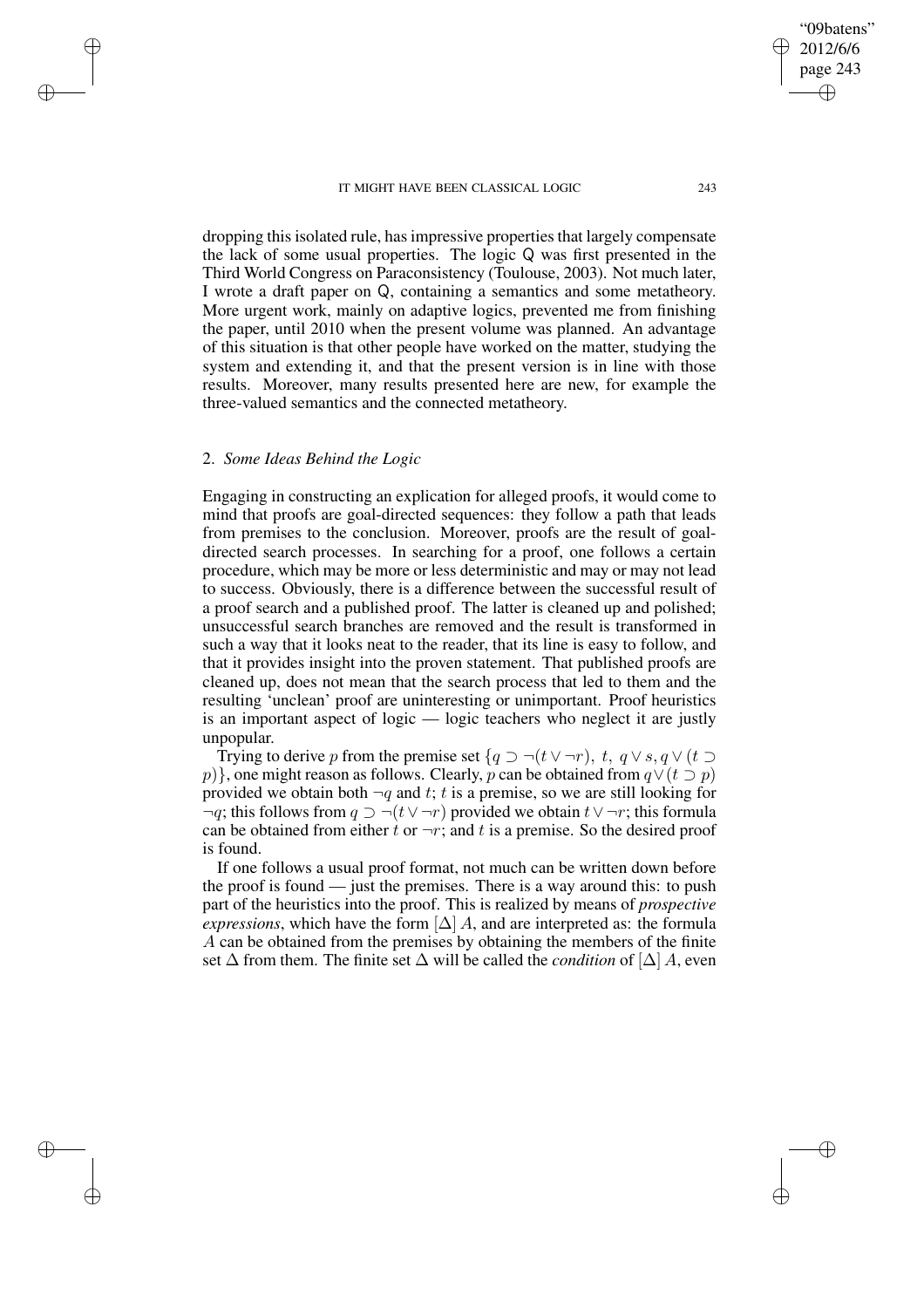✐

#### 244 DIDERIK BATENS

if  $\Delta = \emptyset$  as is explained below; A will be called the *formula* of  $[\Delta] A$ <sup>3</sup>. With this convention, the previous proof search leads to the following result some explanation follows.

| 1              | p p                                | Goal            | $\mathsf{R}^{11}$ |
|----------------|------------------------------------|-----------------|-------------------|
| $\overline{2}$ | $q \vee (t \supset p)$             | Prem            |                   |
| 3              | $\lceil \neg q \rceil t \supset p$ | $2; \vee E$     |                   |
| 4              | $\left[\neg q, t\right] p$         | $3;$ $\ni E$    | R <sup>6</sup>    |
| 5              |                                    | Prem            |                   |
| 6              | $\left[\neg q\right]p$             | $4, 5$ ; Trans  | $R^{11}$          |
| 7              | $q \supset \neg(t \vee \neg r)$    | Prem            |                   |
| 8              | $[t \vee \neg r] \neg q$           | 7: E            | $\mathbf{R}^{10}$ |
| 9              | $[t] \neg q$                       | $8;$ C $\vee$ E | $R^{10}$          |
| 10             | $\neg q$                           | 5, 9; Trans     |                   |
| 11             | D                                  | 6, 10; Trans    |                   |
|                |                                    |                 |                   |

The prospective expression  $[p]$  p on line 1 states the truism that p can be obtained from the premises if  $p$  can be obtained from them. The function of this expression is to indicate that we are trying to derive the formulas in the condition, viz.  $p$ . Next we introduce a premise from which  $p$  can be obtained — this is made precise in the next section. On line 3 the premise is analysed: the disjunction is eliminated in such a way that  $p$  can be obtained from the formula of the resulting prospective expression. This expression states that  $t \supset p$  is obtained if  $\neg q$  is obtained. As we are trying to derive p, the *formula*  $t \supset p$  is further analysed, which leads to line 4. The formula of this line is  $p$  and this is what we were after because  $p$  is an (actually the only) element of the condition of line 1. The second member of the condition of 4 is the premise t. It is introduced on line 5 and next is removed from the condition of line 4 by Trans, resulting in 6. At this point a mark is added to line 4. This line became redundant in view of line 6:  $\neg q$  alone is sufficient to obtain p. At line 7, a premise is introduced in view of the target  $\neg q$ . The premise is analysed at line 8. As the condition of 8 cannot be 'obtained' from a premise,<sup>4</sup> the condition is analysed by eliminating the disjunction. There are two ways for doing so; only the first occurs in the present proof: the disjunction in the condition is eliminated by relying on the fact that  $t$  is

 $3$  Prospective expressions are used in order to keep proofs between margins. An alternative is to write only the formula in the second column of the annotated proofs and to write the condition in a fourth column. The idea of prospective proofs originated as an inversion of the conditions that occur in the dynamic proofs of adaptive logics.

<sup>4</sup> What I mean is that it is impossible to introduce a premise and to obtain  $[\Delta]t\vee \neg r$  from it, for some  $\Delta$ , in the same way as 4 is obtained from 2 and 9 is obtained from 7. The matter is made precise in the next section.

✐

✐

✐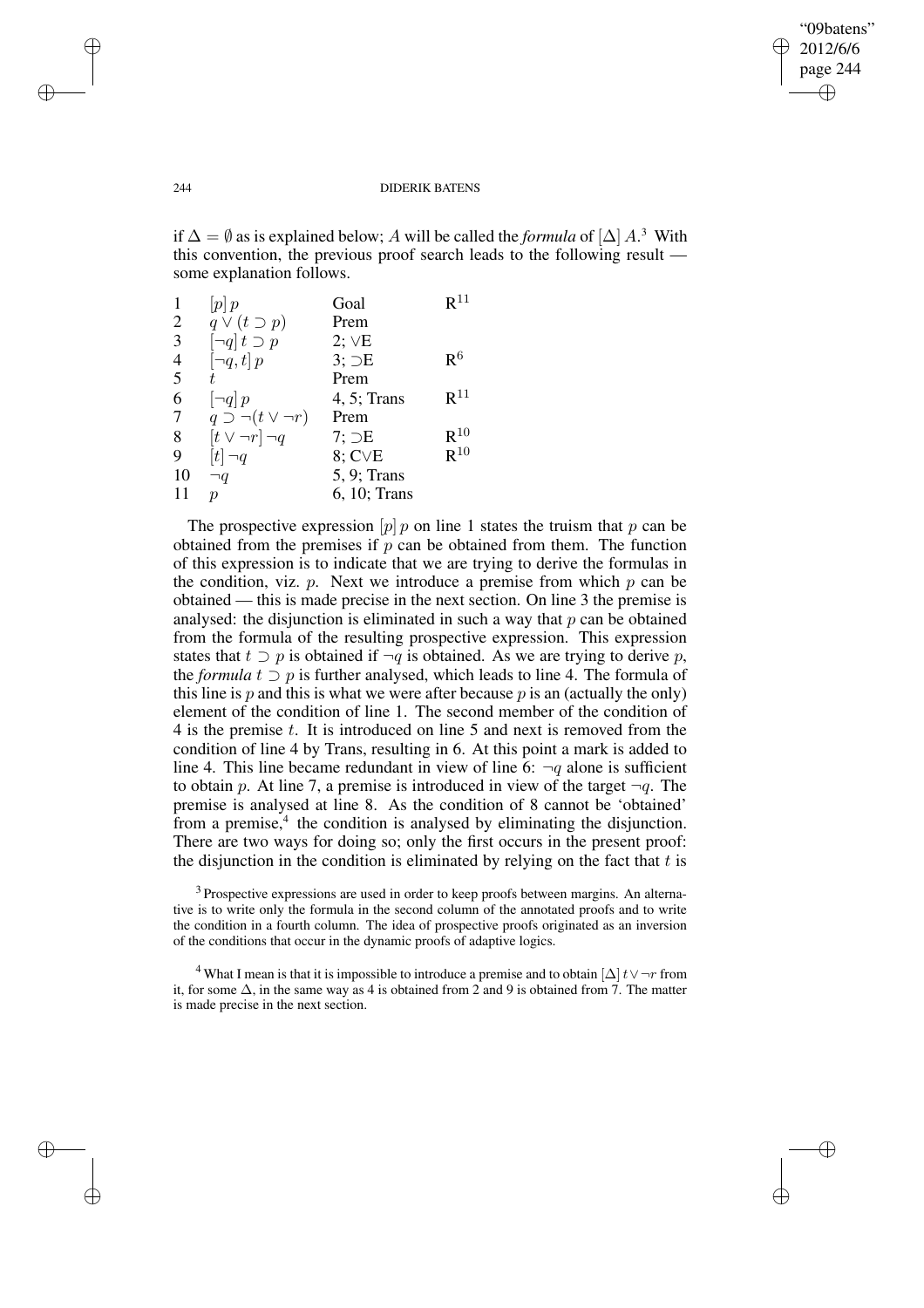sufficient to obtain  $t \vee \neg r$ . The only member of the condition of line 9 occurs at line 5. So we apply Trans and mark lines 8 and 9 as redundant. As the formula of line 10 is the only member of the condition of line 6, Trans is once more applied, whence  $p$  is derived unconditionally. At this point, line 1 is marked as redundant, which means that the goal is reached.

As we shall see in Section 4, the resulting sequence of prospective expressions may be turned into a standard proof and there is an algorithm for doing so. However, the sequence may be regarded as a proof itself.

Certain choices were made in constructing 1–11. After line 3, one might have searched for  $\neg q$ , postponing the application of  $\supset E$ . Similarly, one might have derived  $[\neg r] \neg q$  instead of  $[t] \neg q$  at line 9 (by C∨E). This would have led to a *dead end* as  $\neg r$  cannot be obtained from the premises. As such choices concern computational matters rather than conceptual matters, I shall not discuss them in the present paper.

It is useful to consider the proof 1–11 as containing eleven prospective expressions. So where a condition is absent, as at line 2, the formula is taken to be preceded by an *empty condition*, as in  $\left[\emptyset\right] q \vee (t \supset p)$ . The prospective expression introduced by the Goal rule is called the *goal expression*. A proof consisting of just an application of the Goal rule will be said to be at *stage* 1, the sequence of lines obtained by extending a proof at stage  $n$  with one line, will be said to be stage  $n + 1$  of the proof.

## 3. *The Procedure*

✐

✐

✐

✐

An *instruction* is a rule with a deontic restriction attached to it. The restriction is a permission or obligation to apply the rule in view of the stage of the proof. A *procedure* is a set of instructions. An attempted proof for  $\Gamma \vdash_{\mathsf{Q}} G$ (see below) will be the result of applying a procedure. The restrictions will depend on the stage of the proof, viz. on the prospective expressions that occur in the proof. Incidentally, while a procedure is described here as a complication of a system of rules, the latter (a formal system of the standard kind) may also be seen as a borderline case of a procedure: a set of rules that come with a universal permission.

That attempted proofs are defined in terms of a procedure is the natural outcome of the fact that proofs are the result of a goal-directed process. Many procedures are equivalent in the sense that they lead to the same consequence set. They may differ in efficiency, elegance, etc. Once a procedure for explicating a set of alleged proofs is described, one may expect that improvements for it are proposed. Certain steps that look sensible at one point may be deemed not sensible as insights in the procedure are gained. In order to make my point in the present paper, I shall present a rather permissive procedure, neglecting matters of efficiency.

"09batens" 2012/6/6 page 245

✐

✐

✐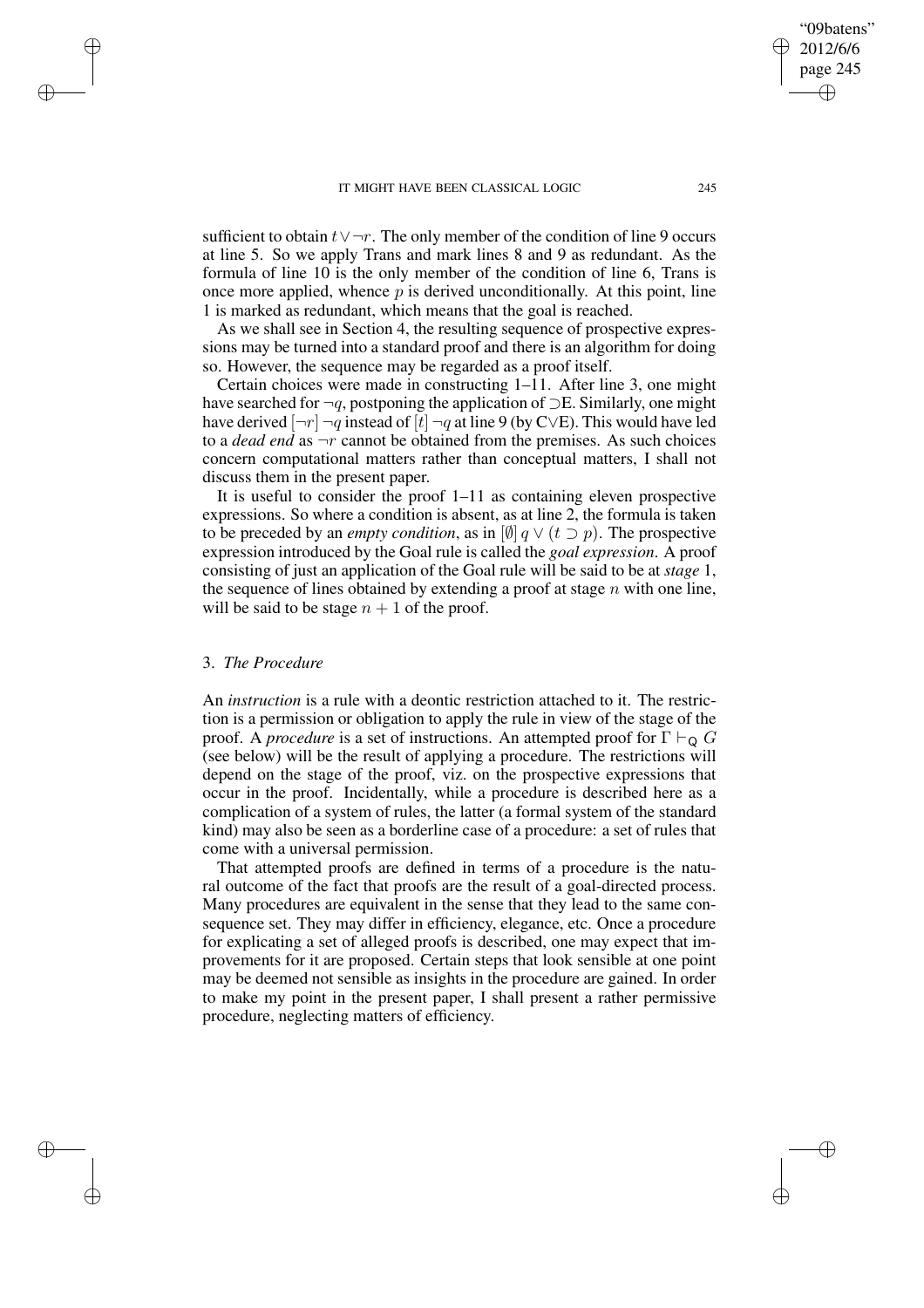✐

## 246 DIDERIK BATENS

Let me first mention the rules without their deontic restrictions. There are three kinds of rules: formula analysing rules, condition analysing rules, and 'structural' rules. The first two kinds will be introduced in a unified form (varying on a theme from [20]). Let  $*A$  denote the 'complement' of A, viz. B if A has the form  $\neg B$  and  $\neg A$  otherwise.<sup>5</sup> To each formula two other formulas are assigned according to the following table:

| a                   | $a_1$         | $\mathfrak{a}_2$ |                     | b1                  | $\mathfrak{b}_2$    |
|---------------------|---------------|------------------|---------------------|---------------------|---------------------|
| $A \wedge B$        |               | B                | $\neg(A \land B)$   | $*$ A               | $*B$                |
| $A \equiv B$        | $A \supset B$ | $B \supset A$    | $\neg (A \equiv B)$ | $\neg(A \supset B)$ | $\neg(B \supset A)$ |
| $\neg(A \vee B)$    | $* A$         | $*B$             | $A \vee B$          |                     |                     |
| $\neg(A \supset B)$ |               | $*B$             | $A \supset B$       | $* A$               | B                   |
| $\neg\neg A$        |               |                  |                     |                     |                     |

The formula analysing rules for  $\alpha$ -formulas and b-formulas are respectively:<sup>6</sup>

$$
\frac{\left[\Delta\right]\mathfrak{a}}{\left[\Delta\right]\mathfrak{a}_1\quad\left[\Delta\right]\mathfrak{a}_2} \qquad \frac{\left[\Delta\right]\mathfrak{b}}{\left[\Delta\cup\left\{*\mathfrak{b}_2\right\}\right]\mathfrak{b}_1\quad\left[\Delta\cup\left\{*\mathfrak{b}_1\right\}\right]\mathfrak{b}_2}
$$

The condition analysing rules for a-formulas and b-formulas are respectively:

$$
\frac{[\Delta \cup \{\mathfrak{a}\}]\, A}{[\Delta \cup \{\mathfrak{a}_1, \mathfrak{a}_2\}]\, A} \qquad \frac{[\Delta \cup \{\mathfrak{b}\}]\, A}{[\Delta \cup \{\mathfrak{b}_1\}]\, A}\quad \frac{[\Delta \cup \{\mathfrak{b}\}]\, A}{[\Delta \cup \{\mathfrak{b}_2\}]\, A}
$$

Here are the four further rules, in which  $\Gamma$  refers to the premise set and  $G$ to the intended conclusion (the Goal):

Goal To introduce  $[G]$  G.

Prem To introduce A for some  $A \in \Gamma$ .

Trans

EM

✐

✐

| $[\Delta \cup \{B\}] A$<br>$\left[\Delta'\right]B$         |
|------------------------------------------------------------|
| $[\Delta \cup \Delta'] A$                                  |
| $[\Delta \cup \{B\}] A$                                    |
| $[\Delta' \cup \{\neg B\}] A$<br>$[\Delta \cup \Delta'] A$ |

<sup>5</sup> Note that \*\*¬p is ¬p but that \*\*¬¬p is p, just like \*\*p.

<sup>6</sup> The rule to the left actually summarizes two rules: both  $[\Delta] \mathfrak{a}_1$  and  $[\Delta] \mathfrak{a}_2$  may be derived from [∆] a; similarly for the rule to the right and for the condition analysing rule for b-formulas.

✐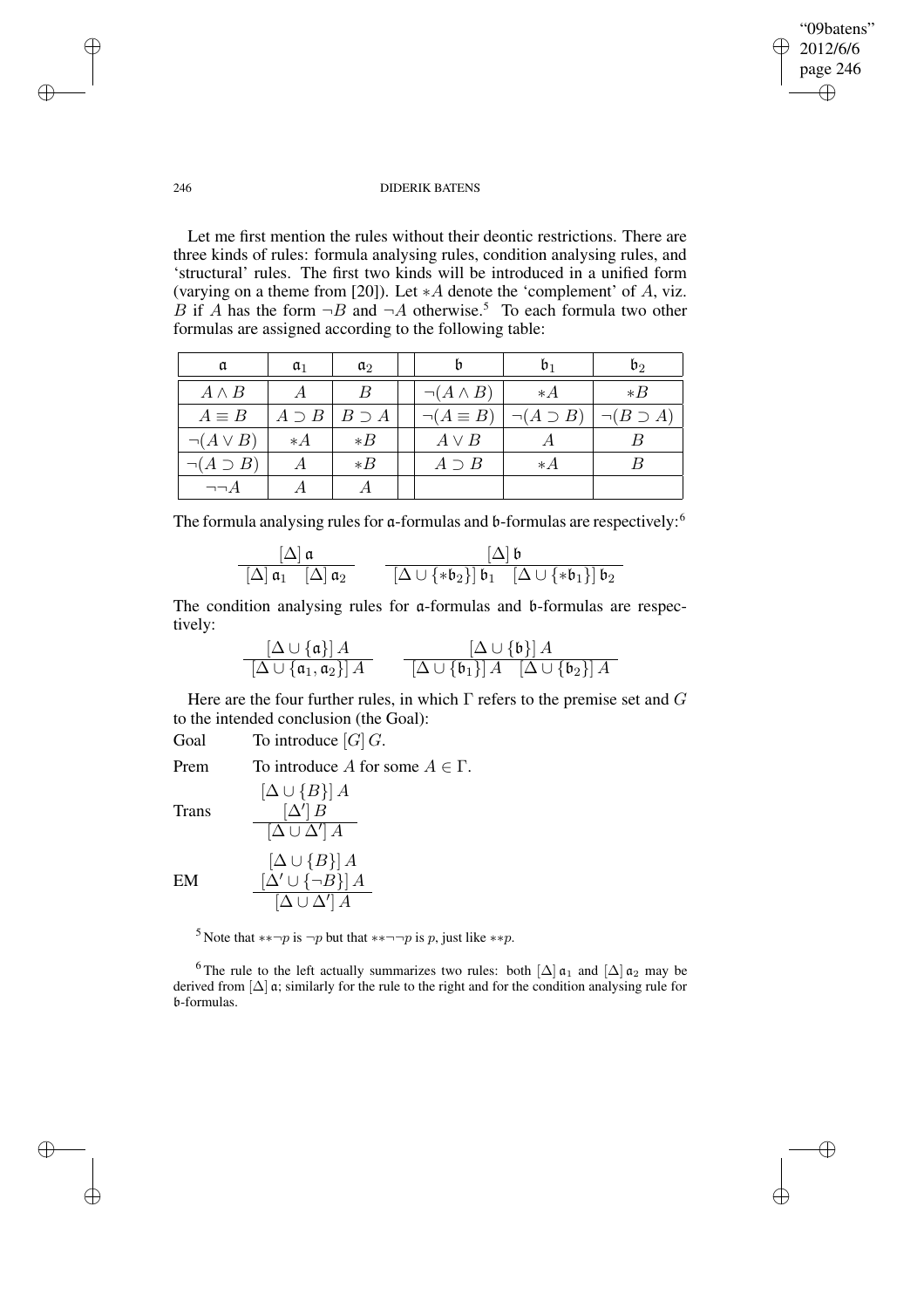In order to spell out the deontic restrictions, we need three preparatory steps. That A is a *positive part* of another formula is defined as the intersection of all relations fulfilling the following clauses: $<sup>7</sup>$ </sup>

1.  $pp(A, A)$ .

✐

✐

✐

✐

- 2. if  $pp(A, \mathfrak{a}_1)$  or  $pp(A, \mathfrak{a}_2)$ , then  $pp(A, \mathfrak{a})$ .
- 3. if  $pp(A, \mathfrak{b}_1)$  or  $pp(A, \mathfrak{b}_2)$ , then  $pp(A, \mathfrak{b})$ .

The set of *goal-descendants* in a prospective proof is defined as the smallest set  $\Sigma$  for which hold:

- 1.  $[G] G \in \Sigma$ ,
- 2.  $[\Delta] G \in \Sigma$  if it is obtained by a condition analysing rule from a  $\Delta'$ ]  $G \in \Sigma$ ,
- 3.  $[\Delta \cup \Theta]$   $G \in \Sigma$  if it is obtained by EM from  $[\Delta \cup \{A\}]$   $G$  and  $[\Theta \cup$  $\{\neg A\}$   $\{G$ , and  $\Delta \cup \{A\}$   $\{G \in \Sigma \text{ or } [\Theta \cup \{\neg A\}]$   $G \in \Sigma$ ,
- 4.  $[\Delta \cup \Theta]$   $G \in \Sigma$  if it is obtained by Trans from  $[\Delta \cup \{A\}]$   $G \in \Sigma$  and  $[\Theta] A$ .

The members of the conditions of lines that are unmarked at stage s will be said to be the *targets* at stage s. We shall see that, with the exception of the Goal rule, rules are applied at a stage in function of the targets at that stage.<sup>8</sup> I shall consider three marking definitions:

- Redundant A line in which  $[\Delta]$  A is derived is *marked as redundant* from a stage s on iff, at stage s,  $[\Delta']$  A has been derived for some  $\Delta' \subset \Delta$ . The mark is " $R^{i}$ " (with i the stage at which the mark is introduced).
- Circular A line in which  $[\Delta]$  A is derived is *marked as circular* iff  $\{A\} \subset$  $\Delta$  and  $[\Delta]$  A is not the goal expression. The mark is "C".
- Dead end An (otherwise unmarked) line that has  $[A_1, \ldots, A_n]$  B as its prospective expression is *marked as a dead end* from a stage s on iff, at stage s, there is an  $A_i$  ( $1 \le i \le n$ ) to which no condition analysing rule can be applied and that is not a positive part of any premise. The mark is " $A_i$ " (for that specific  $A_i$ ).

The sense of these definitions is easy to grasp. A line with prospective expression  $[\Delta]$  A is redundant if another line of the proof reveals that the

<sup>7</sup> Unlike what is done in [18] and [7], I do not introduce negative parts because there is no need for them (and they complicate the predicative case). Note that, on the present definition,  $pp(p, \neg p \supset q)$  but *not*  $pp(\neg \neg p, \neg p \supset q)$ .

 $8$ The requirement will be expressed indirectly for Trans — see below in the text — by the requirement that the lines are unmarked.

"09batens" 2012/6/6 page 247

✐

✐

✐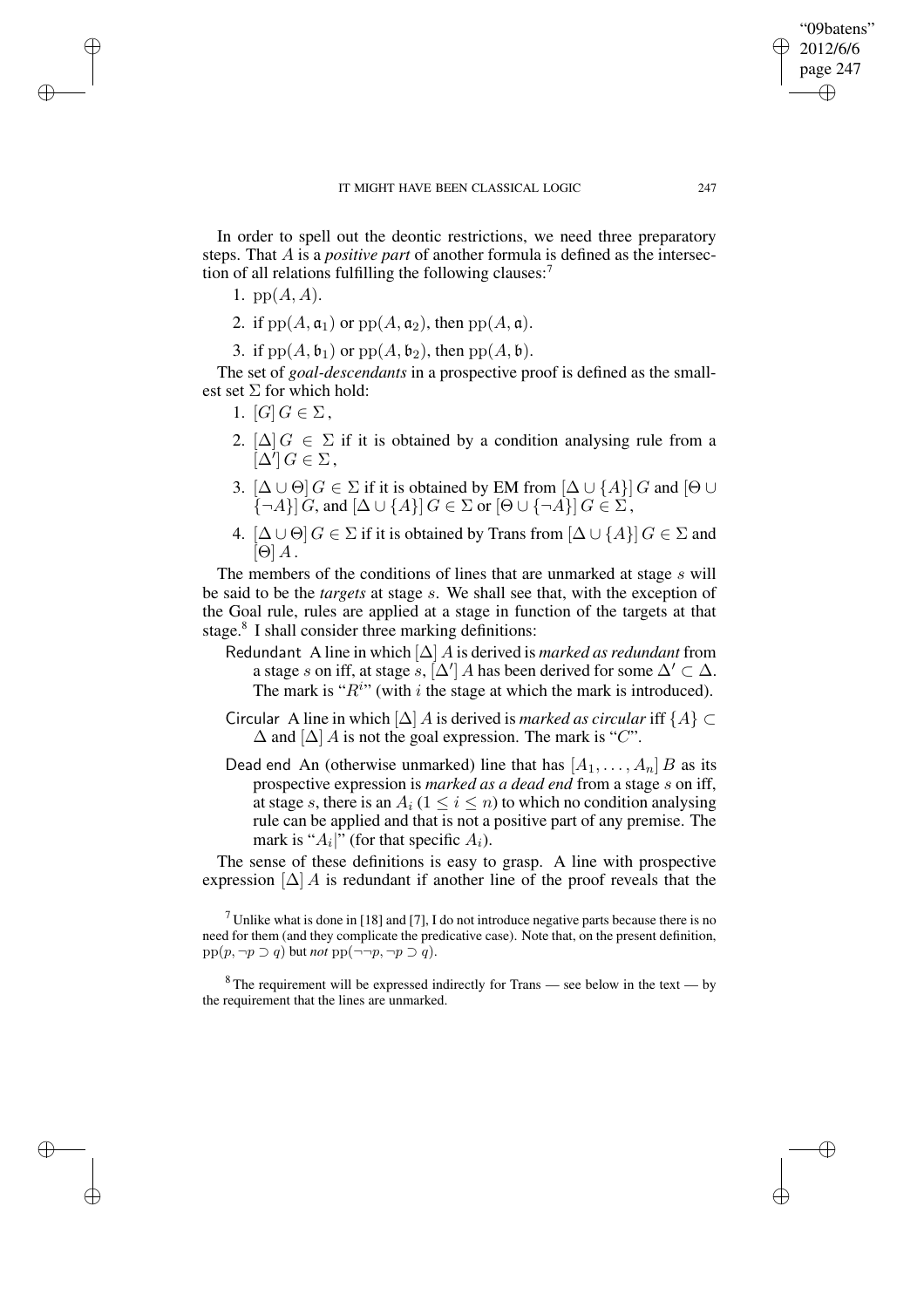"09batens" 2012/6/6 page 248 ✐ ✐

✐

✐

#### 248 DIDERIK BATENS

formula A may be obtained by obtaining the members of a proper subset of ∆. Circular lines are heuristically useless because obtaining the members of  $\Delta$  involves obtaining A; but if A is obtained, there is no need to look for the other members of  $\Delta$ . A line marked as a dead end is heuristically useless in that, where  $[\Delta]$  A is its prospective expression, there is no point in trying to derive some members of  $\Delta$  as other members of  $\Delta$  cannot be analysed — so they are literals (sentential letters or negations of sentential letters) in the present propositional case — and cannot be obtained from the premises anyway.

Not all marked lines are useless. By applying EM, for example, one obtains a prospective expression the condition of which does not contain all formulas from the conditions of the two lines on which the application relies. So one or more applications of EM that start from marked lines may lead to an unmarked line.

Given the above, the (very permissive) procedure may be summarized as follows.

- (i) An attempted proof for  $\Gamma \vdash_{\mathsf{Q}} G$  starts off by an application of the Goal rule, introducing  $[G]$  G.
- (ii) In an attempted proof, a prospective expression  $[\Delta] A$  can be introduced at most once as a goal-descendant and at most once as a nongoal-descendant.
- (iii) A premise may be introduced (by Prem) at a stage if, at that stage, a target is a positive part of it.
- (iv) A member of the condition of a line that is not marked as redundant may be analysed (by a condition analysing rule).
- (v) A formula analysing rule resulting in  $[\Delta]$  A may be applied to a prospective expression that is not a goal-descendant, provided a target is a positive part of A at the stage of the proof.
- (vi) Trans may be applied to prospective expressions of unmarked lines.
- (vii) EM may be applied to prospective expressions that are not marked as redundant.

The expressed permissions are only valid in as far as the application fulfils all obligations. For example, the permission expressed by (v) is restricted by the ban imposed by (ii).

If restrictions that refer to marked lines are dropped (all members of prospective conditions are then targets), one obtains an even more permissive (and less efficient) procedure. Still, if the premise set  $\Gamma$  is finite, a prospective proof for  $\Gamma \vdash_{\mathsf{Q}} G$  will either be successful or stop at a finite point.

Some comments on the procedure are useful. Clause (i) is required to get the proof started. Clause (ii) prevents that the same formula is repeated infinitely. The restriction is harmless in that the use of any occurrence of a prospective expression is the same, except that an occurrence that is

✐

✐

✐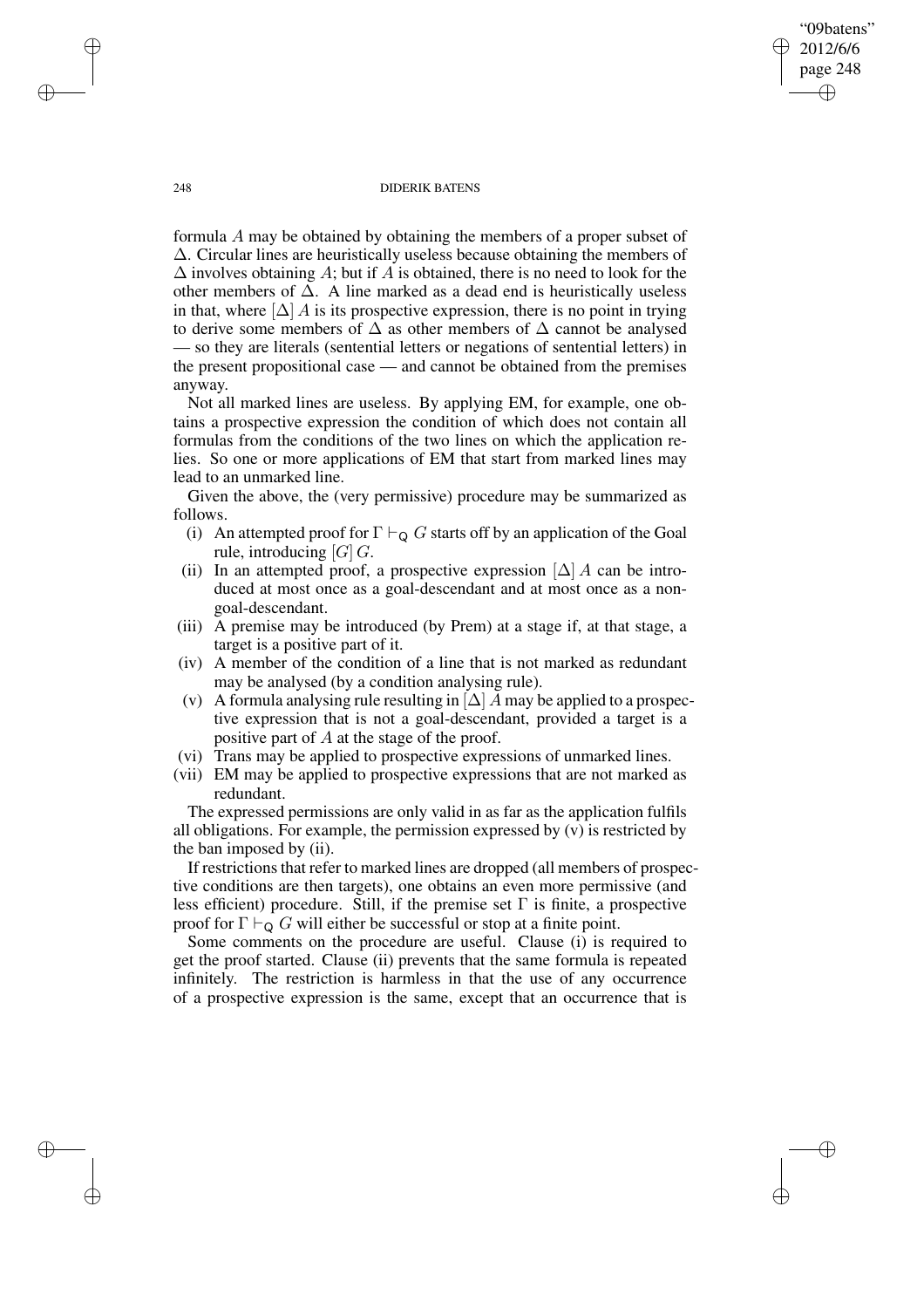✐

✐

✐

✐

not a goal-descendant can be used more liberally than one that is a goaldescendant. Premises are only introduced when they are useful in view of (iii). As for (iv), note that a member of a condition may be analysed even if it is itself a positive part of a premise. To see why this is necessary, consider the target  $p \vee q$  in the presence of the premise set  $\{r \vee (p \vee q), p \vee s, \neg s\}$ . Although  $p ∨ q$  is a positive part of  $r ∨ (p ∨ q)$ , the premises do not allow one to obtain it from that premise, whereas analysing the target gives us  $p$  and this can be obtained from the premises. Clause (v) warrants that the formulas of goal-descendants are not analysed. This means that  $G$  is not analysed whenever it is the formula of a prospective expression that is a goal-descendant. It can indeed be proved that analysing the formula of a goal-descendant,  $[\Delta]G$ , is useless and moreover would make Theorem 3 false.<sup>9</sup> The deontic restrictions warrant that the formulas of other prospective expressions, even if they are identical to  $G$ , are analysed in a way that may be useful for the ongoing proof. The restriction in clauses (vi) and (vii) provably prevent the addition of useless prospective expressions.

*Definition* 1: An attempted Q-proof *for*  $\Gamma \vdash_{\Omega} G$  *is a list of prospective expressions written by application of the above procedure.*

*Definition* 2: *An attempted* Q-*proof for*  $\Gamma \vdash_{\Omega} G$  *is* successful *iff* G *occurs in it on the empty condition.*

*Definition* 3: *A* Q-proof *of G from*  $\Gamma$  *is an attempted* Q-*proof for*  $\Gamma \vdash_{\mathsf{Q}} G$ *that is successful.*

*Definition* 4:  $\Gamma \vdash_Q G$  *iff there is a* Q-proof of G from  $\Gamma$ *.* 

*Definition* 5: An attempted Q-proof for  $\Gamma \vdash_{\mathsf{Q}} G$  stops *iff* the procedure does *not allow one to add a prospective expression to the attempted proof.*

In connection with Definition 5, the reader should keep in mind that the procedure is goal-directed. While  $[p] q$  occurs in some attempted Q-proofs for  $p \supset q \vdash_Q q$  and occurs in all such proofs that stop, it does not occur in any attempted proof for  $p \supset q \vdash_Q r$ .

Proofs of Q-theorems depend essentially on EM. A simple example is the proof of  $(p \land q) \supset p$ :

|   | $[(p \wedge q) \supset p](p \wedge q) \supset p$       | Goal            | $\mathrm{R}^5$ |
|---|--------------------------------------------------------|-----------------|----------------|
| 2 | $\left[\neg (p \wedge q)\right](p \wedge q) \supset p$ | $1; C\supset E$ | $\mathtt{R}^5$ |

<sup>9</sup> Peter Verdée gave me the following example: if the restriction were removed,  $[p, \neg p]q$ would occur in the prospective proof for  $p, \neg p \vdash_{\mathsf{Q}} p \lor q$ .

"09batens" 2012/6/6 page 249

✐

✐

✐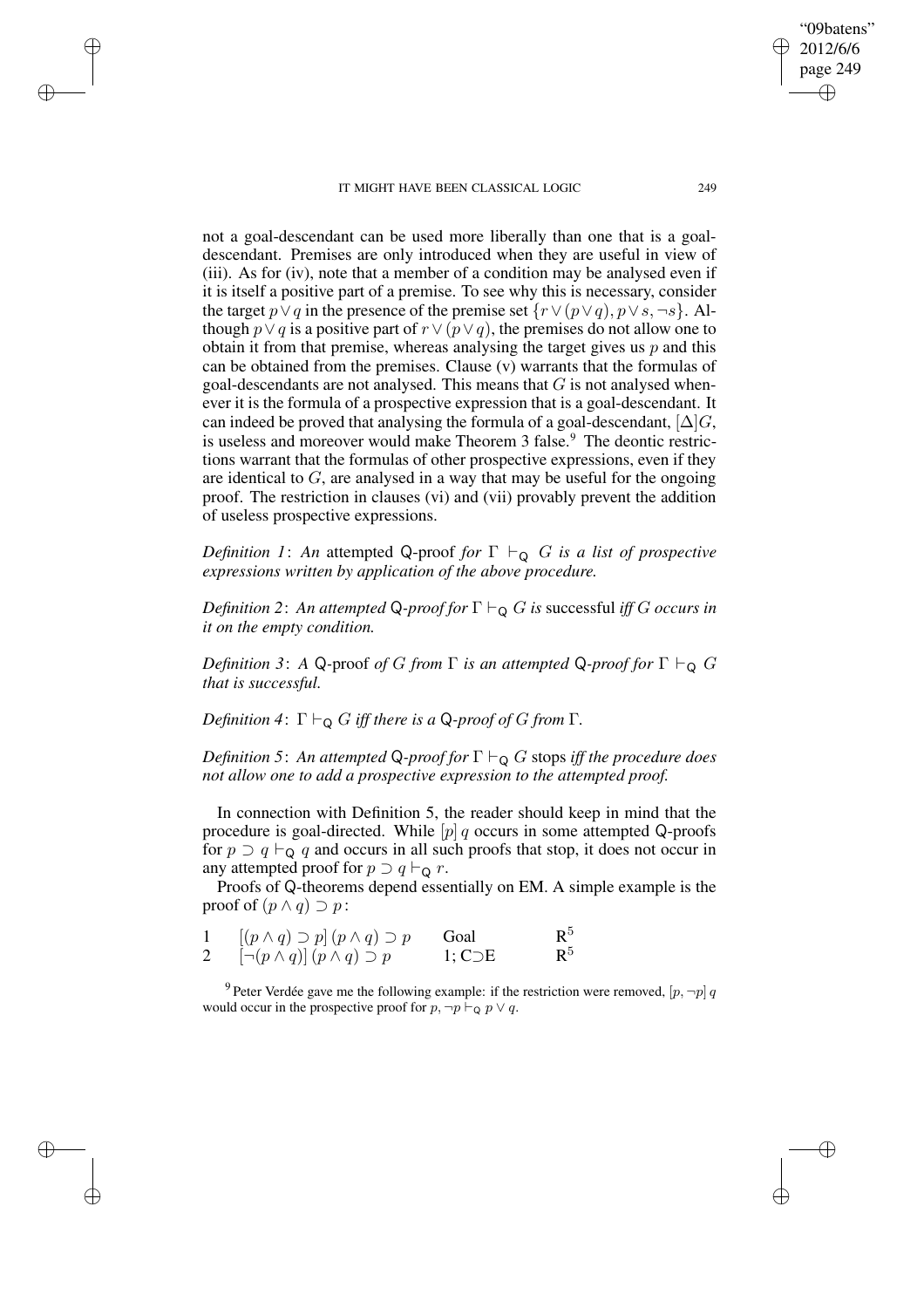✐

## 250 DIDERIK BATENS

| 3 <sup>7</sup> | $[p](p \wedge q) \supset p$        | $1; C\supset E$      | $ p  \mathbf{R}^5$       |
|----------------|------------------------------------|----------------------|--------------------------|
|                | 4 $[\neg p](p \wedge q) \supset p$ | $2; C \neg \wedge E$ | $\neg p \, \mathsf{R}^5$ |
|                | 5 $(p \wedge q) \supset p$         | 3, 4; EM             |                          |

Another (still very simple) illustration of EM is provided by the proof of  $q \lor p$  from  $\{\neg p \supset p\}$ :

|   | $\left[q \vee p\right] q \vee p$ | Goal           | R٦                       |
|---|----------------------------------|----------------|--------------------------|
| 2 | $[q] \, q \vee p$                | $1; C\vee E$   | $q \,   \, \mathbb{R}^7$ |
| 3 | $[p] \, q \vee p$                | $1; C\vee E$   | $\mathbf{R}^7$           |
| 4 | $\neg p \supset p$               | Prem           |                          |
| 5 | $\neg p$   $p$                   | $4; \supset E$ |                          |
| 6 | $\neg p \, q \vee p$             | $3, 5$ ; Trans | $\mathbf{R}^7$           |
| 7 | $q \vee p$                       | 3, 6; EM       |                          |

I claimed that Q is at least as good an explication for correct proofs as P. This was an understatement: Q is much better than P in this respect. First, it excludes repeated steps, like the recurring introduction of the same premise. More importantly, it prevents that proofs are extended with steps that serve no purpose, like 3 in the following official Fitch-style P-proof of q from  $\{p, p \supset q\}$ :

|   |               | Premise            |
|---|---------------|--------------------|
|   | $p \supset q$ | Premise            |
| 3 | $p \vee r$    | 1; Addition        |
| 4 |               | 1, 2; Modus Ponens |

Officially, any finite number of lines similar to 3 may be inserted between 3 and 4. The point is not that such lines are superfluous for the resulting successful proof. The point is that the lines are not sensible steps for deriving q from the premises. Allow me to present another example. The following official annotated proof of  $p, p \supset q \vdash_{\mathsf{P}} q$  (in which I use the theorem  $(A \wedge$  $B) \supseteq A$  for the sake of brevity) does not contain any step that is superfluous within this proof. Nevertheless, the proof is not the outcome of a sensible goal-directed process.

|                |                                | Premise           |
|----------------|--------------------------------|-------------------|
| $\overline{2}$ | $p \supset q$                  | Premise           |
| 3              | $p \vee q$                     | 1; Addition       |
|                | $p \vee r$                     | 1; Addition       |
| 5              | $(p \vee q) \wedge (p \vee r)$ | 3, 4; Adjunction  |
| 6              | $p \vee (q \wedge r)$          | 5; Distributivity |
|                | $(q \wedge r) \supset q$       | Theorem           |
|                |                                | 6, 2, 7; Dilemma  |
|                |                                |                   |

✐

✐

✐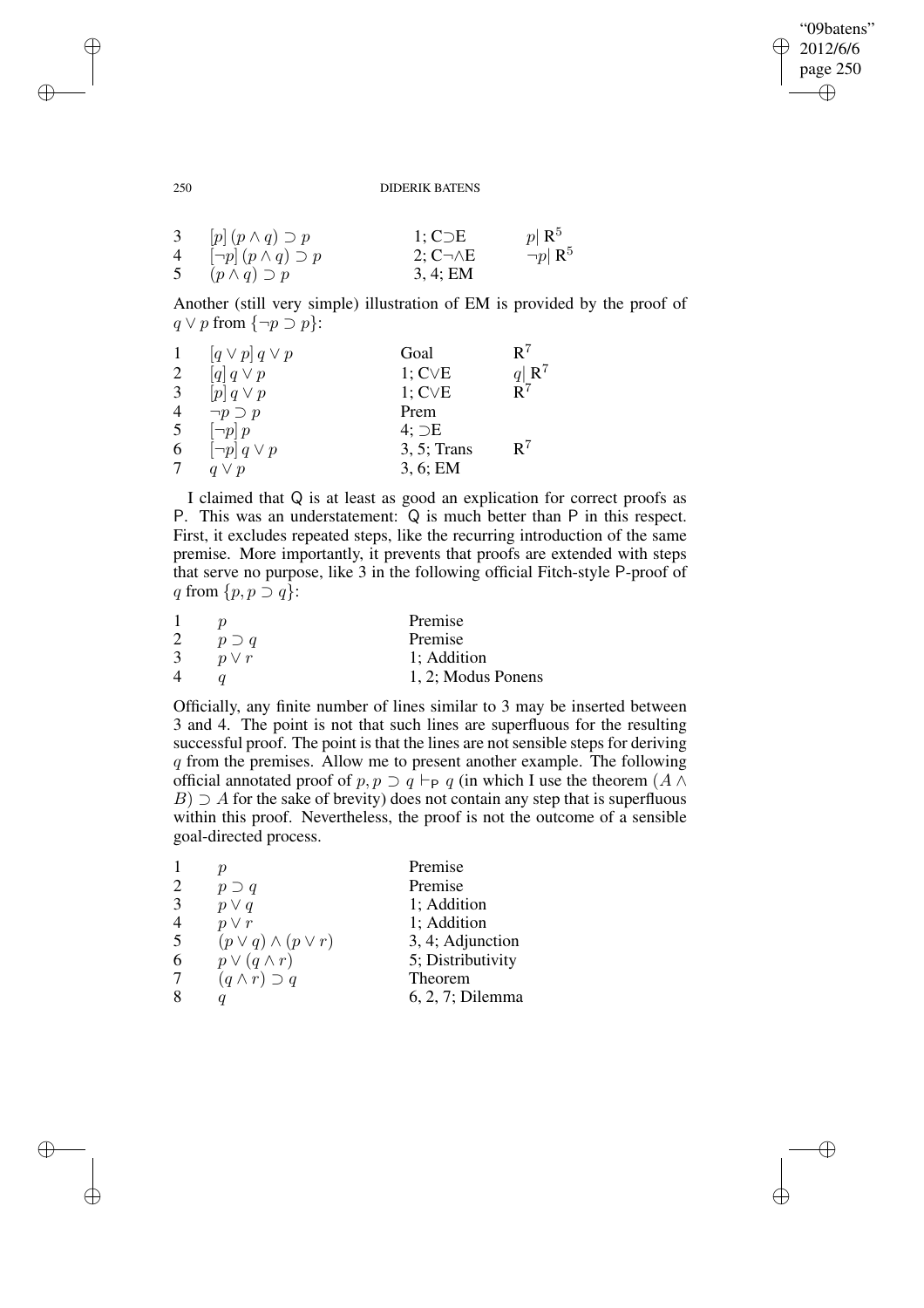Before leaving the matter, I add two comments on the procedure. First, the following rule is permissible.

$$
C * E \qquad \frac{[\Delta \cup \{ *A \} ] A}{[\Delta] A}
$$

✐

✐

✐

✐

If A is the goal, the rule is even derivable:  $[\Delta]$  G follows by EM from  $[\Delta \cup {\ast}G]$  G and  $[G]$  G. If A is a target, the proof contains a prospective expression  $[\Delta' \cup \{A\}]$  B. Applying C∗E to  $[\Delta \cup \{A\}]$  A enables one to derive  $[\Delta' \cup \Delta]$  B by Trans. If C∗E is not applied, one obtains  $[\Delta' \cup \Delta \cup \{ *A \}]$  B by Trans, and next  $[\Delta' \cup \Delta] B$  by EM.<sup>10</sup>

The second comment is that further marking definitions improve the efficiency of the procedure. Some prospective expressions  $[\Delta]$  A are targetcircular in the sense that A is *only* useful to obtain (in one or more steps) a formula B on a different condition, whereas  $B \in \Delta$ . In this case  $[\Delta] A$  may be handled as if it were circular.

# 4. *Some Properties*

In [7], the system Pc is presented, which defines prospective proofs for P. The only difference with Q is that Pc also contains the EFQ rule:

EFQ Where  $A \in \Gamma$ , add  $[\neg A]$  G to the proof.

The recursive definition of "goal-descendant" in Pc is as in Q, except that one should add in item 1 of the definition: if  $A \in \Gamma$ ,  $\neg A \mid G \in \Sigma$ . So Pc is an extension of Q. Several lemmas and theorems proved below follow immediately from those proved in [7] or may be proved by a slight modification to those proofs. I shall nevertheless introduce new information below when this provides more insights. $11$ 

# *Theorem* 1: *If*  $\Gamma \vdash_{\mathsf{Q}} A$ *, then*  $\Gamma \vdash_{\mathsf{P}} A$ *.*

*Proof.* Consider a Q-proof of A from Γ. Transform the list L of prospective expressions (second elements of the lines of the proof) to a list of formulas

<sup>10</sup> So although [ $\Delta$ ] A cannot be obtained without C∗E, everything one can do with [ $\Delta$ ] A can be obtained. Moreover, deriving  $[\Delta] A$  from  $[\Delta \cup {\{ *A \}}] A$  is correct according to the 'interpretation' of prospective expressions — see the paragraph following Theorem 9 for this interpretation. Incidentally, showing that C∗E is permissible in case A is not a target is more tiresome and is skipped here.

<sup>11</sup> A simpler proof of Theorem 1 is that every prospective Q-proof is a prospective P-proof in view of what is said in this paragraph in the text.

"09batens" 2012/6/6 page 251

✐

✐

✐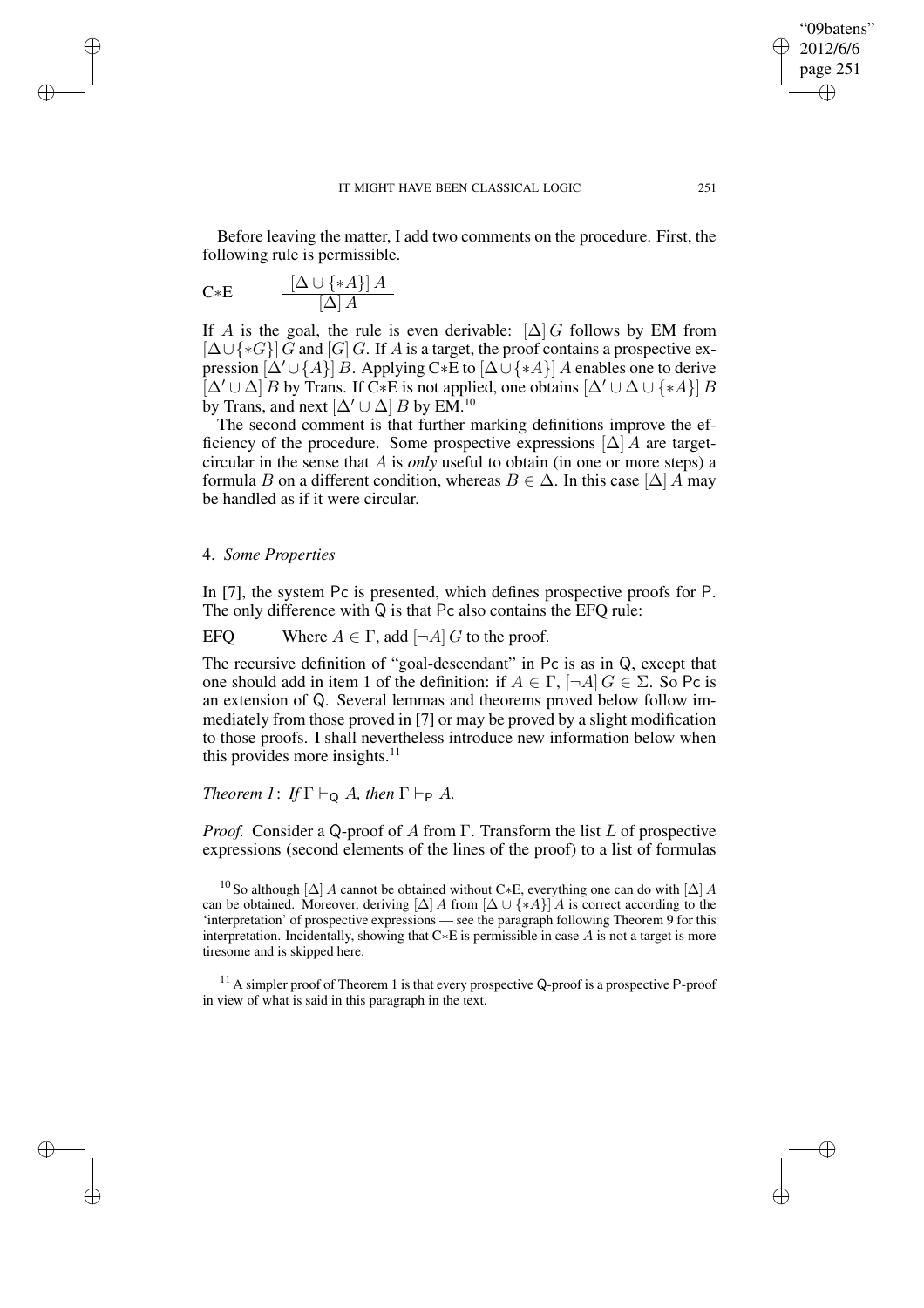*"09batens" 2012/6/6 page 252* ✐ ✐

✐

✐

#### 252 DIDERIK BATENS

L' by letting every prospective expression  $[B_1, \ldots, B_n]$  A in L correspond to the formula \* $B_1 \vee \ldots \vee B_n \vee A$ . It is easily seen that L' can be extended to a P-proof of A from Γ. An application of the Goal rule is justified by a proof of the P-theorem  $*G \vee G$ , an application of Prem is justified by the Premise rule, and the transformations of all other Q-rules are derivable rules in P.  $\Box$ 

Some will find it easier to transform a prospective expression  $[B_1, \ldots, B_n]$ A to  $(B_1 \wedge \ldots \wedge B_n) \supseteq A$ . I do not spell out the derivable P-rules because their number is finite and their derivability in P is obvious.

It is instructive to exemplify the transformation described in the present proof of Theorem 1. So let us apply it to the prospective proof in Section 1, freely making use of continuous disjunctions. The line numbers in the justifications are as in the prospective proof. I list the required derivable P-rule for each step.

| 1              | $\neg p \vee p$                   | P-Theorem                                        |
|----------------|-----------------------------------|--------------------------------------------------|
| $\overline{2}$ | $q \vee (t \supset p)$            | Prem                                             |
| 3              | $q \vee (t \supset p)$            | 2; A/A                                           |
| 4              | $q \vee \neg t \vee p$            | 3; $A \vee (A \supset C)/A \vee (\neg A \vee C)$ |
| 5              | t.                                | Prem                                             |
| 6              | $q \vee p$                        | 4, 5; $A \vee \neg B \vee C$ , $B/A \vee C$      |
| $\overline{7}$ | $q \supset \neg(t \vee \neg r)$   | Prem                                             |
| 8              | $\neg(t \vee \neg r) \vee \neg q$ | 7; $A \supset B/B \vee \neg A$                   |
| 9              | $\neg t \vee \neg q$              | $(8; \neg(A \vee B) \vee C) \neg A \vee C$       |
| 10             | $\neg q$                          | 5, 9; $\neg A \lor B$ , $A/B$                    |
| 11             | ŋ                                 | 6, 10; $A \vee B$ , $\neg B/A$                   |
|                |                                   |                                                  |

Having proved that P is an upper limit for Q, Theorem 2 holds if it can be shown that: if  $\Gamma$  is consistent and  $\Gamma \vdash_{\mathsf{P}} A$ , then  $\Gamma \vdash_{\mathsf{Q}} A$ .

*Theorem* 2: *For all consistent*  $\Gamma$ *, Cn*<sub>Q</sub>( $\Gamma$ ) = Cn<sub>P</sub>( $\Gamma$ )*.* 

The proof of this theorem in terms of the procedure is longwinded and complicated. However, there is an easy proof in semantic terms. So I postpone the proof to Section 5, making sure that circularity is avoided.

*Theorem* 3: *If*  $[\Delta]$  *B occurs in an attempted* Q-*proof for*  $\Gamma \vdash_{\mathbf{Q}} A$ *, then*  $\Gamma \cup \Delta \vdash_{\mathsf{Q}} B$ .

This theorem is proved in [7] as Theorem 1. That proof concerns Pc, but is easily adjusted to Q (by dropping all references to the EFQ rule).

Several further properties are immediate in view of the prospective procedure. A premise that is a literal can only be employed in an application of

✐

✐

✐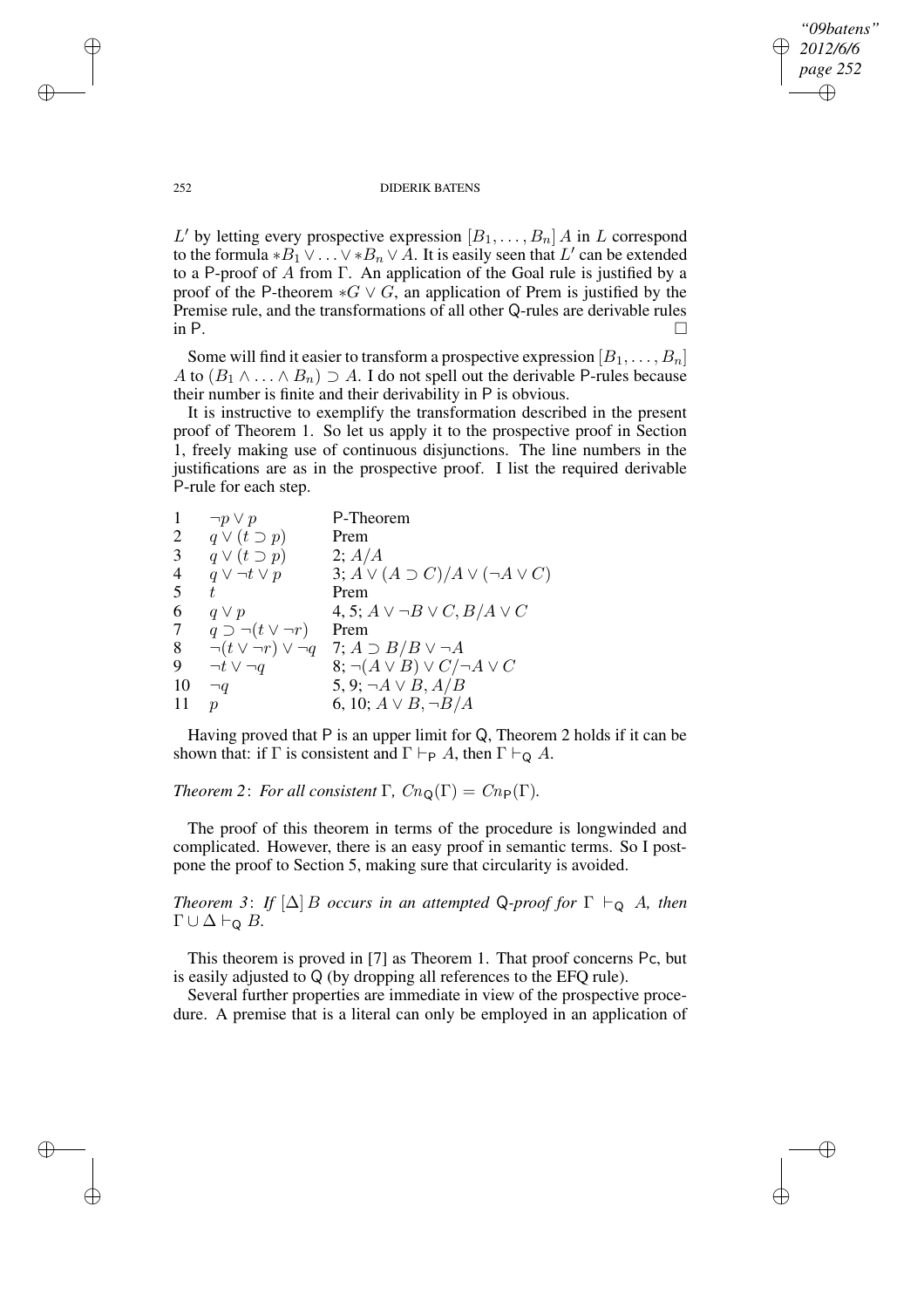✐

✐

✐

Trans. So this gives us at once Lemma 1, which is a weak counterpart of Theorem 3.

*Lemma* 1: *If A is a literal*,  $\Gamma \cup \{A\} \vdash_{\mathbb{Q}} G$ *, and*  $\Gamma \nvdash_{\mathbb{Q}} G$ *, then*  $[A]$  *G occurs in every stopped attempted* Q-*proof for*  $\Gamma \vdash_{\mathsf{Q}} G$ *.* 

Other properties we are interested in are more general. Let  $A^B_\sigma$  be the result of replacing all occurrences of the sentential letter  $\sigma$  in  $A$  by the formula B and let  $\Gamma^B_\sigma = \{A^B_\sigma \mid A \in \Gamma\}.$ 

*Theorem* 4: Q *is reflexive*  $(\Gamma \subseteq Cn_Q(\Gamma))$ *, monotonic*  $(Cn_Q(\Gamma) \subseteq Cn_Q(\Gamma)$  $(\Gamma')$ ), *compact*  $(\Gamma \vdash_{\mathsf{Q}} G$  *iff there is a finite*  $\Gamma' \subseteq \Gamma$  *for which*  $\Gamma' \vdash_{\mathsf{Q}} G$ ), *struc* $t$ ural (if  $\Gamma \vdash_{\mathsf{Q}} G$ , then  $\Gamma_\sigma^B \vdash_{\mathsf{Q}} G_\sigma^B$ ), and decidable (there is an algorithm for *deciding whether*  $A_1, \ldots, A_n \vdash_{\mathsf{Q}} B$ *).* 

Incidently, the prospective proofs *are* an algorithm for deciding whether  $A_1, \ldots, A_n \vdash_{\mathsf{Q}} B$ . Indeed, an attempted Q-proof for every such expression either is successful or stops (because at most finitely prospective expressions can occur in the proof in view of the finite number of literals that occur in the premises and conclusion) — if the proof stops,  $A_1, \ldots, A_n \nvdash_{\mathbf{Q}} B$ .

Let CNF(A), the *conjunctive normal form* of A, be the last member of the sequence of formulas defined as follows. The first formula in the sequence is A. Every other formula in the sequence is obtained by applying to the previous formula in the sequence the first transformation from the following list that leads to a *different* formula.

$$
\dots \mathfrak{a} \dots \mapsto \dots (\mathfrak{a}_1 \wedge \mathfrak{a}_2) \dots \tag{1}
$$

$$
\dots \mathfrak{b} \dots \ \mapsto \ \dots (\mathfrak{b}_1 \vee \mathfrak{b}_2) \dots \tag{2}
$$

$$
\ldots \vee (A \wedge B) \vee \ldots \quad \mapsto \quad (\ldots \vee A \vee \ldots) \wedge (\ldots \vee B \vee \ldots) \tag{3}
$$

$$
\dots (A_1 \vee \dots \vee A_n) \dots \mapsto \dots \bigvee \{A_1, \dots, A_n\} \dots \tag{4}
$$

$$
\dots (A_1 \wedge \dots \wedge A_n) \dots \mapsto \dots \wedge \{A_1, \dots, A_n\} \dots \tag{5}
$$

A few comments are needed. I freely use continuous conjunctions and continuous disjunctions as well as conjunctions and disjunctions of the members of finite sets. This is easily seen to be unproblematic. Next, the obvious understanding of the clauses is that if  $\dots$  is empty, then  $\dots \vee A$  denotes A and  $\ldots \wedge A$  denotes A; similarly for  $\vee \ldots$  and  $\wedge \ldots$  The requirement that the transformation leads to a *different* formula ensures that the list is finite for every A. Note that applying, for example (1) to  $p \vee (q \wedge r)$  leads to the same formula. Finally, the outer dots in (5) always denote empty strings in

"09batens" 2012/6/6 page 253

✐

✐

✐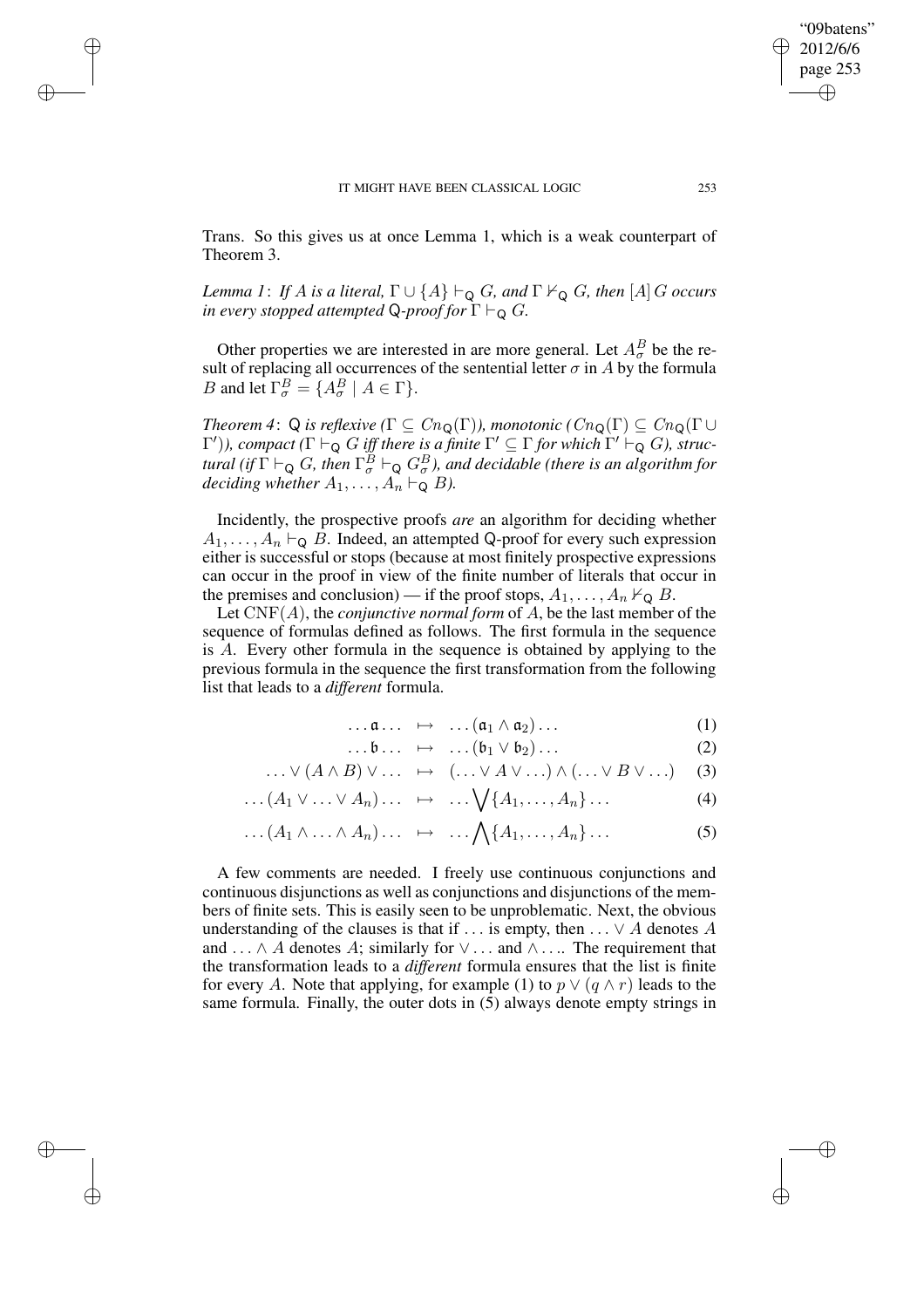✐

#### 254 DIDERIK BATENS

the definition of  $CNF(A)$ . In the definition of  $DNF(A)$  — see below in the text — the outer dots in (4) denote empty strings.

So the list starts with a formula A, is finite, and its last formula is  $CNF(A)$ and has the structure

$$
\bigwedge \{\bigvee(\Delta_1),\ldots,\bigvee(\Delta_n)\}
$$

in which the members of every  $\Delta_i$  are literals.

The *disjunctive normal form* of  $A$ ,  $DNF(A)$ , is defined by the same transformations except that (3) is replaced by

$$
\ldots \wedge (A \vee B) \wedge \ldots \quad \mapsto \quad (\ldots \wedge A \wedge \ldots) \vee (\ldots \wedge B \wedge \ldots).
$$

With this replacement, the last formula in the list,  $DNF(A)$  has the structure

$$
\bigvee \{ \bigwedge (\Delta_1), \dots, \bigwedge (\Delta_n) \} \tag{6}
$$

in which every  $\Delta_i$  is a set of literals.

The procedures that lead from A to  $CNF(A)$  and to  $DNF(A)$  'push negations inside' in view of transformations (1) and (2). No other transformation affects negation. So, if a conjunct of  $CNF(A)$  contains both the sentential letter B and its negation  $\neg B$ , that conjunct is a P-theorem but it is not removed. Similarly, if a disjunct of  $\text{DNF}(A)$  contains both B and  $\neg B$ , the disjunct is a P-contradiction, but is not removed.

Consider two variants of disjunctive normal forms. Where  $DNF(A) =$  $\bigvee(\Sigma)$ , so  $\Sigma$  is a set of  $\bigwedge(\Delta_i)$ ,  $\text{DNF}^+(A) = \bigvee(\Sigma')$  with  $\Sigma'$  defined as the smallest set such that (i)  $\Sigma \subseteq \Sigma'$  and (ii) if  $\bigwedge(\Delta \cup \{A\}), \bigwedge(\Delta' \cup \{A\}) \in \Sigma'$ , then  $\Lambda(\Delta \cup \Delta') \in \Sigma'$ . Moreover, where  $\text{DNF}^+(A) = \bigvee(\Sigma')$ ,  $\text{DNF}^{\pm}(A) =$  $\bigvee (\Sigma'')$  with  $\Sigma'' = {\bigwedge (\Delta) | \bigwedge (\Delta) \in \Sigma' ; \text{ for all } \Delta' \subset \Delta, \bigwedge (\Delta') \notin \Sigma' \bigwedge}.$ 

Obviously  $\vdash_{\mathsf{P}} A \equiv \text{CNF}(A), \vdash_{\mathsf{P}} A \equiv \text{DNF}(A), \vdash_{\mathsf{P}} A \equiv \text{DNF}^+(A)$ , and  $\vdash_{\mathsf{P}} A \equiv \text{DNF}^{\pm}(A)$ . So a P-valuation (of the standard semantics) assigns the value 1 to  $\hat{A}$  iff it assigns the value 1 to (at least) one literal of each conjunct of  $CNF(A)$ . Similarly, a P-valuation assigns the value 1 to A iff it assigns the value 1 to (at least) one disjunct of  $\text{DNF}(A)$ , to (at least) one disjunct of  $DNF^+(A)$ , and to (at least) one disjunct of  $DNF^{\pm}(A)$ .

Normal forms provide many insights in prospective proofs. For example, B is a positive part of A iff B is a disjunct of a conjunct of  $CNF(A)$ .

Consider an attempted Q-proof for  $\Gamma \vdash_{\Omega} G$  in which one applies the Goal rule and next applies *condition analysing* rules to [G] G and its descendants until it is impossible to do so. This results in a set of prospective expressions. Let  $[\Delta_1]$  G, ...,  $[\Delta_n]$  G be the prospective expressions in which the condition contains only literals. The  $\Delta_i$  are easily seen to be identical to the

✐

✐

✐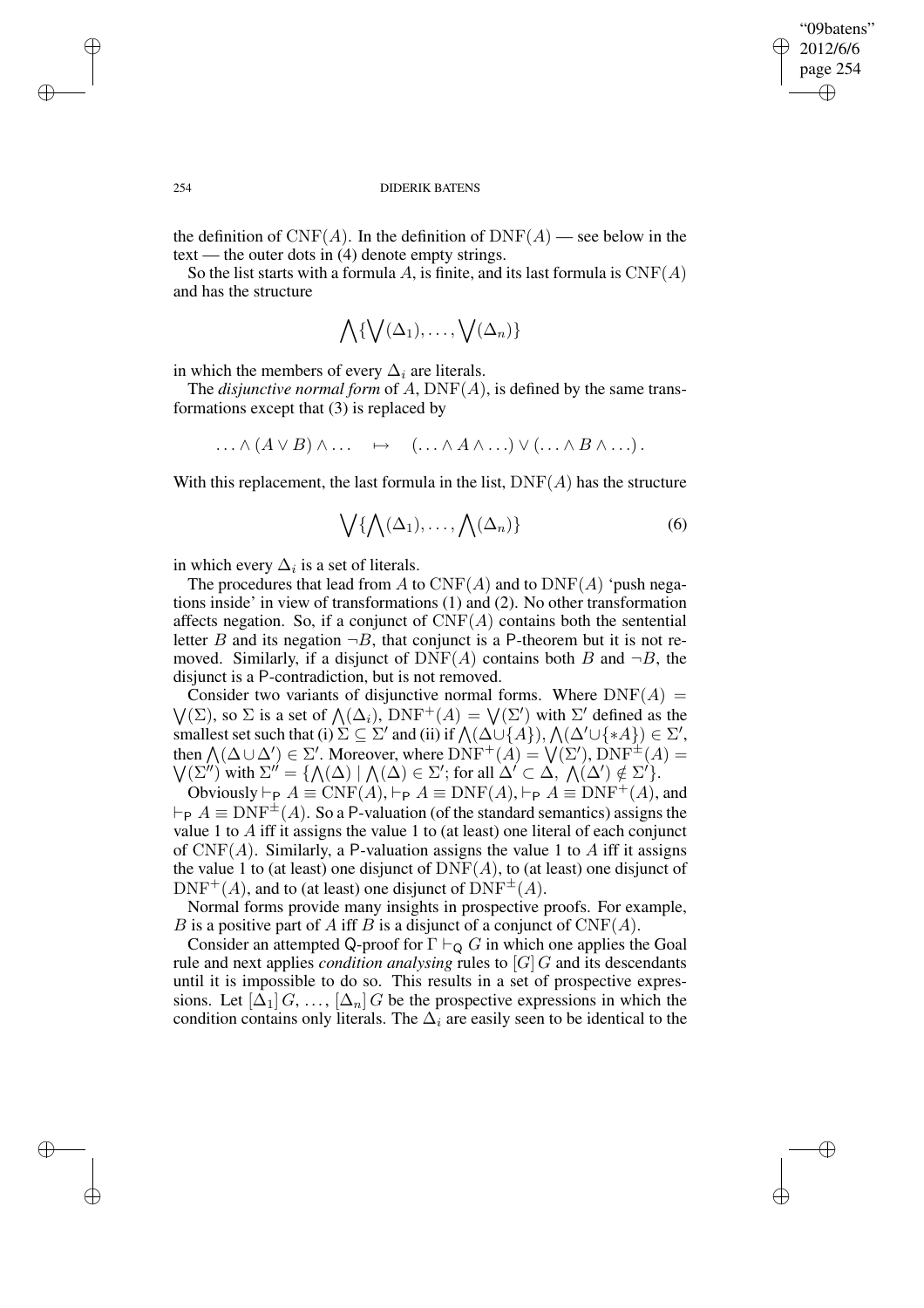✐

✐

✐

 $\Delta_i$  for which  $\bigwedge(\Delta_i)$  is a disjunct of DNF(G). So a P-valuation assigns the value 0 to G iff it assigns the value 0 to at least one member of each  $\Delta_i$ .

Let us apply EM as much as possible to these  $[\Delta_i] G$ . This may lead to new lines with prospective expressions  $[\Delta_{n+1}] G, \ldots, [\Delta_{n+m}] G$ , in which every  $\Delta_i$  is still a set of literals. The new  $\Delta_i$  are those for which  $\bigwedge(\Delta_i)$  is a disjunct of  $\text{DNF}^+(G)$  but not of  $\text{DNF}(G)$ . In other words, the  $\Delta_i$  that contain only literals and are the condition of a prospective expression  $[\Delta_i]$   $G$ are identical to the  $\Delta_i$  for which  $\bigwedge(\Delta_i)$  is a disjunct of  $\text{DNF}^+(G)$ . Again, a P-valuation assigns the value 0 to  $G$  iff it assigns the value 0 to at least one member of each  $\Delta_i$ .

Finally, consider the  $[\Delta_i]$  G that occur at lines not marked as redundant. These  $\Delta_i$  are those for which  $\bigwedge(\Delta_i)$  is a disjunct of DNF<sup> $\pm$ </sup>(G). As  $\vdash_{\mathsf{P}}$  $DNF^{\pm}(G) \equiv G$ , a P-valuation assigns the value 0 to G iff it assigns the value 0 to at least one member of each of these  $\Delta_i$ .

The following considerations are also clarifying. Let  $CNF(G)$  be a disjunction of literals:  $A_1 \vee \ldots \vee A_n$ . After applying condition analysing rules to [G] G, one obviously obtains the prospective expressions  $[A_1]$   $G, \ldots$ ,  $[A_n]$  G. Next, let  $CNF(G)$  be the conjunction of two disjunctions of literals,  $(A_1 \vee \ldots \vee A_n) \wedge (B_1 \vee \ldots \vee B_m)$ . Applying condition analysing rules to [G] G results in  $[A_1, B_1]$  G, ...,  $[A_1, B_m]$  G, ...,  $[A_n, B_m]$  G.<sup>12</sup> Note that  $\bigvee\{\bigwedge\{A_1,B_1\},\ldots,\bigwedge\{A_1,B_m\},\ldots,\bigwedge\{A_n,B_m\}\}$  is  $\mathrm{DNF}((A_1\vee\ldots\vee$  $(A_n) \wedge (B_1 \vee \ldots \vee B_n)$ . Such considerations lead to the simple but longwinded proof of the following theorem.

*Theorem* 5:  $\Gamma \vdash_Q G$  *iff, for every conjunct*  $\bigvee(\Delta)$  *of*  $\text{CNF}(G)$ ,  $\Gamma \vdash_Q \bigvee(\Delta)$ *.* 

Every conjunct of the conjunctive normal form of a P-theorem contains both a sentential letter and its negation as a disjunct. So the previous theorem gives us the following corollary — the corollary follows also from Theorem 2.

# *Corollary 1*: Q *and* P *share all theorems*  $(\emptyset \vdash_{\mathsf{Q}} A$  *iff*  $\emptyset \vdash_{\mathsf{P}} A$ *).*

Let us turn to premises. Until now we have concentrated on the question whether a given prospective expression can be derived from a premise *within* a specific prospective proof. The answer to that question depends on (i) the targets that occur in the proof (at the stage) and (ii) the specific premises. Let us now consider the more abstract question which prospective expressions can be obtained from a premise, independent of a specific prospective proof.

<sup>12</sup> If an  $A_i$  is identical to a  $B_j$ , the corresponding condition is obviously a singleton.

"09batens" 2012/6/6 page 255

✐

✐

✐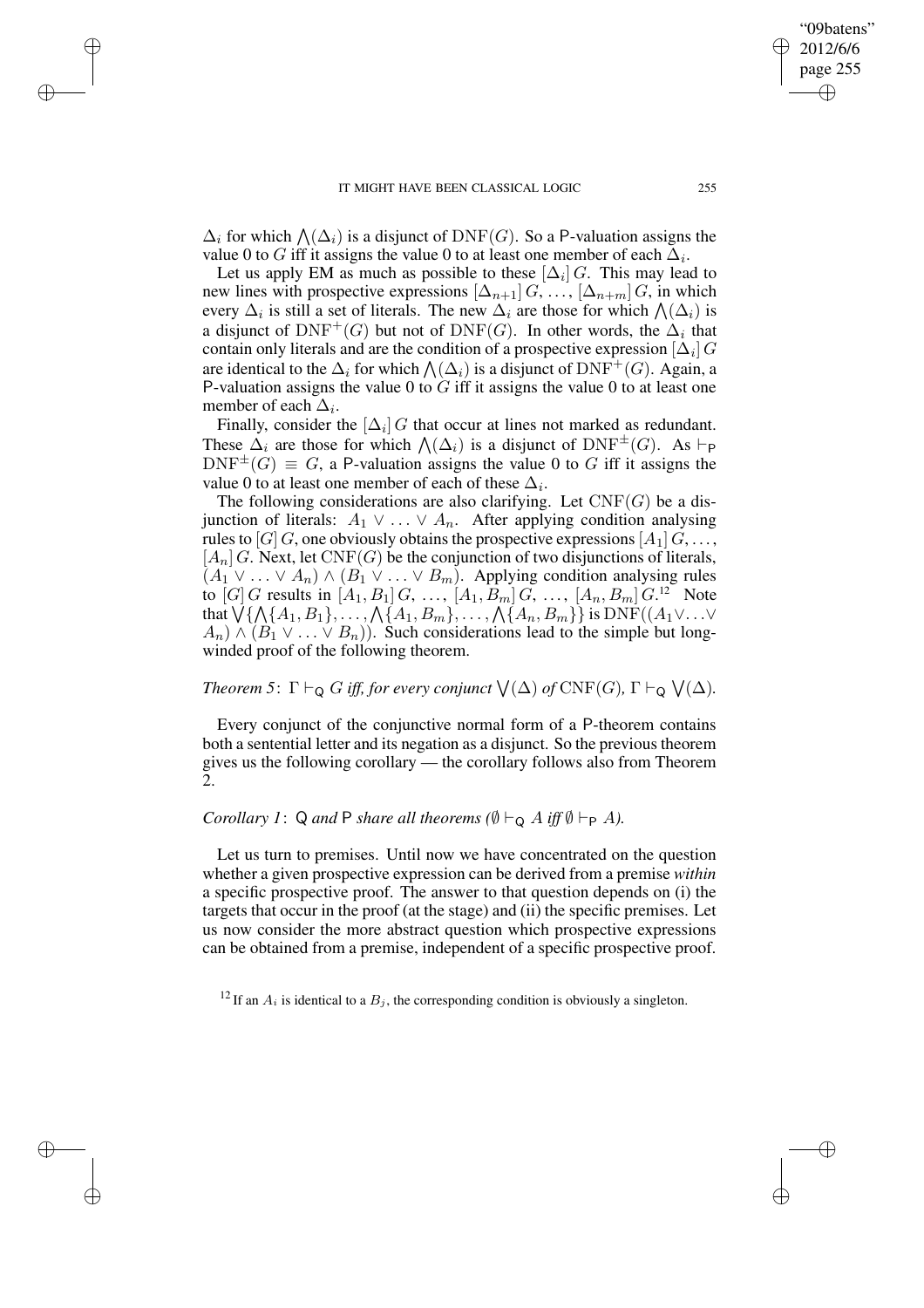## "09batens" 2012/6/6 page 256 ✐ ✐

✐

✐

#### 256 DIDERIK BATENS

(†) A prospective expression [Θ] B, in which B and all members of  $\Theta$  are literals, can be obtained from a premise A iff there is a conjunct  $\bigvee(\Delta)$ of CNF(A) such that  $\Delta = \{B\} \cup \{ *C \mid C \in \Theta \}.$ 

This is most easily seen in the diagrammatic setting of [3]. Seeing it is also simple if one considers an arbitrary formula and goes through the formula analysing rules and the condition analysing rules for a-formulas and for bformulas. The following theorem is a consequence of (†).

*Theorem* 6: Where  $\{\setminus\}(\Delta_1), \setminus\{(\Delta_2), \ldots\}$  *comprises the conjuncts of the conjunctive normal form of the members of*  $\Gamma$ ,  $\Gamma \vdash_{\mathsf{Q}} G$  *iff*  $\{ \mathsf{V}(\Delta_1), \mathsf{V}(\Delta_2),$  $\ldots \} \vdash_{\Omega} G$ .

Note that  $\bigvee \Delta_i$  is useless with respect to the target C if  $C, *C \in \Delta_i$ . Indeed, in this case, the resulting prospective expression is always circular. This is immediately obvious from an example:  $p \lor \neg p \lor q \lor r$  leads to the circular expressions  $[p, \neg q, \neg r] p$  and  $[\neg p, \neg q, \neg r] \neg p$ . This does not mean that  $p \lor \neg p \lor q \lor r$  is useless with respect to other targets. Indeed, it also leads to  $[p, \neg p, \neg r]$  q and to  $[p, \neg p, \neg q]$  r and there is of course nothing wrong with inconsistent conditions.

We know from Theorem 2 that Q coincides with P for consistent premise sets. What about inconsistent premise sets?

## *Theorem 7*: Q *is a paraconsistent logic.*

To see this, it is sufficient to consider a prospective proof for  $p, \neg p \vdash_{\mathsf{Q}} q$ . The Goal rule leads to  $[q]$  q and the prospective proof stops right there: q is not a positive part of any premise. Those who have doubts about the way in which Q handles inconsistent premises should write out Q-proofs for  $p, \neg p \vdash_{\mathsf{Q}} p \lor q$  and  $\neg p, \neg p \supset p, p \supset r \vdash_{\mathsf{Q}} r$  and  $p, \neg p, p \supset q, p \lor r, (q \land r) \supset$  $s \vdash_{\mathsf{Q}} s$ .

# *Theorem 8*: Q *is not a transitive logic.*

This follows directly from the fact that  $p, \neg p \vdash_Q p \lor q$  and  $p, \neg p \vdash_Q \neg p$ and  $p \lor q$ ,  $\neg p \vdash_Q q$ , but  $p$ ,  $\neg p \nvdash_Q q$ . The logic Q is not even cumulatively transitive: there are  $\Gamma$  and  $\Gamma'$  such that  $\Gamma' \subseteq Cn_Q(\Gamma)$  but  $Cn_Q(\Gamma \cup \Gamma') \nsubseteq$  $Cn_{\mathbf{Q}}(\Gamma)$ . The obvious example is that  $p, \neg p \vdash_{\mathbf{Q}} p \lor q$  and  $p, \neg p, p \lor q \vdash_{\mathbf{Q}} q$ , but  $p, \neg p \nvdash_{\mathsf{Q}} q$ . However, Theorem 2 gives us the following corollary.

*Corollary 2*: Q *is transitive with respect to consistent premise sets (if* Γ *is consistent and*  $\Gamma' \subseteq Cn_Q(\Gamma)$ *, then*  $\overline{C}n_Q(\Gamma') \subseteq Cn_Q(\Gamma)$ *).* 

✐

✐

✐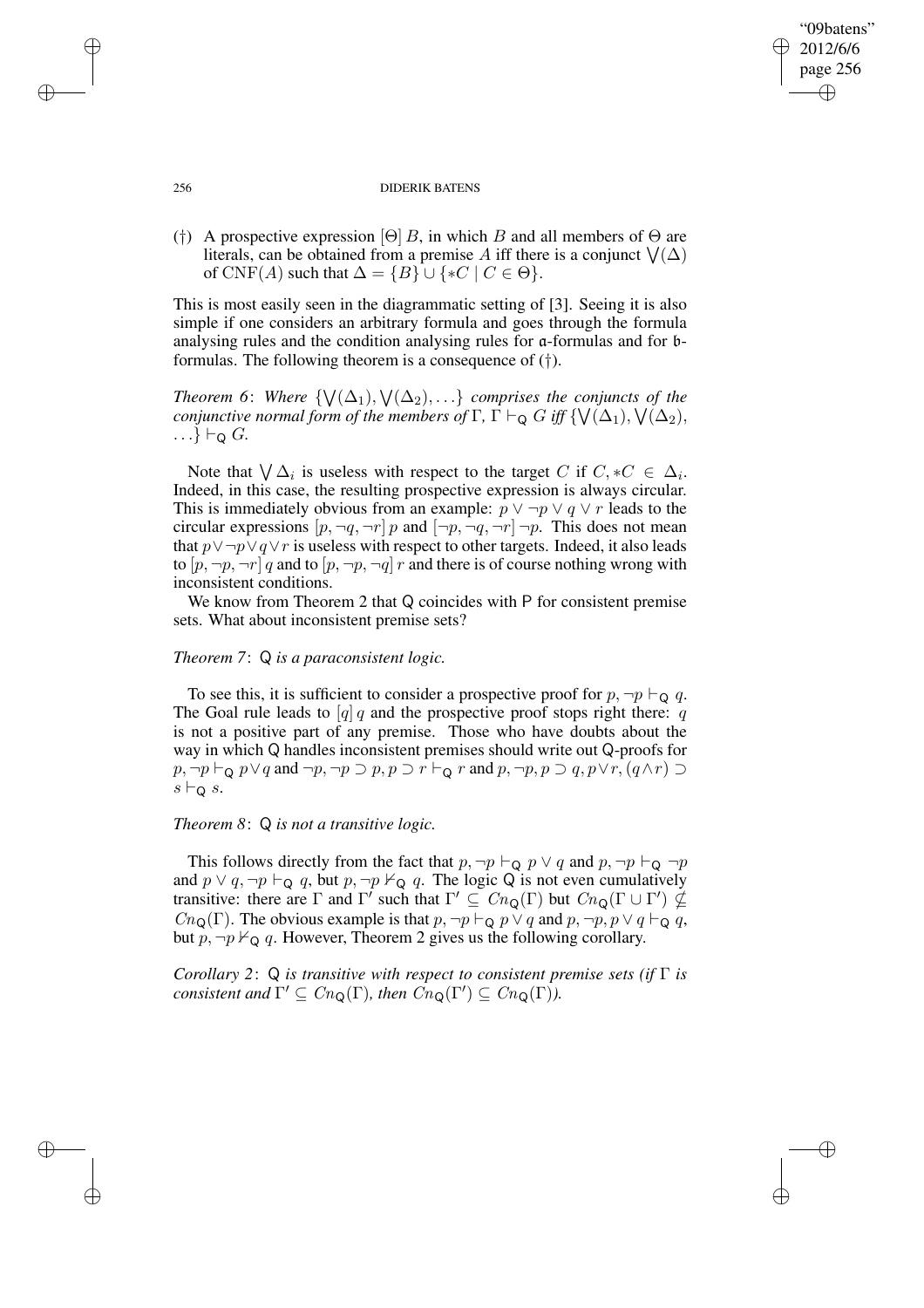The logic Q is a very unusual paraconsistent logic. This was already mentioned: unlike most paraconsistent logics, Q validates Disjunctive Syllogism:  $A \vee B$ , ¬ $A \vdash_{\mathsf{Q}} B$ ; unlike the known paraconsistent logics that validate Disjunctive Syllogism, Q also validates Addition:  $A \vdash_{\mathsf{Q}} A \vee B$ . This is precisely possible because Q is not transitive for inconsistent premise sets.

An interesting open problem concerns the relation between Q and P. We know already that: (1) If  $\Gamma$  is consistent, then  $\Gamma \vdash_{\mathsf{Q}} G$  iff  $\Gamma \vdash_{\mathsf{P}} G$ . From this follows, by the monotonicity of Q: (2) If  $\Gamma$  is consistent and  $\Gamma \vdash_{\mathsf{P}} G$ , then  $\Gamma \cup \Gamma' \vdash_Q G$  (even if  $\Gamma \cup \Gamma'$  is inconsistent). Moreover, as Q is structural, it follows from (1) that: (3) If  $\Gamma$  is consistent and  $\Gamma \vdash_{\mathsf{P}} G$ , then  $\Gamma^B_\sigma \vdash_{\mathsf{Q}} G^B_\sigma$ (even if  $\Gamma^B_\sigma$  is inconsistent). That  $p, \neg p, p \lor r, \neg p \lor \neg r \lor q \vdash_Q q$  follows by (3) but not by (2). That  $\neg p, \neg q, p \lor q \vdash_{\mathbf{Q}} p \land q$  follows by (2) but not by (3). The open problem is whether (2) and (3) together are sufficient to characterize all valid Q-inferences in terms of P.

# 5. *An Adequate Semantics*

✐

✐

✐

✐

I surmise that many semantic systems are adequate for Q. I have a whole set of them, some deterministic and some indeterministic. The trouble is that I failed to prove for any of them that it is adequate with respect to Q. So I have to come up with the next best thing: a semantics that is adequate under a transformation.

If you are not familiar with this, just read on. The matter is simple and reliable. The idea is that every statement  $\Gamma \vdash_Q G$  is reduced to finitely many statements  $\Gamma_1 \vdash_Q G_1, \ldots, \Gamma_n \vdash_Q G_n$ , in which the  $\Gamma_i$  and  $G_i$  fulfil a certain formal requirement C. That  $\Gamma \vdash_{\mathsf{Q}} G$  obtains just in case  $\Gamma_1 \vdash_{\mathsf{Q}} G_1$  and ... and  $\Gamma_n \vdash_Q G_n$  obtain is warranted by the *syntactic* metatheory. Next, the semantics is proven adequate for every  $\Gamma' \vdash_Q G'$ , in which  $\Gamma'$  and  $G'$  fulfil the formal requirement  $C$ .

Let us first turn to the transformation I shall need for Q. We know from Theorem 5 that  $\Gamma \vdash_Q G$  iff  $\Gamma \vdash_Q \bigvee(\Delta)$  for every conjunct  $\bigvee(\Delta)$  of CNF(G). We moreover know from Theorem 6 that  $\Gamma \vdash_Q G$  iff  $\Gamma' \vdash_Q G$ , in which  $\Gamma'$  comprises every  $\bigvee(\Delta)$  that occurs in the conjunctive normal form of a member of Γ. Putting these bits together, we have a syntactic warrant for the following transformation:  $\Gamma \vdash_Q G$  iff, for every conjunct  $\bigvee(\Delta)$  of CNF(G),  $\Gamma' \vdash_{\mathsf{Q}} \bigvee(\Delta)$ , in which  $\Gamma'$  comprises every  $\bigvee(\Theta)$  that occurs in the conjunctive normal form of a member of  $\Gamma$ .

Given this transformation, it is sufficient to devise a semantics that is adequate for  $\Gamma \vdash_{\mathsf{Q}} G$  whenever G is a disjunction of literals and every member of  $\Gamma$  is a disjunction of literals.

"09batens" 2012/6/6 page 257

✐

✐

✐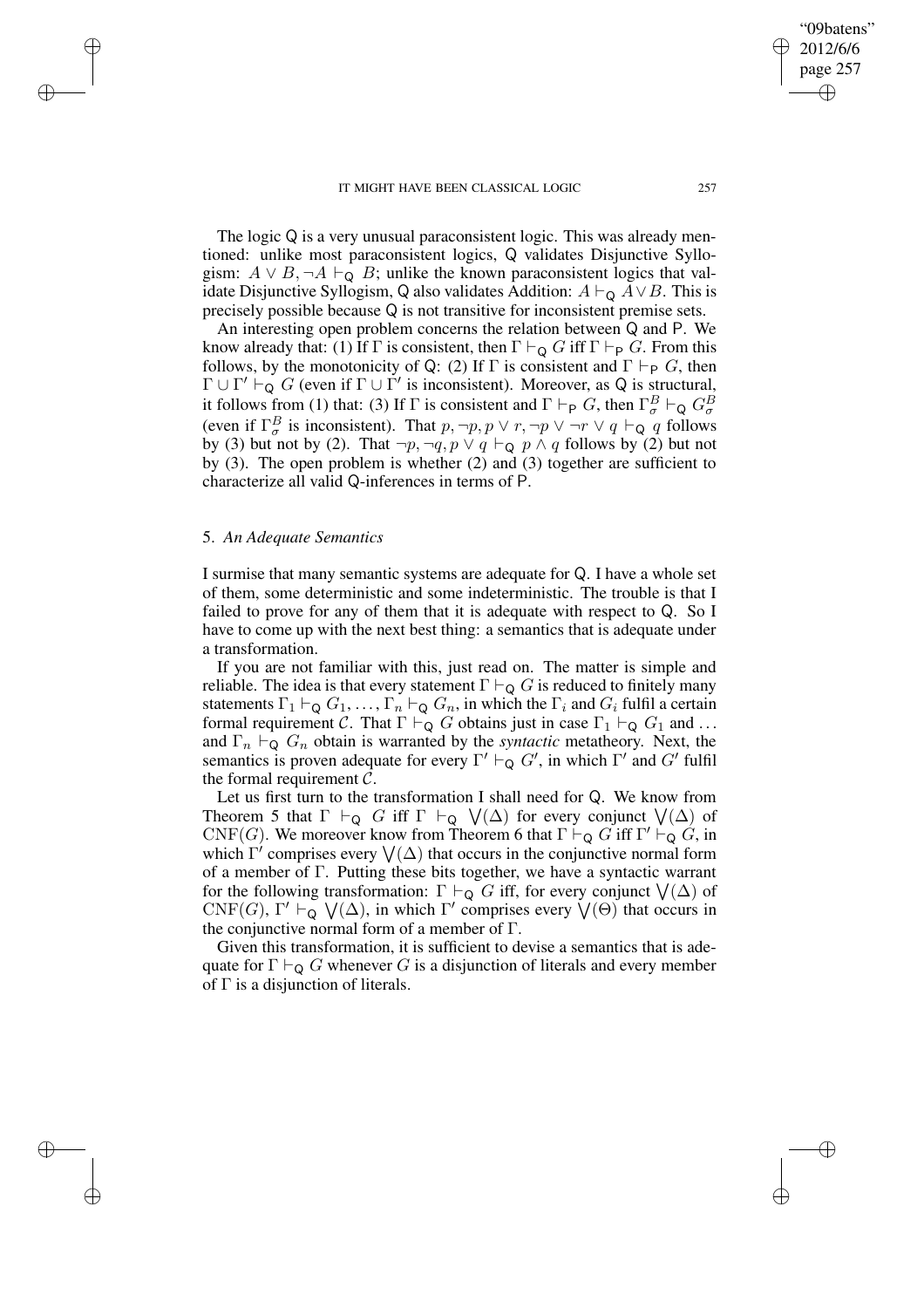"09batens" 2012/6/6 page 258 ✐ ✐

✐

✐

## 258 DIDERIK BATENS

For those who consider this still rather fast, let me phrase it differently. I shall define a semantic consequence relation  $\Gamma \vDash_{\mathsf{Q}} G$  for formulas (G and the members of Γ) that are disjunctions of literals. The function  $\models_Q$ is extended to all formulas by:  $\Gamma \stackrel{\sim}{\models}_Q G$  iff, for every conjunct  $\bigvee(\Delta)$  of CNF(G),  $\Gamma' \vDash_{\mathsf{Q}} \bigvee(\Delta)$ , in which  $\Gamma'$  comprises every  $\bigvee(\Theta)$  that occurs in the conjunctive normal form of a member of Γ.

Incidentally, all other connectives can be defined from negation and disjunction in P. The same holds for Q and the definitions are the same. This is another remarkable property of Q. Indeed, P has an adequate two-valued semantics, all connectives are truth-functions with respect to that semantics and the set  $\{\neg, \vee\}$  is functionally complete — all possible connectives that are truth-functions with respect to the two-valued semantics can be defined from  $\{\neg, \vee\}$ . Q to the contrary does not have an adequate two-valued semantics in which negation is a truth function. I shall rely on the usual definitions, for example in Table 1, to restrict attention to negation and disjunction.

Although Q is a propositional logic, I shall use *model* to refer to a valuation function  $v$ . Where  $W$  denotes the set of formulas of the propositional CL-language. A model is a valuation function  $v: \mathcal{W} \to \{0, u, 1\}$  with the following properties:

C1 If A is a literal and  $v(A) = 0$  then  $v(\neg A) = 1$ .

- C2 If A is a literal and  $v(A) = u$  then  $v(\neg A) = u$ .<sup>13</sup>
- C3  $v(\mathfrak{b}) = 1$  iff  $(v(\mathfrak{b}_1) = 1$  or  $v(\mathfrak{b}_2) = 1$ ) and  $(v(\ast \mathfrak{b}_1) = 0$  or  $v(\mathfrak{b}_2) = 1$ ) and  $(v(\mathfrak{b}_1) = 1$  or  $v(*\mathfrak{b}_2) = 0$ ).
- C4  $v(\mathfrak{b}) = 0$  iff  $v(\mathfrak{b}_1) = 0$  and  $v(\mathfrak{b}_2) = 0$ .
- C5  $v(\mathfrak{a}) = 1$  iff  $v(\mathfrak{a}_1) = 1$ ,  $v(\mathfrak{a}_2) = 1$  and  $v(*\mathfrak{a}_1) = v(*\mathfrak{a}_2)$ .
- C6  $v(\mathfrak{a}) = 0$  iff  $v(\mathfrak{a}_1) = 0$  or  $v(\mathfrak{a}_2) = 0$ .

A model *v verifies* A iff  $v(A) = 1$ , *falsifies* A iff  $v(A) = 0$ , and *verifies*  $\Gamma$ iff it verifies every  $A \in \Gamma$ .  $\Gamma \vDash_{\mathsf{Q}} G$  iff no model verifies  $\Gamma$  and falsifies  $G$ .<sup>14</sup>

It is instructive to formulate the semantics in terms of tables — see Table 1. The combinations of values that do not occur in the right hand table are excluded by the semantics — compare C1, C2, the right hand table itself. Note that  $v(A \vee B)$  is a truth function of  $v(A), v(*A), v(B)$  and  $v(*B)$ , and that  $v(\neg(A \lor B))$  is a truth function of  $v(*A)$  and  $v(*B)$ .

 $13$  An alternative semantics is obtained if this clause is replaced by "If A is a literal,  $v(A) \in \{0,1\}$ ." This semantics too is adequate for Q. The proofs that follow in the text hardly need to be adjusted. It is left to the reader to adjust Tables 1 and 2.

✐

✐

✐

<sup>&</sup>lt;sup>14</sup> Where a *model of*  $\Gamma$  is a model that verifies  $\Gamma$ ,  $\Gamma \vDash_{\mathbb{Q}} G$  iff no model of  $\Gamma$  falsifies G.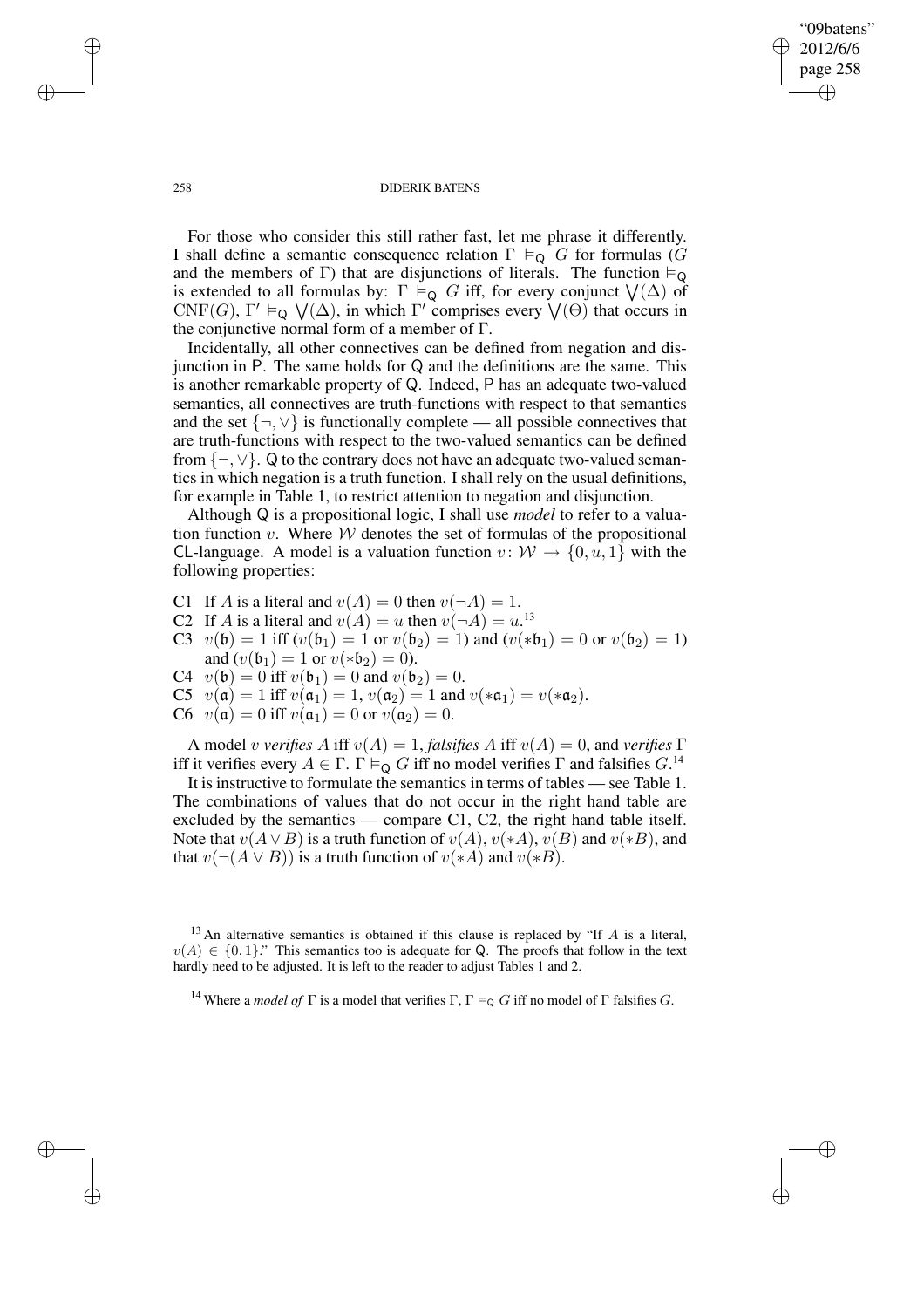✐

✐

✐

✐

✐

Negation is an indeterministic operator — this is indicated by the  $1/0$  in the table for negation. Note that  $v(\neg\neg A) = v(A)$  holds for all A by virtue of C5 and C6.

|                  | where $A$ is a literal               | А                         | Β                | $*$ A            | $*B$             | $\bm{A}$<br>$\vee$<br>В | ר $(A \vee B^\dagger)$ |
|------------------|--------------------------------------|---------------------------|------------------|------------------|------------------|-------------------------|------------------------|
| $\boldsymbol{A}$ | $\neg A$                             | $\mathbf{1}$              | $\mathbf 1$      | 1                | $\mathbf 1$      | 1                       | 1                      |
| $1\,$            | 1/0                                  | $\mathbf{1}$              | $\mathbf 1$      | $\mathbf{1}$     | $\overline{0}$   | 1                       | 0                      |
| $\boldsymbol{u}$ | $\boldsymbol{u}$                     | 1                         | 1                | $\overline{0}$   | $\mathbf 1$      | 1                       | 0                      |
| $\overline{0}$   | 1                                    | 1                         | 1                | $\overline{0}$   | $\overline{0}$   | 1                       | 0                      |
|                  |                                      | $\mathbf{1}$              | $\boldsymbol{u}$ | $\mathbf{1}$     | $\boldsymbol{u}$ | $\boldsymbol{u}$        | $\boldsymbol{u}$       |
|                  |                                      | $\mathbf{1}$              | $\boldsymbol{u}$ | $\boldsymbol{0}$ | $\boldsymbol{u}$ | 1                       | $\theta$               |
|                  | $\neg\neg A$<br>А                    | $\mathbf{1}$              | $\overline{0}$   | $\mathbf{1}$     | $\mathbf 1$      | $\boldsymbol{u}$        | $\boldsymbol{u}$       |
|                  | $\mathbf{1}$<br>1                    | $\mathbf{1}$              | $\boldsymbol{0}$ | $\overline{0}$   | $\mathbf 1$      | 1                       | $\theta$               |
|                  | $\boldsymbol{u}$<br>$\boldsymbol{u}$ | $\boldsymbol{\mathit{u}}$ | $\mathbf{1}$     | $\boldsymbol{u}$ | $\mathbf{1}$     | $\boldsymbol{u}$        | $\boldsymbol{u}$       |
|                  | $\Omega$<br>0                        | $\boldsymbol{\mathit{u}}$ | $\mathbf{1}$     | $\boldsymbol{u}$ | $\overline{0}$   | $\mathbf{1}$            | 0                      |
|                  |                                      | $\boldsymbol{u}$          | $\boldsymbol{u}$ | $\boldsymbol{u}$ | $\boldsymbol{u}$ | $\boldsymbol{u}$        | $\boldsymbol{u}$       |
|                  |                                      | $\boldsymbol{u}$          | $\boldsymbol{0}$ | $\boldsymbol{u}$ | 1                | $\boldsymbol{u}$        | $\boldsymbol{u}$       |
|                  |                                      | $\boldsymbol{0}$          | $\mathbf{1}$     | $\mathbf{1}$     | $\mathbf 1$      | $\boldsymbol{u}$        | $\boldsymbol{u}$       |
|                  |                                      | $\overline{0}$            | $\mathbf{1}$     | $\mathbf{1}$     | $\overline{0}$   | 1                       | $\overline{0}$         |
|                  |                                      | $\theta$                  | $\boldsymbol{u}$ | 1                | $\boldsymbol{u}$ | $\boldsymbol{u}$        | $\boldsymbol{u}$       |
|                  |                                      | $\theta$                  | $\boldsymbol{0}$ | 1                | $\mathbf 1$      | 0                       | $\mathbf 1$            |

Table 1. Three-Valued Tables for  $\neg A$ ,  $\neg \neg A$ ,  $A \lor B$ , and  $\neg (A \lor B)$ 

The value u may be read in two different ways. If one reads it as *undefined*, the valuations are partial functions. The value u may also be read as a weak form of truth, viz. one that does not warrant Disjunctive Syllogism for disjunctive formulas — more generally, a form of truth that does not warrant detachment for b-formulas. If, for example,  $v(*A) = 1$ , then  $v(A \vee B) = 1$ warrants that  $v(B) = 1$ , whereas  $v(A \vee B) = u$  does not even warrant that  $v(B) \neq 0$ . Note that, if either A or B is true in the strong sense or in the weak sense, then  $A \vee B$  is true in one of both senses. A formula of the form  $A \wedge B$  is true in the weak sense iff neither A nor B is false, but either at least one of them is true in the weak sense or  $v(*A) \neq v(*B)$ .

The Q-semantic consequence leads from strong truth to (strong or weak) truth. For example,  $p \vDash_{\mathsf{Q}} p \vee q$ : if  $v(p) = 1$ , then  $v(p \vee q) \in \{u, 1\}$ .

The proof of the following lemmas is immediate in view of C1 and the tables for  $A ∨ B$  and  $\neg(A ∨ B)$  in Table 1. If you have doubts about Lemma 3, please realize that there is a trivial model (one that verifies all formulas).

*Lemma* 2: *For all formulas A, if*  $v(A) = 0$  *then*  $v(\neg A) = 1$ *.*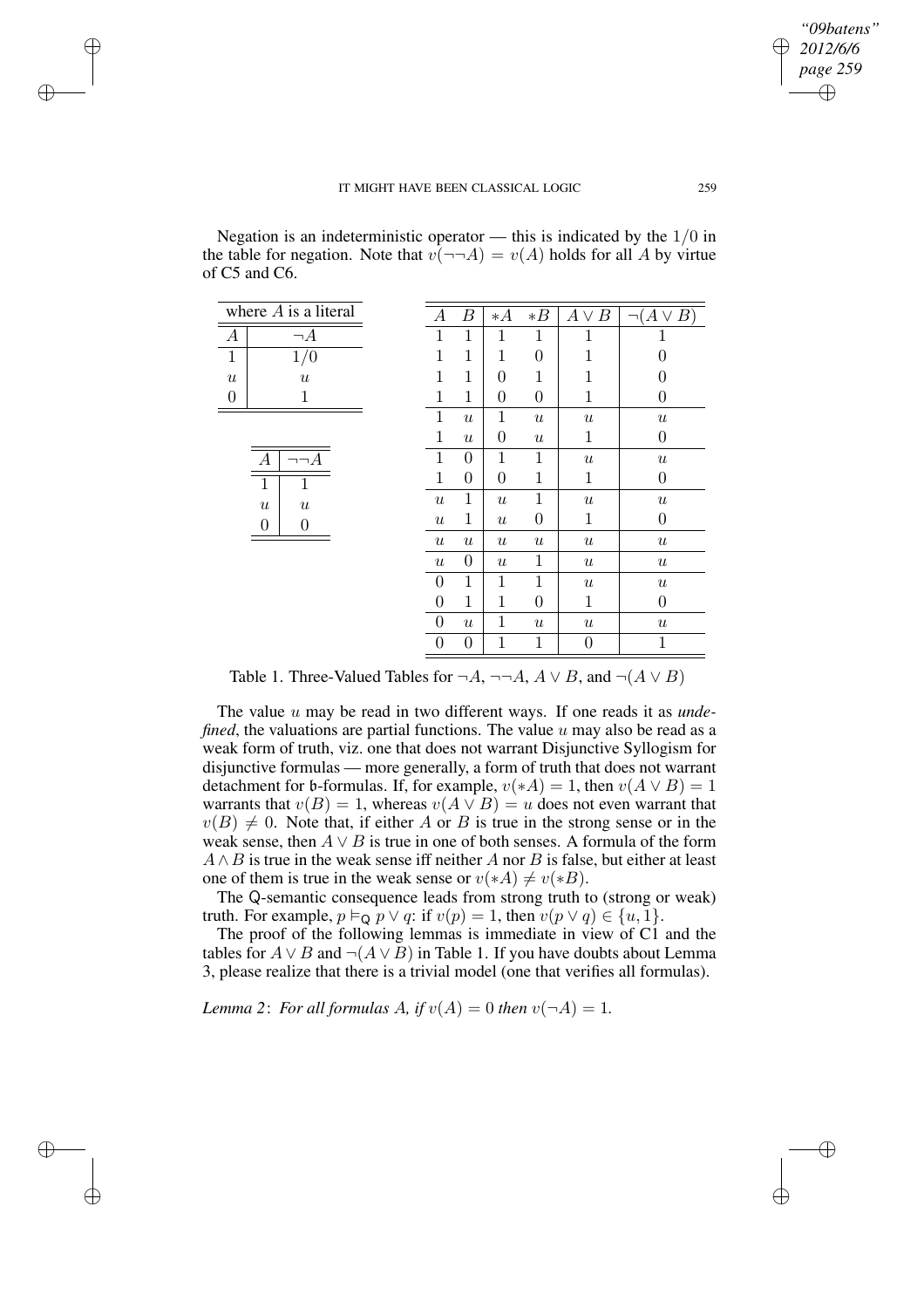"09batens" 2012/6/6 page 260 ✐ ✐

✐

✐

#### 260 DIDERIK BATENS

## *Lemma 3*: *Every premise set has a model.*

Of course this semantics is still very tiresome. Even checking whether associativity for disjunction holds requires a long time. In [1] I developed a means to get a grasp on such obstinate semantic systems — notwithstanding the title of that paper, the technique may be used to turn many indeterministic *n*-ary semantics into a deterministic *m*-ary tuple semantics; for a couple semantics  $m \leq n^2$ . In the present case, the three-valued semantics is turned into a four-valued couple semantics. Its valuation function v assigns to every formula A a member of  $\{10, uu, 11, 01\}$ , the first digit of  $v(A)$  being the value of  $v(A)$  and the second digit of  $v(A)$  being the value of  $v(\neg A)$ .<sup>15</sup> In the four-valued semantics, which is displayed in Table 2, every connective is a truth function. The couple semantics makes the properties of the logic extremely transparent. In view of properties of the three-valued semantics, there is no reason to distinguish between literals and other formulas for negation and there is no need for a separate table handling  $\neg\neg A$ . I add tables for the explicitly defined connectives. These tables are derivable from the two ones at the top in view of the standard definitions. They are instructive in themselves, but are useless for the subsequent soundness proof and completeness proof — this will soon become clear.

In connection with Disjunctive Syllogism, we have seen the following. If a model verifies  $A \vee B$ , then it verifies B whenever it verifies ∗A and it verifies A whenever it verifies ∗B. However, if a model merely does not falsify  $A \vee B$ , then it may verify  $*A$  and nevertheless not verify (and even falsify) B; and it may verify  $*B$  and nevertheless not verify (and even falsify) A. The same holds for implication, viz. for Modus Ponens and Modus Tollens. A model that verifies  $\overline{A} \supset B$  verifies B whenever it does not falsify A and falsifies  $*A$  whenever it does not verify  $*B$ . If, however, the model does merely not falsify  $A \supset B$ , then it may verify A and not verify B; and even falsify  $B$  — see the combination "11  $\supset$  01". Similarly for Modus Tollens. This feature is even more striking for equivalence. The only cases in which  $A \equiv B$  is verified by a model is where A and B have the same truth value *and* A and B as well as their their negations have values in  $\{0, 1\}$ .

<sup>15</sup> There are only four values because the couple values  $(1u, u1, u0, 0u, \text{ and } 00)$  cannot occur.

✐

✐

✐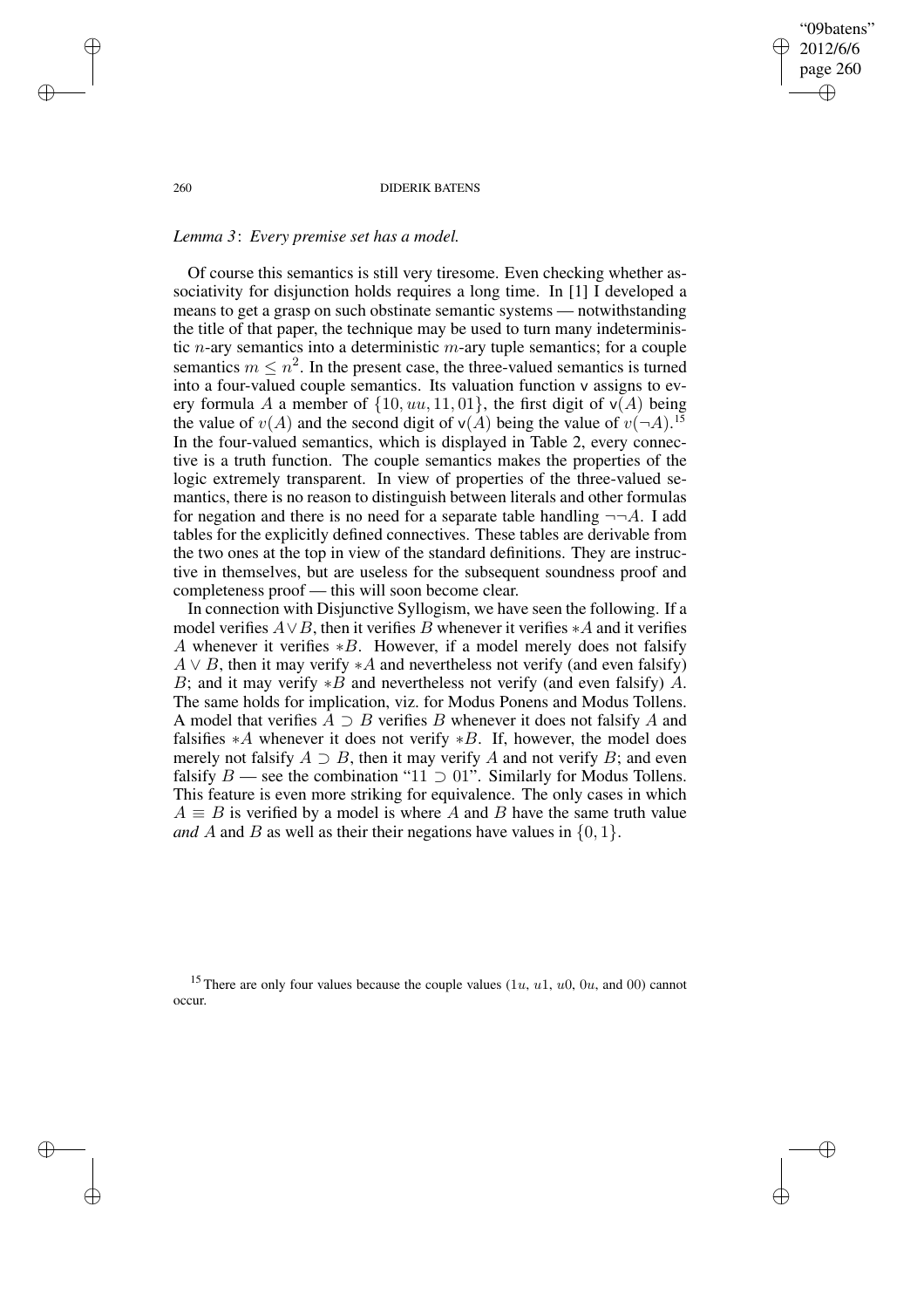✐

✐

✐

✐

|  |  | $A \mid \neg A$ |  |  | $\vee$ 10 <i>uu</i> 11 01                                                                      |  |  |
|--|--|-----------------|--|--|------------------------------------------------------------------------------------------------|--|--|
|  |  | $10 \quad 01$   |  |  | $10 \mid 10 \mid 10 \mid 10 \mid 10$                                                           |  |  |
|  |  | $uu - uu$       |  |  | $uu$ 10 $uu$ $uu$ $uu$                                                                         |  |  |
|  |  | $11 \mid 11$    |  |  | $11 \mid 10 \, u\bar{u} \, 11 \, u\bar{u}$                                                     |  |  |
|  |  |                 |  |  | $01 \mid 10$ $01 \mid 10$ $uu$ $uu$ $01$                                                       |  |  |
|  |  |                 |  |  | $\wedge$ 10 uu 11 01 $\supset$ 10 uu 11 01 $\equiv$ 10 uu 11 01                                |  |  |
|  |  |                 |  |  | $10 \mid 10 \; uu \; uu \; 01 \; 10 \mid 10 \; uu \; uu \; 01 \; 10 \mid 10 \; uu \; uu \; 01$ |  |  |
|  |  |                 |  |  | uu uu uu uu 01 uu 10 uu uu uu uu uu uu uu uu                                                   |  |  |
|  |  |                 |  |  | $11 \mid uu$ uu $11 \mid 01 \mid 11 \mid 10$ uu $11 \mid uu \mid 11 \mid uu$ uu $11 \mid uu$   |  |  |
|  |  |                 |  |  | 01 01 01 01 01 01 10 10 10 10 01 01 $uu$ $uu$ 10                                               |  |  |
|  |  |                 |  |  |                                                                                                |  |  |

Table 2. Four-Valued Couple-Semantics

In line with the three-valued semantics, a four-valued model (valuation) v *verifies* A iff  $v(A) \in \{10, 11\}$ , verifies  $\Gamma$  iff it verifies every member of  $\Gamma$ , and falsifies A iff  $v(A) = 01$ . Again  $\Gamma \vDash_{\mathbf{Q}} G$  iff no model verifies  $\Gamma$  and falsifies G.

It is obvious that the four valued couple semantics is equivalent to (defines the same consequence relation as) the three valued one. Every  $v$  defines a v that verifies the same formulas as  $v$  and falsifies the same formulas as  $v$ ; and every v is so defined from a v.

Turning the four-valued couple semantics into a simple four-valued semantics (with values 1, 2, 3, and 4) delivers an ingeniously looking semantics, but the couple semantics reveals where it comes from.

# *Theorem* 9: *If*  $\Gamma \vdash_{\mathsf{Q}} G$ *, then*  $\Gamma \vDash_{\mathsf{Q}} G$ *. (Soundness)*

In view of the transformation described in the third paragraph of this section, we restrict our attention to cases where  $G$  is a disjunction of literals and every member of  $\Gamma$  is a disjunction of literals.

If  $[\Delta]$  G is a goal-descendant, it is interpreted as: every model that verifies Γ and does not falsify a member of  $\Delta$ , does not falsify G. So this comes to:  $v(A) \neq 1$  for some  $A \in \Gamma$  or  $v(A) = 0$  for some  $A \in \Delta$  or  $v(G) \neq 0.16$ Other prospective expressions  $[\Delta]$  A are interpreted as: every model that verifies  $\Gamma$  and does not falsify a member of  $\Delta$  *verifies A*. Note that these other prospective expressions are obtained from one or more premises.

Suppose then that  $\Gamma \vdash_{\mathsf{Q}} G$ . So a proof from  $\Gamma$  contains the prospective expression  $[0]$   $G - I$  write the condition explicitly to make the point clear. We proceed by an obvious induction on the length of the proof. I outline

<sup>16</sup> Still in other words, no valuation verifies Γ, assigns a value in  $\{1, u\}$  to all members of  $\Delta$  and falsifies  $G$  — take Lemma 3 into account to interpret this.

"09batens" 2012/6/6 page 261

✐

✐

✐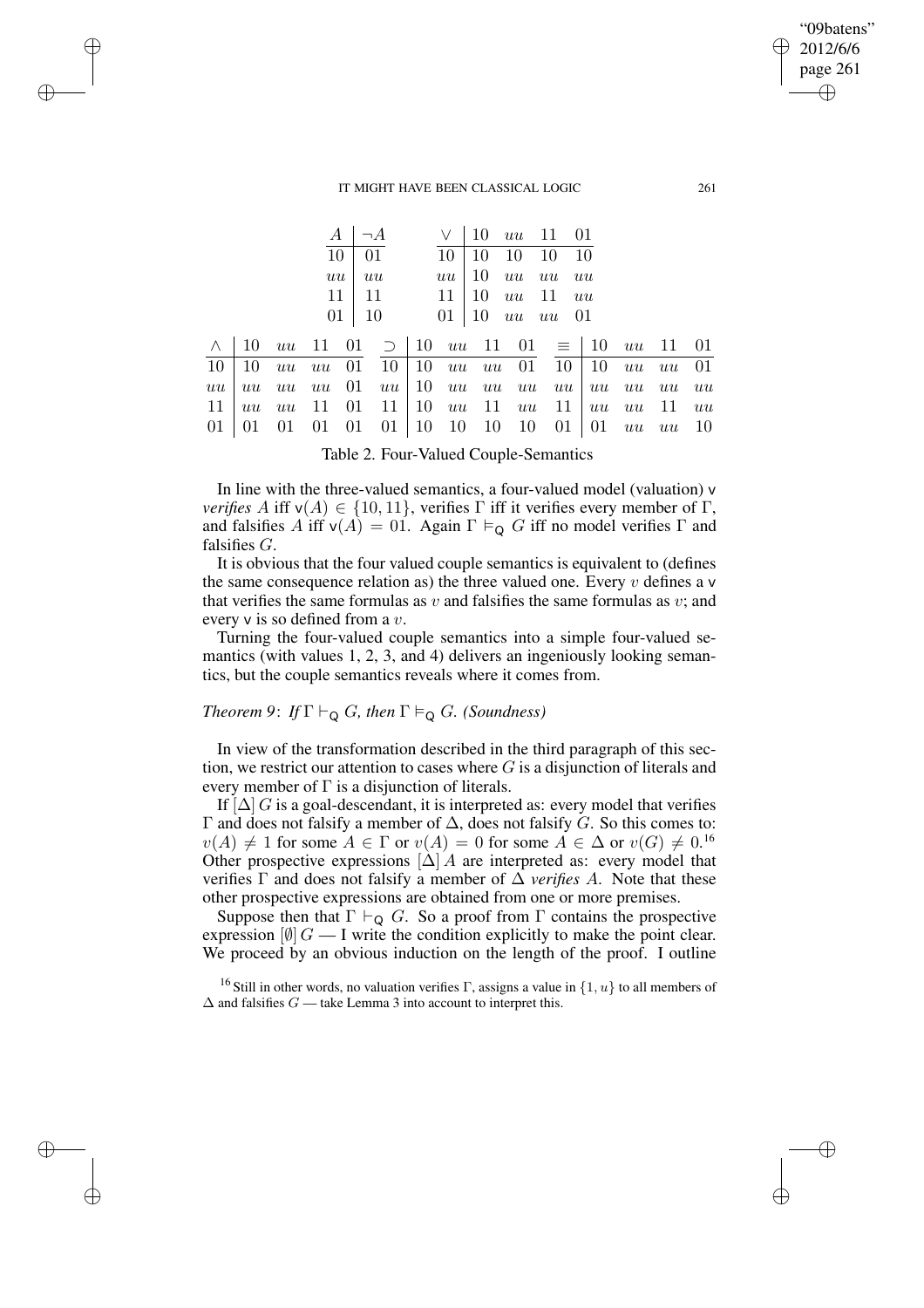"09batens" 2012/6/6 page 262 ✐ ✐

✐

✐

## 262 DIDERIK BATENS

the cases. The reader is prayed to check the semantic statements in terms of the three-valued semantics or, which is often easier, in terms of the couple semantics from Table 2.

An application of the Goal rule is justified by: whatever  $\Gamma$ , if a model does not falsify  $G$  then it does not falsify  $G$ . An application of Prem is justified by: a model that verifies Γ verifies all members of Γ.

Remember that formula analysing rules are never applied to goal-descendants, but only to prospective expressions that are descendants of premises. It follows that applications of the formula analysing rule for a-formulas are justified by: if every model that verifies  $\Gamma$  and does not falsify a member of  $\Delta$  verifies α, then every model that verifies Γ and does not falsify a member of  $\Delta$  verifies  $\mathfrak{a}_1$  (similarly for  $\mathfrak{a}_2$ ). Applications of a formula analysing rule for b-formulas are justified by: if every model that verifies Γ and does not falsify a member of  $\Delta$  verifies b, then every model that verifies  $\Gamma$  and does not falsify a member of  $\Delta$  and does not falsify  $*b_2$  verifies  $b_1$  (and similarly for  $\mathfrak{b}_1$  and  $\mathfrak{b}_2$  exchanged).<sup>17</sup>

Applications of a condition analysing rule require two subcases, but the justifications can be phrased in one breath. Applications of a-formulas are justified by: if every model that verifies  $\Gamma$  and does not falsify a member of  $\Delta \cup \{\mathfrak{a}\}\$  verifies A (respectively does not falsify G), then every model that verifies  $\Gamma$  and does not falsify a member of  $\Delta \cup \{\mathfrak{a}_1, \mathfrak{a}_2\}$  verifies A (respectively does not falsify  $G$ ). Applications of b-formulas are justified by: if every model that verifies  $\Gamma$  and does not falsify a member of  $\Delta \cup \{\mathfrak{b}\}\$ verifies A (respectively does not falsify G), then every model that verifies  $\Gamma$ and does not falsify a member of  $\Delta \cup \{\mathfrak{b}_1\}$  verifies A (respectively does not falsify G); and similarly for  $\mathfrak{b}_2$ .

No model falsifies both A and ∗A. So if v falsifies a member of  $\Delta \cup \{A\}$ and falsifies a member of  $\Theta \cup \{*A\}$ , then it falsifies a member of  $\Delta \cup \Theta$ . From this follows the justification of EM for both goal-descendants and nongoal-descendants.

Applications of Trans are justified by: if every model that verifies Γ and does not falsify a member of  $\Delta \cup \{B\}$  verifies A, and every model that verifies  $\Gamma$  and does not falsify a member of  $\Delta'$  verifies B, then every model that verifies  $\Gamma$  and does not falsify a member of  $\Delta \cup \Delta'$  verifies A. If  $[\Delta']B$ is a goal-descendant (whence  $B$  is  $G$ ) "verifies  $A$ " has to be replaced twice by "does not falsify  $G$ " in the justification.

Relying on these cases, the result of the induction is that all prospective expressions in the proof are justified on the interpretation. Among the expressions is the goal-descendant  $[\emptyset]$  G and its interpretation reads: every model

✐

✐

✐

 $17$  Please check this on the table for disjunction. For example and in terms of the couple semantics: whenever  $\mathsf{v}(A \lor B) \in \{10, 11\}$  and  $\mathsf{v}(*A) \neq 01$ , viz.  $\mathsf{v}(A) \neq 10$ , then  $\mathsf{v}(B) \in$ {10, 11}.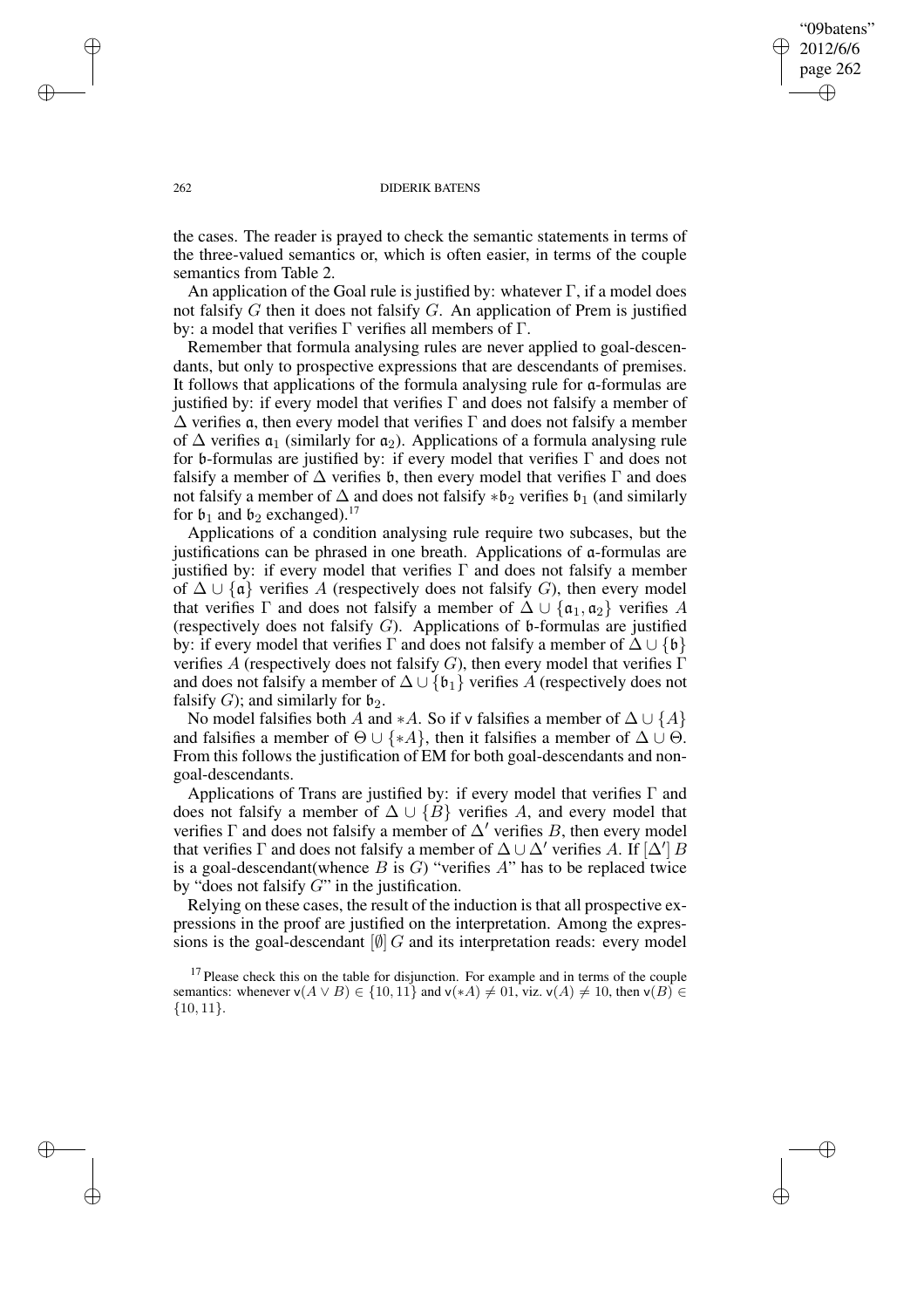✐

✐

✐

that verifies  $\Gamma$  does not falsify G. So  $\Gamma \vDash_{\mathsf{Q}} G$ . This completes the proof of Theorem 9.

The present semantics distinguishes between true in the strong sense (verification) and true in the weak sense (non-falsification). This seems required to handle the non-transitivity of Q: if  $p \vee q$  were verified in all models of  $\{p, \neg p\}$ , then so would be q, and it shouldn't. So, in a semantics that is adequate for the full language, without the detour of the syntactic transformation, the distinction between verification and non-falsification will be retained or even refined. In view of this, it is useful to stress that  $[\Delta] A$  is interpreted as: every model that *verifies* Γ and *does not falsify* a member of  $\Delta$  verifies A (respectively does not falsify G in case  $[\Delta]$  A is a goaldescendant). To require that the model verifies  $\Delta$  would lead to a mistaken interpretation of the situation. Even the present semantics enables one to see this. Suppose that  $p, \neg p, q \in \Gamma$ , that  $\neg q$  is not Q-derivable from  $\Gamma$ , and that a proof from  $\Gamma$  contains the prospective expression  $[p \wedge q] r$ , which is later analysed to  $[p, q]$  r. Obviously  $\Gamma$  has models v in which  $v(q) = 10$ ; if it had only models in which  $v(q) = 11$ , then  $\neg q$  would be a semantic consequence of Γ. So, on the present semantics,  $v(p \land q) = uu$  and this is indeed sufficient to justify the derivability of  $\left[\emptyset\right]$  r.

The case of disjunction is similar. Consider a prospective proof in which p is a target and let  $(q \vee r) \supset p$  be a premise. Prem will be applied and the formula analysing rule for b-formulas will give us the prospective expression  $[q \vee r] p$ . From this, the condition analysing rule for b-formulas will lead to [q] p and  $[r]$  p. Suppose that q can be obtained from the premises and that r cannot. So the prospective proof will lead one from  $\left[\emptyset\right]$  q and  $\left[q\right]$  p to  $\left[\emptyset\right]$  p. Every model v that verifies the premises will verify  $(q \lor r) \supset p$  as well as q, but need not verify r and may even falsify it. So  $v(q \lor r) = uu$  for some models of the premises. These comments are somewhat speculative. They pertain to an adequate semantics which does not require the syntactic transformation.

# *Theorem 10*: *If*  $\Gamma \models_{\mathbb{Q}} G$  *then*  $\Gamma \vdash_{\mathbb{Q}} G$ *. (Strong Completeness)*

The proof of this theorem is shorter than that of the previous one. Given the syntactic transformation, we restrict our attention to the case in which  $G$ is a disjunction of literals, say  $\bigvee(\Lambda)$ , and  $\Gamma$  is a set of disjunctions of literals.

"09batens" 2012/6/6 page 263

✐

✐

✐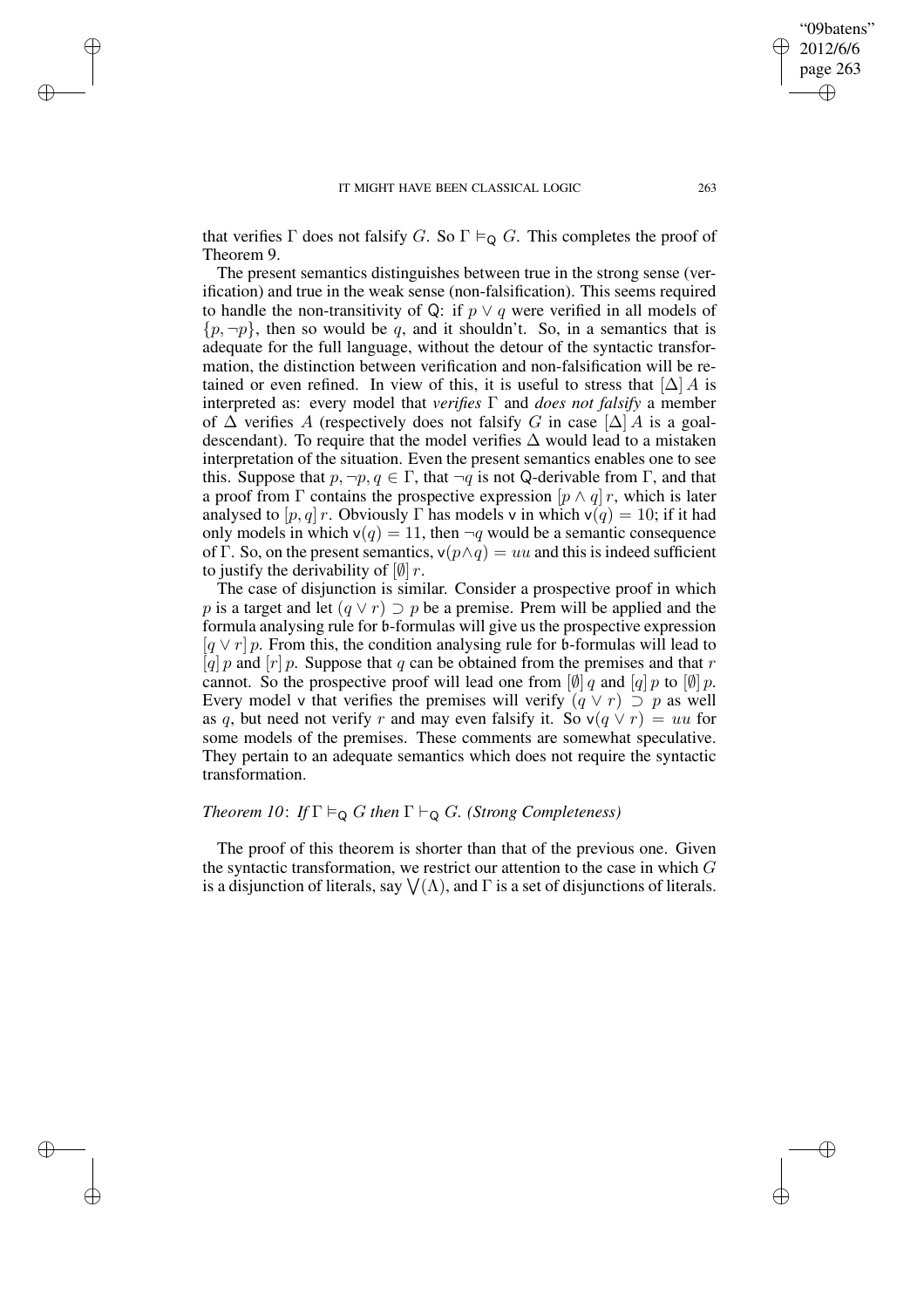✐

#### 264 DIDERIK BATENS

Suppose that  $\Gamma \nvdash_{\mathsf{Q}} G$ . Let  $\Sigma$  comprise all literals that occur in  $\Gamma$  and let  $L = \langle B_1, B_2, \ldots \rangle$  be a list of the members of  $\Sigma^{18}$  Define

$$
\Omega_0 = \emptyset
$$
  
\n
$$
\Omega_{i+1} = \begin{cases}\n\Omega_i \cup \{B_{i+1}\} & \text{iff } \Gamma \cup \Omega_i \cup \{B_{i+1}\} \nvdash_{\mathsf{Q}} G, \\
\Omega_i & \text{otherwise.} \\
\Omega = \Omega_0 \cup \Omega_1 \cup \dots \\
\Omega^{\dagger} = \{A \mid A \in \Omega, \ A \notin \Omega\}\n\end{cases}
$$

and let V be a function that maps every literal to a couple value as follows:<sup>19</sup>

if 
$$
A \in \Lambda \cup (\Sigma - \Omega)
$$
,  $V(A) = 01$  and  $V(*A) = 10$  (1)  
if  $A \in \Omega - \Omega^{\dagger}$ ,  $V(A) = 11$  and  $V(*A) = 11$  (2)  
if  $A \in \Omega^{\dagger}$ ,  $V(A) = 10$  and  $V(*A) = 01$  (3)  
if  $V(A)$  is not fixed by (1)–(3),  $V(A) = V(*A) = 11$ . (4)

I now show that a couple-valuation  $\vee$  (from Table 2) is compatible with  $V$ (they assign the same values to literals), that  $\vee$  falsifies  $G$ , and that  $\vee$  verifies Γ, whence we are home.

(1) A couple-valuation  $\nu$  is compatible with V. To see this the following are sufficient. (i) If  $A \in \Lambda$  then  $*A \notin \Lambda$ . This follows from  $\Gamma \vdash_Q \bigvee (\Delta \cup$  $\{A, *A\}$ ). (ii)  $\Omega \cap \Lambda = \emptyset$ . This follows from  $\Gamma \cup \{A\} \vdash_{\mathsf{Q}} \bigvee (\Delta \cup \{A\})$ . (iii) If  $A, *A \in \Sigma$ , then  $A \in \Omega$  or  $*A \in \Omega$ . To see this, suppose that it were false. So there is an  $\Omega_i$  for which  $\Gamma \cup \Omega_i \cup \{A\} \vdash_{\mathsf{Q}} G$  and an  $\Omega_j$  for which  $\Gamma \cup \Omega_j \cup \{*A\} \vdash_Q G$ . Where k is the maximum of  $\{i, j\}$ ,  $\Gamma \cup \Omega_k \cup \{A\} \vdash_Q G$ and  $\Gamma \cup \Omega_k \cup \{ *A \} \vdash_{\mathsf{Q}} G$  by the monotonicity of Q. In view of Lemma 1, it follows that  $\Gamma \cup \Omega_k \vdash_Q G^{20}$  which is excluded by the construction (the definition of  $Ω$ ).

(2) v falsifies G. This follows from the fact that  $v(A) = 01$  for all  $A \in \Lambda$ .

(3) v verifies  $\Gamma$ . Consider a  $\bigvee(\Delta) \in \Gamma$  and suppose that v does not verify it. It follows that  $\Delta \cap \Omega^\dagger = \emptyset$  (otherwise v $(\bigvee(\Delta)) = 10$ ) and that  $\Delta \nsubseteq \Omega - \Omega^\dagger$ (otherwise  $\mathsf{v}(\mathsf{V}(\Delta)) = 11$ ). So  $\mathsf{V}(\Delta) = \mathsf{V}(\{A_1, \ldots, A_n\} \cup \{C_1, \ldots, C_m\})$ with  $n \geq 0$ ,  $m > 0$ ,  $A_1, \ldots, A_n \in \Omega - \Omega^{\dagger}$ , and  $C_1, \ldots, C_m \in \Sigma - \Omega$ . We know from the construction that  $\Gamma \cup \Omega \nvdash_{\mathsf{Q}} G$ . Consider a stopped

<sup>18</sup> For the sake of generality, I do not exclude that  $\Sigma$  and hence L are denumerably infinite.

 $19$  The value assigned in (4) is arbitrary. The present choice also suits the couple semantics derived from the variant semantics mentioned in footnote 13.

<sup>20</sup> Indeed, if  $\Gamma \cup \Omega_k \nvdash_Q G$ , then both  $[A]$  G and  $[*A]$  G occur in the attempted Q-proof for  $\Gamma \cup \Omega_k \vdash_Q G$  by Lemma 1. So  $[\emptyset]$  G occurs in that proof in view of EM.

✐

✐

✐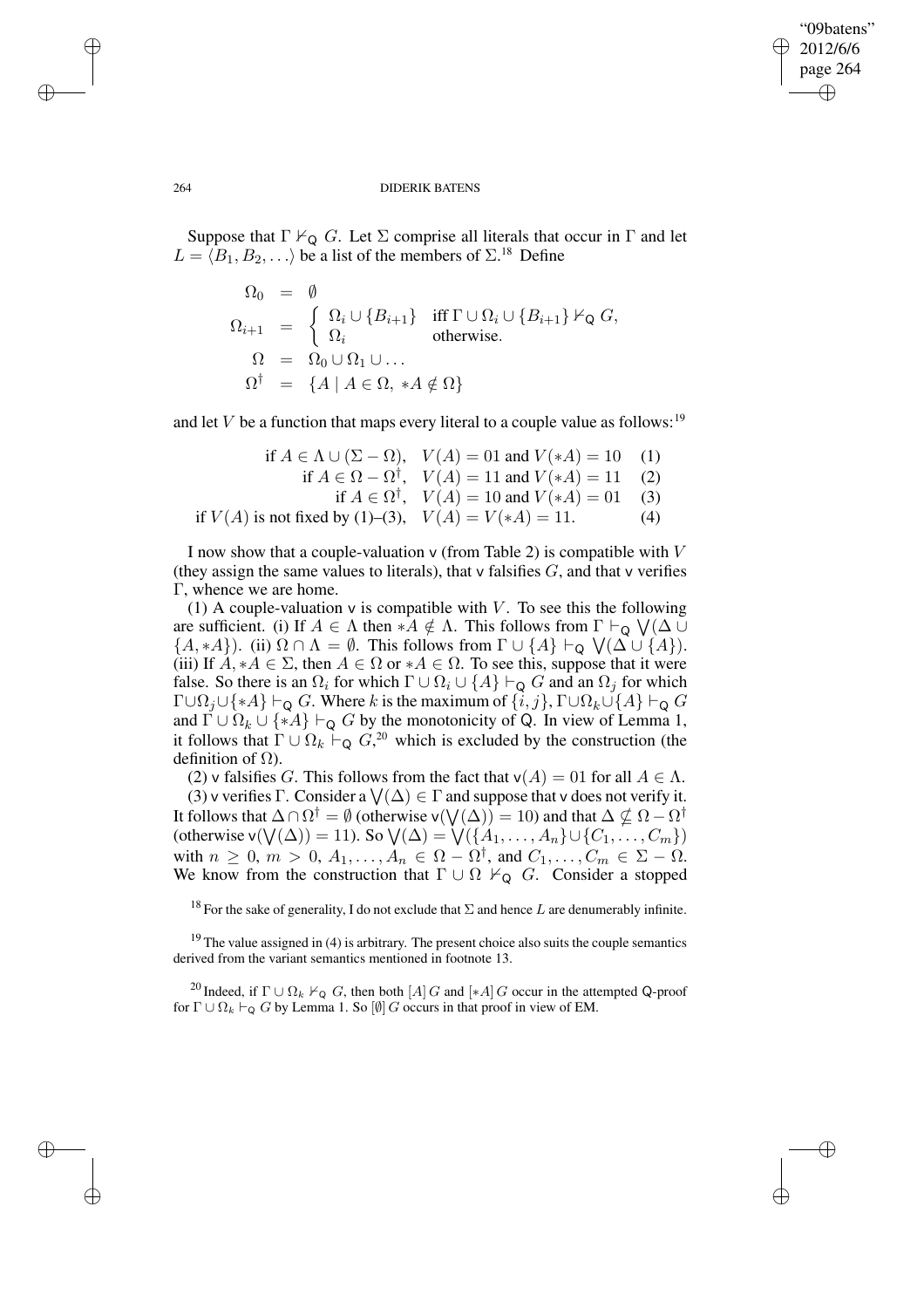✐

✐

✐

✐

attempted Q-proof for  $\Gamma \cup \Omega \vdash_{\mathsf{Q}} G$ . In view of Lemma 1,  $[C_1] G$ , ...,  $[C_m]$  G all occur in the prospective proof. As every  $C_i$  is a target, the premise  $\bigvee (\{A_1,\ldots,A_n\} \cup \{C_1,\ldots,C_m\})$  was introduced in the proof and, for every  $C_i$ , the prospective expression  $[*D \mid D \in (\{A_1, \ldots, A_n\} \cup$  $\{C_1, \ldots, C_m\}$  –  $\{C_i\}$   $C_i$  occurs in the proof. Moreover, as  $A_1, \ldots, A_n$   $\in$  $\Omega - \Omega^{\dagger}, *A_1, \ldots, *A_n \in \Omega - \Omega^{\dagger}$ . So  $*A_1, \ldots, *A_n$  are introduced by Prem whence, by Trans,  $[*D \mid D \in (\{C_1, \ldots, C_m\} - \{C_i\})]$  C<sub>i</sub> occurs in the proof for every  $C_i$ . But then, again by Trans,  $[*D \mid D \in (\{C_1, \ldots, C_m\} - \{C_i\})$  ${C_i}$ ) G occurs in the proof for every  $C_i$ . As these as well as  $[C_1]$  G,  $\ldots$ ,  $[C_m]$  G occur in the proof, so does  $[\emptyset]$  G (by EM). But this contradicts  $\Gamma \cup \Omega \nvdash_{\mathsf{Q}} G$ . This ends the proof of Theorem 10.

I postponed the proof of Theorem 2 to the present section. The most transparent proof seems to proceed in terms of the couple semantics from Table 2. A *classical* Q-model is one in which every literal (and hence every formula) has a value in the set  $\{10, 01\}$ . Iff v is classical, the corresponding v is a valuation of the standard P-semantics. Note that consistent premise sets have classical (as well as non-classical) Q-models.<sup>21</sup>

Incidentally, Theorem 1 also follows from Theorem 10 and the completeness of P with respect to its standard semantics. Indeed, if no Q-model that verifies  $\Gamma$  falsifies G, then no classical Q-model that verifies  $\Gamma$  falsifies  $G$ <sup>22</sup> So if  $\Gamma \vDash_{\mathsf{Q}} G$ , then  $\Gamma \vDash_{\mathsf{P}} G$ .

Let us turn to the proof of Theorem 2. In view of the syntactic transformation, we take G and all members of  $\Gamma$  to be disjunctions of literals. Consider a consistent  $\Gamma$  and a G such that  $\Gamma \nvdash_{\mathsf{Q}} G$ . So  $\Gamma \nvdash_{\mathsf{Q}} G$  by Theorem 10. Hence, there is a Q-model v that verifies  $\Gamma$  and falsifies G. As G and the members of  $\Gamma$  are disjunctions of literals, (i) every literal that is a disjunct of G has the v-value 01 and (ii) for every  $A \in \Gamma$ , either a disjunct of A has the v-value 10 or all disjuncts of A have the v-value 11.

We first transform v to a Q-model  $v_1$  by replacing every occurrence of u in the v-value of a literal by  $1$  — this means that uu is replaced by 11. I leave it to the reader to check that  $v_1$  verifies  $\Gamma$  and falsifies G. The following hold: (i) every disjunct of G has the v<sub>1</sub>-value 01 and (ii) for every  $A \in \Gamma$ , either a disjunct of A has the v<sub>1</sub>-value 10 or all disjuncts of A have the v<sub>1</sub>-value 11.

If a disjunct of a premise has the  $v_1$ -value 10, the value of the premise will remain 10 when disjuncts that have the  $v_1$ -value 11 are given the value 10 or 01. So let  $\bigvee(\Delta_1), \bigvee(\Delta_2), \ldots$  be the premises all disjuncts of which have the

 $21$  If, for example, v assigns the value 11 to some sentential letters and 10 to all others, then it is a non-classical model of  $\{p, q\}$ . Note also that the trivial model, in which  $v(A) = 11$ for every sentential letter A, is a model of every premise set.

<sup>22</sup> If  $\Gamma$  is inconsistent, no classical Q-model verifies it; if  $\Gamma$  is consistent, it has classical  $Q$ -models and they all verify  $G$ .

page 265 ✐

✐

"09batens" 2012/6/6

✐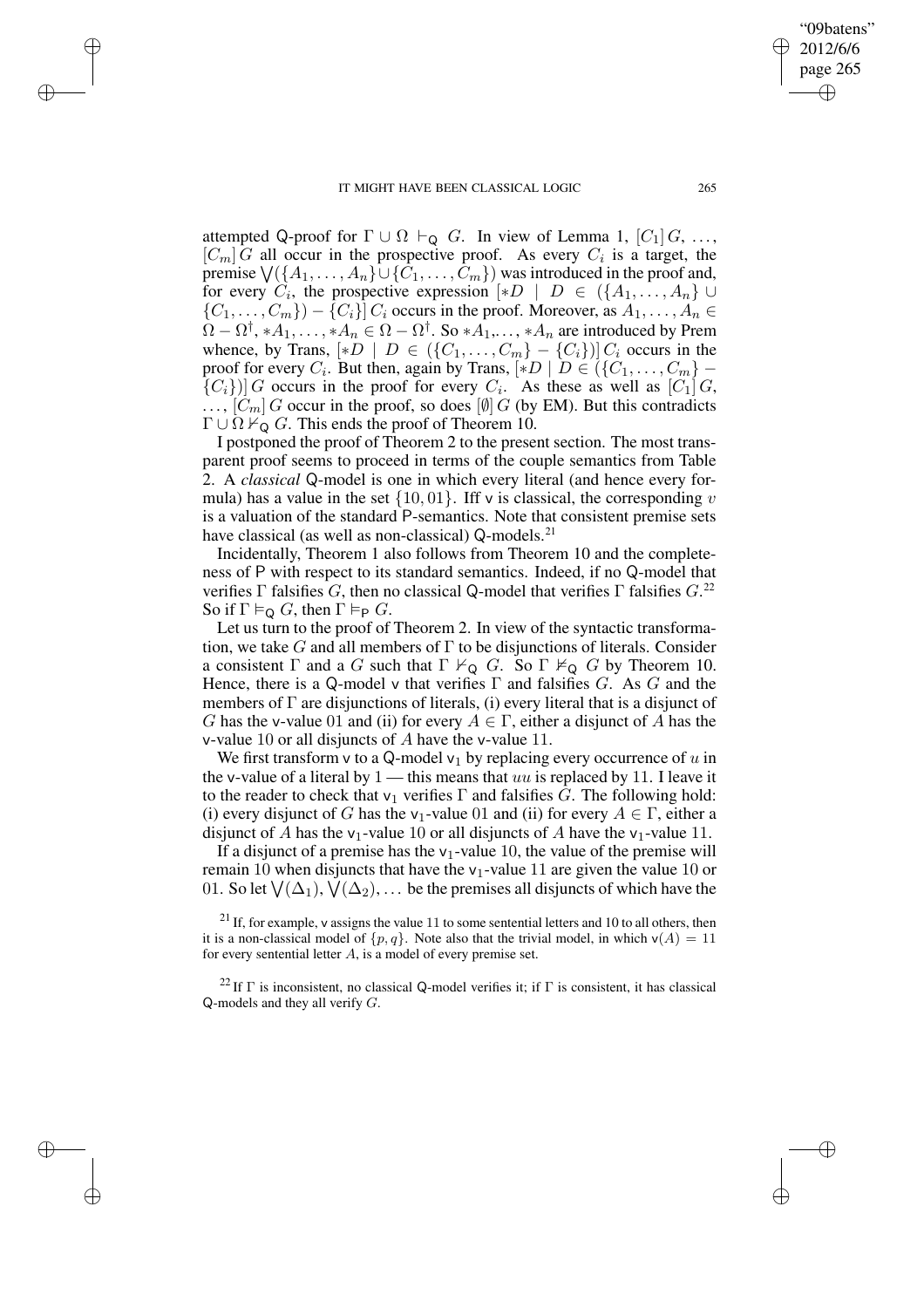✐

#### 266 DIDERIK BATENS

v<sub>1</sub>-value 11 and let  $\langle B_1, B_2, \ldots \rangle$  be a list of the members of  $\Delta_1 \cup \Delta_2 \cup \ldots$ Define  $\Omega_0 = \emptyset$ ,  $\Omega_{i+1} = \Omega_i \cup \{B_{i+1}\}\$ if  $\Gamma \cup \Omega_i \cup \{B_{i+1}\}\$ is P-consistent<sup>23</sup> and  $\Omega_{i+1} = \Omega_i$  otherwise; finally  $\Omega = \Omega_0 \cup \Omega_1 \cup \ldots$  Obviously  $\Omega$  contains a member of every  $\Delta_i$  and if  $B, *B \in \Delta_1 \cup \Delta_2 \cup \ldots$ , then  $B \in \Omega$  or  $*B \in Ω$ . Let v<sub>2</sub> be exactly like v<sub>1</sub> except that v<sub>2</sub>(B) = 10 for all B ∈ Ω and  $v_2(B) = 01$  for all  $B \in (\Delta_1 \cup \Delta_2 \cup ...) - \Omega$ . Note that  $v_2$  is a classical model that verifies  $\Gamma$  and falsifies G. So  $\Gamma \nvDash_{\mathsf{P}} G$  and, by the soundness of P with respect to its standard semantics,  $\Gamma \nvdash_{\mathsf{P}} G$ . From this together with Theorem 1 follows Theorem 2.

## 6. *Analysing Logic*

This section is a digression about a potentially very interesting problem. Consider again the Q-semantics. The semantic consequence relation was defined as follows:  $\Gamma \vDash_{\mathbf{Q}} G$  iff no model that verifies  $\Gamma$  falsifies G. This definition differs from the usual one: every model that verifies the premises also verifies the conclusion. If the usual definition is combined with the models of the Q-semantics, we obviously obtain a logic that is a fragment of Q; it assigns to premise sets a consequence set that is a subset of the Qconsequence set and sometimes the subset if proper. Moreover, the fragment would be transitive and *a fortiori* cautiously transitive: if all models that verify  $\Gamma$  verify  $\Delta$  and all models that verify  $\Delta$  verify A, then all models that verify  $Γ$  verify  $A$ .

Considerations of a syntactic nature suggest that the fragment is called *analysing logic*. An obvious property of Q is: if  $\Gamma \vdash_Q A$ , then  $\Gamma \vdash_Q A \lor B$ for all B. Phrased more generally: for all  $\mathfrak{b}$ , if  $\Gamma \vdash_Q \mathfrak{b}_1$ , then  $\Gamma \vdash_Q \mathfrak{b}$ ; and if  $\Gamma \vdash_{\mathsf{Q}} \mathfrak{b}_2$ , then  $\Gamma \vdash_{\mathsf{Q}} \mathfrak{b}$ . It is this property that we want to remove in analysing logic. Thus from  $\{p \land q, r \supset \neg p, r \lor s\}$  analysing logic should enable one to derive s but not to derive  $s \vee t$ .

Two warnings are in place at this point. First, there is absolutely no problem with Q that should be repaired by analysing logic. However, there seems to be a fragment of Q that is closer to usual logics and it seems interesting to delineate it. Next, members of the Ghent logic group use "analysing logic" to denote several logics. One of the reasons for this, which will be revealed in the present section, is that several logics are close to Q and that it was not settled wether, with respect to Q, one of them deserves the name analysing logic more that others. The candidates differ from each other both with respect to derivability and with respect to Tarski properties. I will briefly

<sup>23</sup> Actually P-consistency coincides with Q-consistency.

✐

✐

✐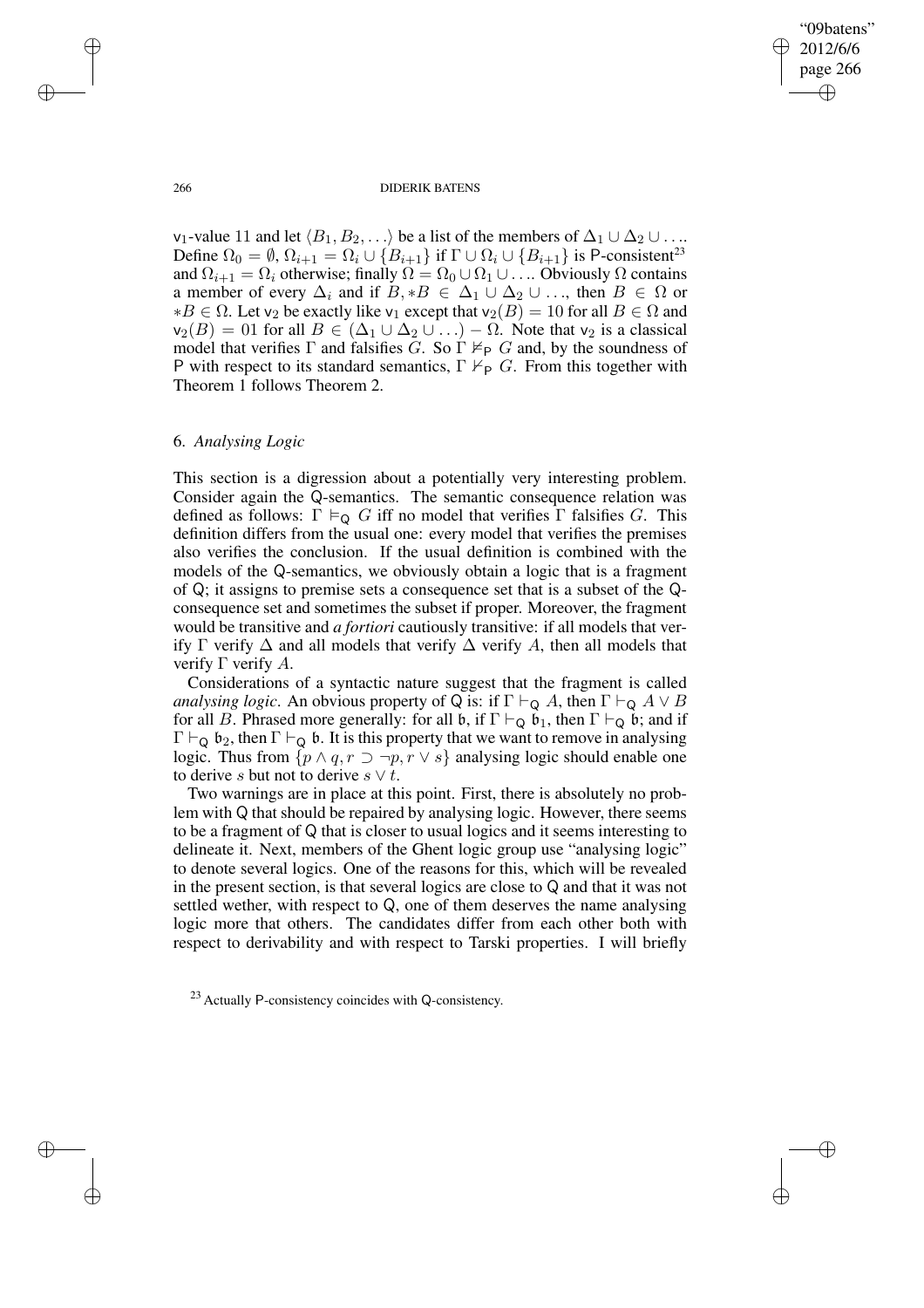✐

✐

✐

sketch some of them, mentioning a few properties only and leaving open whether any of them is superior to others.

Let us first look at the problem in terms of the semantics. On the present Q-semantics, analysing logic does not have any valid formulas. For example  $\neq p \vee \neg p$  because v( $p \vee \neg p$ ) = uu if v( $p$ ) = uu. More generally, *no* formula is verified by the model that assigns uu to every sentential letter.

We have seen that the Q-semantics remains adequate iff sentential letter are given values in  $\{01, 11, 10\}$ . With this change, analysing logic has valid formulas, for example  $\models p \vee \neg p$ . Note, however, that we still have  $\not\vDash p \vee \neg p \vee q$ : this formula is assigned the value uu if  $v(p) = 11$  and  $v(q) = 01$ . There is a weirder feature. So defined, analysing logic is not structural (in the usual sense of the term). Indeed,  $(p \land q) \lor \neg (p \land q)$  follows by Uniform Substitution from  $p \lor \neg p$ . Yet, if  $\mathsf{v}(p) = 11$  and  $\mathsf{v}(q) = 01$ , then  $\mathsf{v}((p \land q) \lor \neg (p \land q)) = uu$ . Note that the formula is not even valid under the syntactic transformation because this reduces the formula to  $p \lor \neg p \lor \neg q$  and  $q \lor \neg p \lor \neg q$  and both are invalid.<sup>24</sup>

An adequate semantics that does not require a syntactic transformation may very well enable one to define a nice analysing logic, which is structural, transitive, and so on. Such a semantic system will apparently require more couple values, including values like  $1u$  and  $u$ 0. Still, there may be several such semantic systems and they may lead to different results. So let me stop speculating and move on to the syntaxis.

The attentive reader will have seen that the absence of transitivity (for inconsistent premise sets) is related to the condition analysing rule for bformulas. This rule, applied to the goal, enables one to derive  $p \vee q$  from, for example,  $\{p\}$ . In Fitch-style terms the rule corresponds to Addition, which enables one to introduce the arbitrary formula  $q$  as a disjunct of the conclusion. Analysing logic would typically invalidate Addition. And indeed syntactic considerations suggest that there is a systematic fragment of Q that encompasses the analysing part of Q.

Obviously,  $p \lor q$ ,  $\neg p \vdash_Q q$  as well as  $p \lor q$ ,  $\neg p \vdash_Q r \lor q$ . In the context of Q, there is a clear distinction between  $p \lor q$ , which is a premise, and  $r \lor q$ , which is a conclusion. Indeed, if we add  $\neg q$  to the premises, we can derive p but we cannot derive r — formally:  $p \lor q, \neg p, \neg q \vdash_{\mathsf{Q}} p$  but  $p \lor q, \neg p, \neg q \nvdash_{\mathsf{Q}} r$ .

The situation can even be put more sharply by means of the following example. Although  $p \lor q$ ,  $p \lor (q \lor s)$ ,  $\neg p \vdash_Q q \lor s$  and  $p \lor q$ ,  $p \lor (q \lor s)$ ,  $\neg p \vdash_Q$  $q \vee r$ , adding  $\neg q$  to the premises, results in the derivability of s but not in the derivability of r — formally:  $p \lor q, p \lor (q \lor s), \neg p, \neg q \vdash_Q s$  but  $p \vee q, p \vee (q \vee s), \neg p, \neg q \nvdash_{\mathsf{Q}} r.$ 

 $24$  Whether literals may have the value uu or not, without the syntactic transformation, analysing logic would not even validate Adjunction. Indeed, if  $v(p) = 11$  and  $v(q) = 10$ , then  $\mathsf{v}(p \land q) = uu$ . So  $p, q \not\models p \land q$ .

"09batens" 2012/6/6 page 267

✐

✐

✐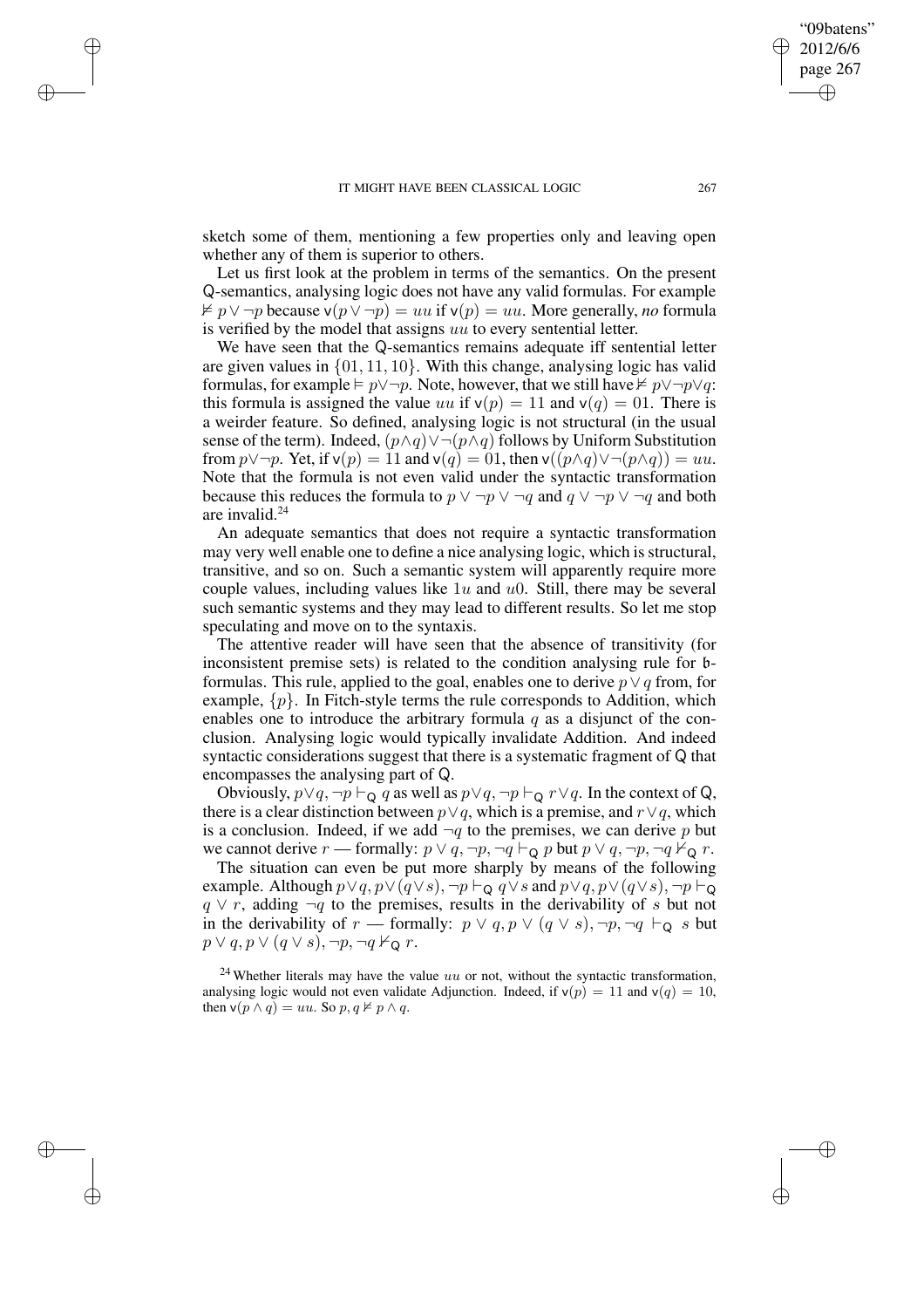"09batens" 2012/6/6 page 268 ✐ ✐

✐

✐

#### 268 DIDERIK BATENS

This reveals, as the reader will have understood before, that disjunctions that occur in the conclusion of a Q-inference may be weaker than disjunctions that occur in the premises. Analysing logic could select those Qconsequences in which disjunctions have the same strength as they have in the premises. Actually the matter is slightly more complicated. So let me explain.

If a disjunction occurs in a premise, even as a subformula of the premise, and *if* the disjunction is a positive part of the premise, then the disjunction is indeed strong and detachable. Consider the premise  $(p \vee q) \vee r$ . If it is possible to obtain  $\neg r$  from the other premises, then  $p \lor q$  can be obtained in its strong sense: as a detachable disjunction. The matter is different for a premise like  $(p\vee q) \supset r$ . The disjunction  $p\vee q$  is obviously not a positive part of this — the a-formula  $\neg(p \lor q)$  is. So the question whether the disjunction is strong or weak does not even arise. And the same should obviously hold for Q-consequences of premise sets: if  $(p \lor q) \supset r$  is a Q-consequence of  $\Gamma$ , the question wether the disjunction in  $p \vee q$  is strong or weak does not arise. Incidentally, this the syntactic transformation eliminates all possible sources of confusion.

Before going on, another point should be made clear. If  $r$  is a target in a proof and  $(p \vee q) \supset r$  is a premise, the premise will be introduced,  $[p \vee q]$  r will be derived, and from this  $[p]$  r and  $[q]$  r will be derived. It may seem that this relies on Addition: if one obtains p (or q), then one obtains  $p \vee q$  and hence also r. Addition not being an analysing step, do those derivations have a place in analysing logic? They do. The formula  $(p \lor q) \supset r$  is equivalent to  $(p \supset r) \wedge (q \supset r)$ . From this  $p \supset r$  and  $q \supset r$  follow by analysing means. Put differently,  $(p \vee q) \supset r$  expresses that p as well as q as well as the detachable disjunction  $p \vee q$  are sufficient to obtain r. This is an important insight that matches the semantics. Suppose that  $p \lor q$  can be obtained from the premises and hence is detachable. The logic  $Q$  presupposes that  $p$  and  $\neg p$  cannot both be false. If p is not false, we have r anyway. If  $\neg p$  is not false, the detachable disjunction gives us  $q$  and this in turn gives us  $r$ .

So, on the syntactic approach, analysing logic is the logic for which bformulas that are positive parts of the conclusion have the same force as disjunctions that are positive parts of the premises. If this is so, analysing logic is transitive (for consistent premise sets as well as for inconsistent ones).

Analysing logic clearly cannot be defined by removing condition analysing rules for b-formulas from Q. To see this, consider line 9 in the example proof in Section 2. The premise  $q \supset \neg(t \vee \neg r)$  is equivalent to  $(q \supset \neg t) \wedge (q \supset r)$ . Analysing this gives us  $q \supset \neg t$ . So t should be sufficient to deliver  $\neg q$ . Similarly,  $(p \wedge r) \vee q \vdash p \vee q$  is clearly correct in view of analysing means. The same holds for  $p \lor q \vdash p \lor q$ . It even holds for  $p \land q \vdash p \lor q$ ; the conclusion is a weakening of the premise, but no arbitrary letter is introduced. In the last three examples, it moreover holds that adding  $\neg p$  to the premises enables one

✐

✐

✐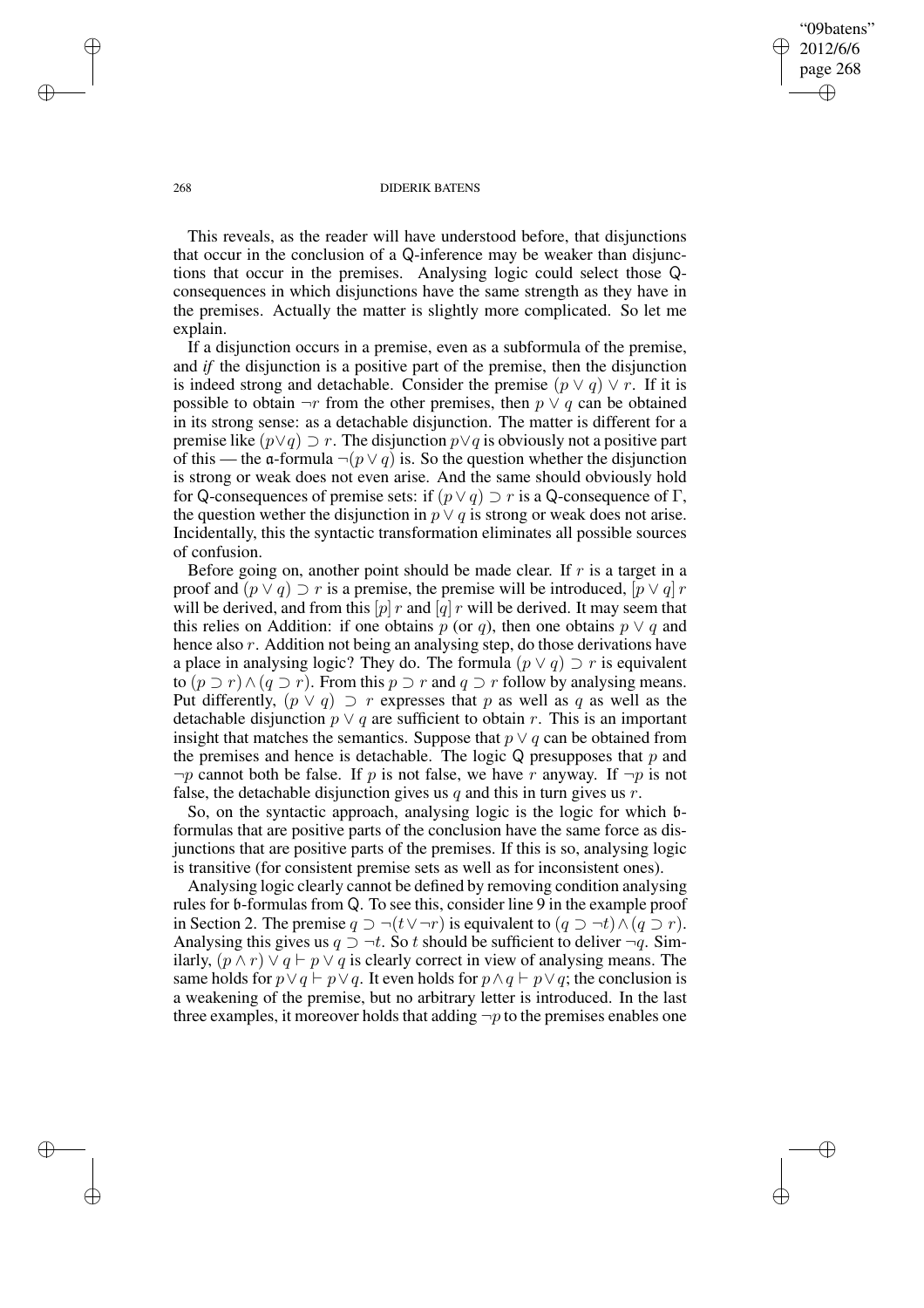to derive q and adding  $\neg q$  to the premises enables one to derive p. Formally:  $(p \wedge r) \vee q$ ,  $\neg q \vdash_{\mathsf{Q}} p$  and  $(p \wedge r) \vee q$ ,  $\neg p \vdash_{\mathsf{Q}} q$  and  $p \vee q$ ,  $\neg q \vdash_{\mathsf{Q}} p$ , etc.

So I was implicitly applying a criterion for defining the consequence relation of analysing logic. Roughly the criterion states that  $\Gamma \vdash A \lor B$  iff  $\Gamma \vdash_{\mathsf{Q}} A \lor B$  and  $\Gamma \cup \{\neg A\} \vdash_{\mathsf{Q}} B$  and  $\Gamma \cup \{\neg B\} \vdash_{\mathsf{Q}} A$ . The criterion should obviously be applied with some care. Indeed, we want  $p, q \nvdash p \vee (q \vee r)$  even though  $p, q \vdash_{\mathsf{Q}} p \vee (q \vee r)$  and  $p, q, \neg p \vdash_{\mathsf{Q}} q \vee r$  and  $p, q, \neg (q \vee r) \vdash_{\mathsf{Q}} p$ . This suggests that the criterion should only be applied to conclusions that are, once more, disjunctions of literals and that the criterion is applied for each literal separately. This still does not seem to help much. Indeed,  $p, q \vdash_{\mathsf{Q}} p \lor q \lor r$  and  $p, q, \neg p \vdash_{\mathsf{Q}} q \lor r$  and  $p, q, \neg q \vdash_{\mathsf{Q}} p \lor r$  and  $p, q, \neg r \vdash_{\mathsf{Q}} p \lor q$  all hold. However, and this seems to provide the required insight,  $p, q, \neg p, \neg q \nvdash_{\mathsf{Q}} r$ . Given the implicit criterion for disjunctions of literals, Theorem 5 suggests a way to generalize the logic to arbitrary formulas.

*Definition* 6:  $\Gamma \vdash G$  *is recursively defined by* 

✐

✐

✐

✐

- 1. *where*  $\Delta$  *is a set of literals*  $\Gamma \vdash \bigvee(\Delta)$  *iff, for every*  $\Delta' \subset \Delta$ ,  $\Gamma \cup \{ *A \mid$  $A \in \Delta'$ } ⊢o  $\sqrt{(\Delta - \Delta')}$ ,<sup>25</sup>
- 2. *wher e* G *is not a disjunction of literals,* Γ ` G *iff, for every conjunct*  $\bigvee(\Delta)$  *of* CNF(*G*),  $\Gamma \vdash \bigvee(\Delta)$ .

This definition gives us  $\vdash p \lor \neg p$  and  $\nvdash p \lor \neg p \lor q$ . Incidentally, the valid formulas of analysing logic (as fixed by Definition 6) are the formulas B such that every conjunct  $\bigvee(\Delta)$  of  $\mathrm{CNF}(B)$  has the following property: for every  $A, A \in \Delta$  iff \* $A \in \Delta$  — for example  $\nvdash p \supset (p \lor q)$  and  $\nvdash (p \land q) \supset p$ . This approach is in line with one of the sketched semantic approaches. While that is nice in itself, it gives us at once the weird outcome that analysing logic is not structural. Indeed,  $\vdash p \lor \neg p$  but  $\nvdash (p \land q) \lor \neg (p \land q)$  because  $\forall p \lor \neg p \lor \neg q$  and  $\forall q \lor \neg p \lor \neg q$ .

Of course, there is a very different road. The syntactic approaches discussed so far concern a way to obtain analysing logic in terms of the Qconsequence relation. Very different results may be obtained by proceeding in terms of prospective proofs. As the prospective proofs for Q are natural and systematic, we need all the help we can get from the previous approaches.

I shall present two approaches. The first introduces *multi-conditions*. Just as the formula of goal-descendants is handled in a special way in  $Q$  — no formula analysing rule can be applied to it — we may handle the condition of some goal-descendants in a special way for analysing logic. The easiest

<sup>25</sup> With the obvious convention that  $\bigvee$ {A} is A.

"09batens" 2012/6/6 page 269

✐

✐

✐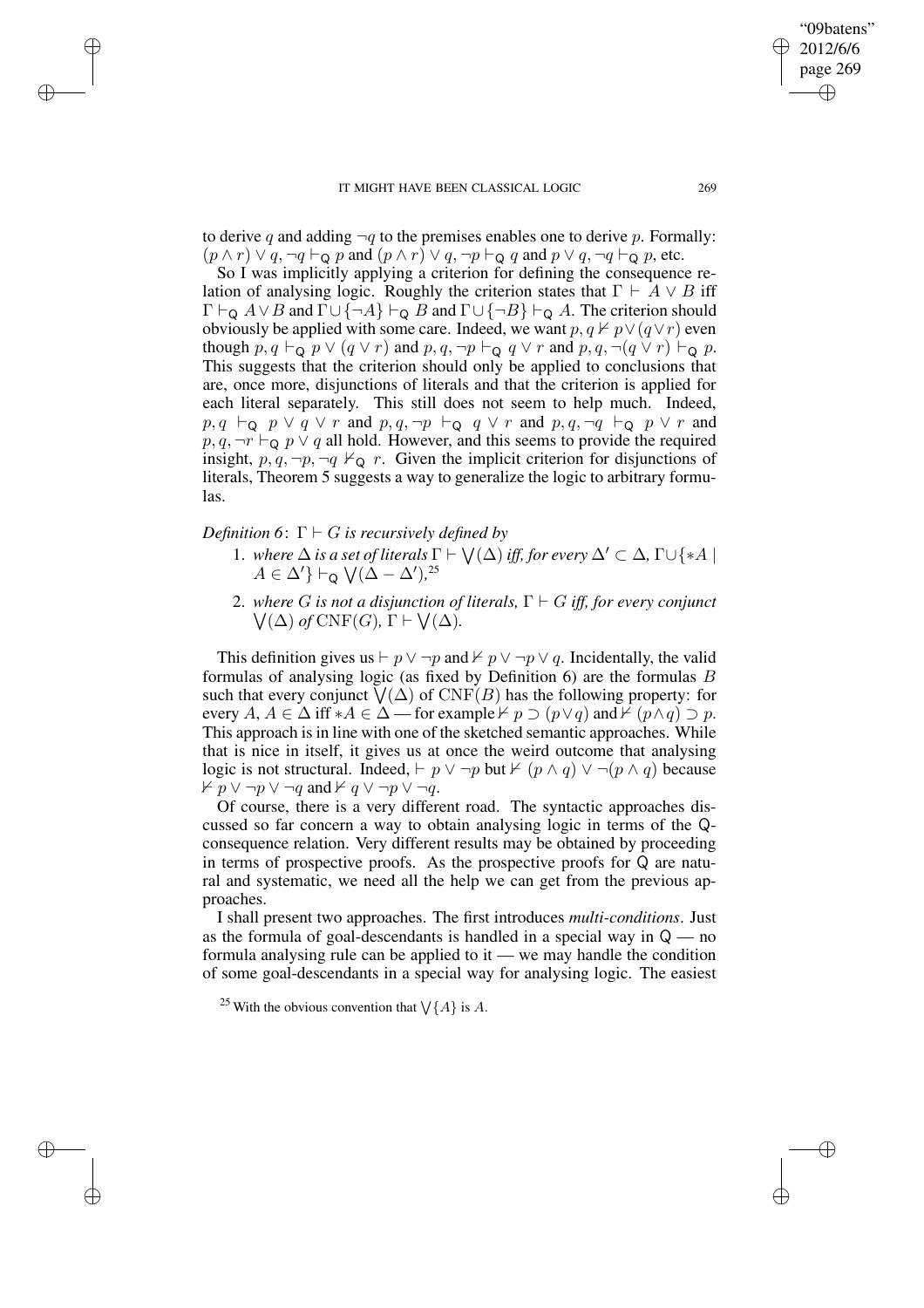✐

## 270 DIDERIK BATENS

way to explain the matter is as follows. After applying the Goal rule to obtain  $[G]$  G, we apply condition analysing rules to this prospective expression and to its descendants, until no such rule can be applied. The condition analysing rule for a formulas is as before, but the one for b formulas is replaced by the following:

$$
\frac{[\Delta \cup \{\mathfrak{b}\}]\, A}{[\Delta \cup \{\mathfrak{b}_1][\Delta \cup \{\mathfrak{b}_2\}]\, A}
$$

So we write both conditions on the same line, thus introducing multi-conditions. Eventually we reach a prospective expression

$$
[\Delta_1] \dots [\Delta_n] \, G \,. \tag{7}
$$

To other formulas, viz. to premises and their descendants, we apply the usual rules. An alternative and longwinded way to introduce the change is to define certain *occurrences* of members of conditions as deriving from a sequence of condition analysing rules applied to the condition G of the goal expression.

It still should be specified in which way Trans and EM are applied to the separate conditions in expressions of the form (7). For applications of Trans, we combine one of the multi-conditions with another prospective expression. To avoid confusion, here is the form:

$$
\frac{[\Delta_1] \dots [\Delta_i \cup \{B\}]\dots [\Delta_n] G}{[\Delta_1] \dots [\Delta_i \cup \Delta']\dots [\Delta_n] G}
$$

If one of the resulting conditions is empty, it is (written as  $[0]$  or simply) eliminated altogether. EM, to the contrary, is applied to members of the *same* multi-condition. I again write the general form. As the order to the separate conditions does not matter, I put the two relevant conditions in adjacent places.

$$
\frac{[\Delta_1] \dots [\Delta_i \cup \{B\}][\Delta_j \cup \{\neg B\}]\dots [\Delta_n] G}{[\Delta_1] \dots [\Delta_i \cup \Delta_j] \dots [\Delta_n] G}
$$

So EM gives one a means to reduce the number of conditions, even to eliminate two at once in case  $\Delta_i = \Delta_j = \emptyset$ .

The idea is still (see Definition 2) that the proof is successful iff  $G$  occurs on the empty condition (or on a set of empty conditions if that notation is followed). This means that all members of a multi-condition are reduced to  $\emptyset$ .

✐

✐

✐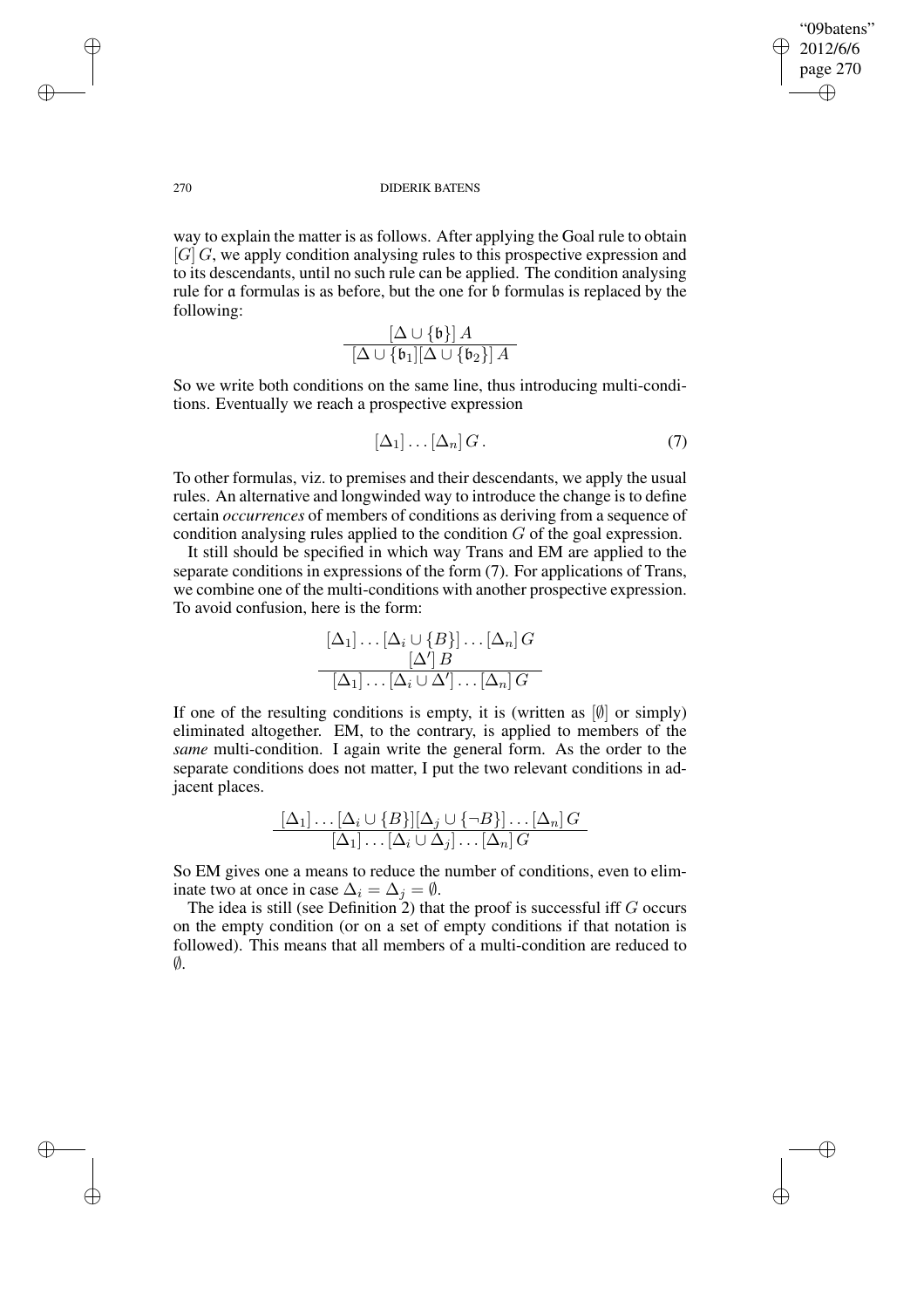It is instructive to add a few simple proofs by way of illustration. Let us start with a proof for  $p, q \vee r \vdash r \vee (p \wedge q)$ . I leave it to the reader to adjust the marking definitions.

|   | $[r \vee (p \wedge q)] r \vee (p \wedge q)$       | Goal            | $\mathtt{R}^9$ |
|---|---------------------------------------------------|-----------------|----------------|
| 2 | $[r][p \wedge q]$ $r \vee (p \wedge q)$           | $1; C\vee E$    | $\mathtt{R}^9$ |
| 3 | $[r][p,q]$ $r \vee (p \wedge q)$                  | $2; C \wedge E$ | $\mathsf{R}^5$ |
| 4 | $\boldsymbol{p}$                                  | Prem            |                |
| 5 | $[r][q]$ $r \vee (p \wedge q)$                    | 3, 4; Trans     | $\mathsf{R}^9$ |
| 6 | $q \vee r$                                        | Prem            |                |
| 7 | $\lceil \neg q \rceil r$                          | $6; \vee E$     |                |
| 8 | $\lceil \neg q \rceil [q] \, r \vee (p \wedge q)$ | 5, 7; Trans     | $\mathsf{R}^9$ |
| 9 | $r \vee (p \wedge q)$                             | $8$ ; EM        |                |

✐

✐

 $\oplus$ 

✐

There is obviously no successful proof for  $p, q \vdash r \lor (p \land q)$ . This is illustrated by the following attempted proof, which has stopped.

|    | $[r \vee (p \wedge q)] r \vee (p \wedge q)$ | Goal            |                |
|----|---------------------------------------------|-----------------|----------------|
| 2  | $[r][p \wedge q]$ $r \vee (p \wedge q)$     | $1; C\vee E$    | $R^7$          |
| 3  | $[r][p,q]$ $r \vee (p \wedge q)$            | $2; C \wedge E$ | $\mathsf{R}^5$ |
| 4  |                                             | Prem            |                |
| -5 | $[r][q]$ $r \vee (p \wedge q)$              | 3, 4; Trans     | $R^7$          |
| 6  |                                             | Prem            |                |
| 7  | $[r]$ $r \vee (p \wedge q)$                 | 5, 6; Trans     |                |

I add a final example proof, viz. for  $(s \lor p) \supset q$ ,  $q \supset r \vdash p \supset r$ , to illustrate that condition analysing rules function as for Q with respect to premises and their descendants.

|                | $[p \supset r] p \supset r$                          | Goal               | $R^{10}$ |
|----------------|------------------------------------------------------|--------------------|----------|
| 2              | $\lceil \neg p \rceil \lceil r \rceil \ p \supset r$ | 1; C <sub>DE</sub> | $R^{10}$ |
| 3              | $q \supset r$                                        | Prem               |          |
| $\overline{4}$ | $\left[ q\right] r$                                  | $3;$ C $\supset$ E |          |
| 5              | $\lceil \neg p \rceil [q] \, p \supset r$            | $2, 4;$ Trans      | $R^{10}$ |
| 6              | $(s \vee p) \supset q$                               | Prem               |          |
| 7              | $[s \vee p] q$                                       | $6;$ C $\supset$ E |          |
| 8              | p q                                                  | $7;$ C $\vee$ E    |          |
| 9              | $\neg p$   $[p]$ $p \supset r$                       | 5, 8; Trans        | $R^{10}$ |
| 10             | $\boldsymbol{n}$                                     | 9; EM              |          |

"09batens" 2012/6/6 page 271

 $\bigoplus$ 

✐

 $\oplus$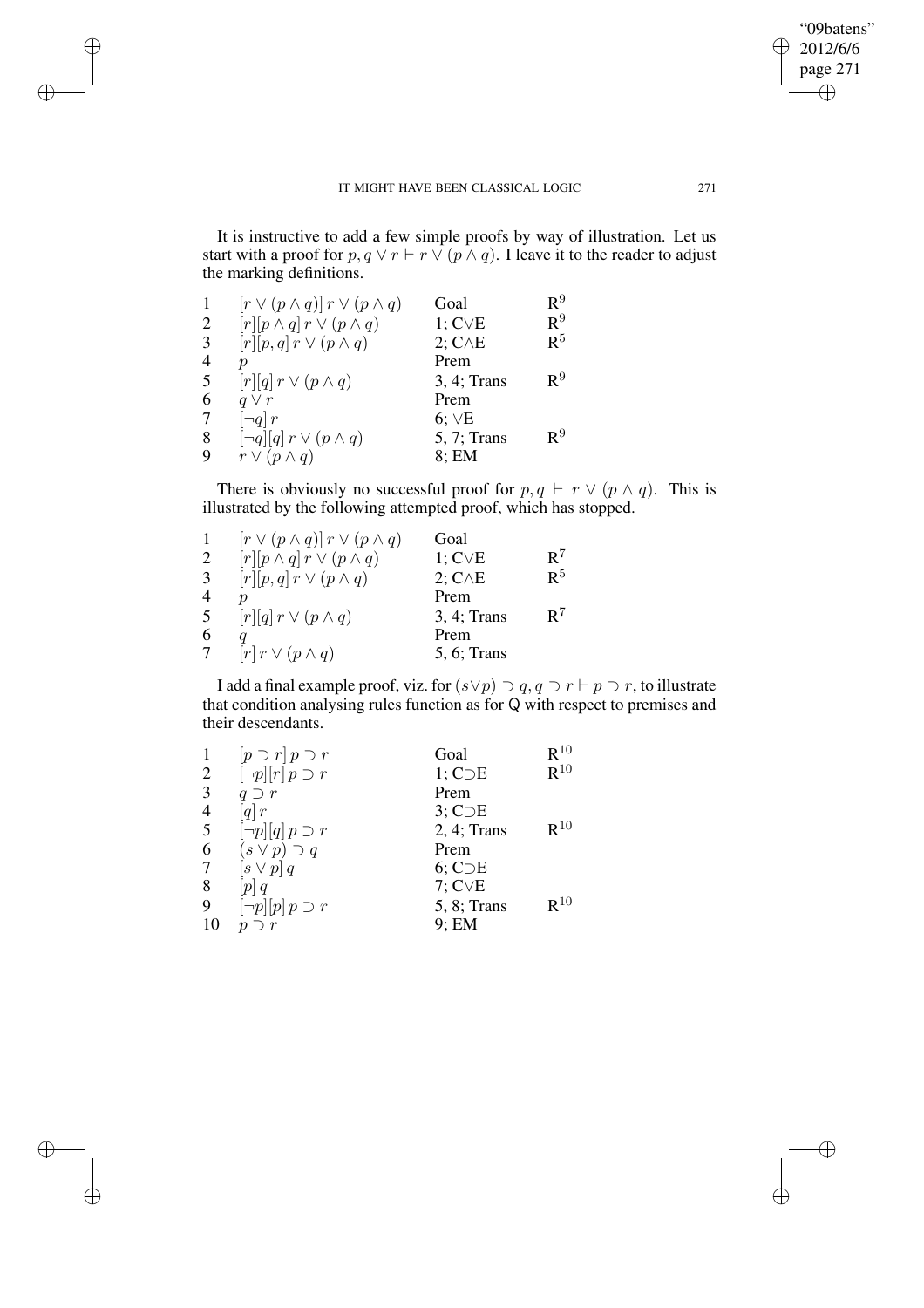✐

#### 272 DIDERIK BATENS

These prospective proofs define a logic that is non-transitive. Indeed,  $\vdash$   $(p \land q) \lor \neg(p \land q)$  and  $(p \land q) \lor \neg(p \land q) \vdash p \lor \neg p \lor \neg q$ ,<sup>26</sup> but  $\nvdash p \lor \neg p \lor \neg q$ . So let me spell out an alternative.

The idea is to use disjunctions of sets of formulas. As in the previous approach, one clearly separates the analysis of the condition of the goal expression from the analysis of premises. So where multi-conditions were introduced in the previous approach, one now applies condition analysing rules resulting in conditions that are sets of disjunctions of sets of literals. These condition analysing rules are rather straightforward, but one needs two rules for each type of formula. Consider first b-formulas:

$$
\frac{[\Delta \cup \{\mathfrak{b}\}]\,G}{[\Delta \cup \{\mathsf{V}(\{\mathfrak{b}_1,\mathfrak{b}_2\})\}] \,G} \qquad \qquad \frac{[\Delta \cup \{\mathsf{V}(\Theta \cup \{\mathfrak{b}\})\}]\,G}{[\Delta \cup \{\mathsf{V}(\Theta \cup \{\mathfrak{b}_1,\mathfrak{b}_2\})\}] \,G}
$$

For a-formulas, the rules are (the left rule is simply the standard rule):

$$
\frac{[\Delta \cup \{\mathfrak{a}\}]\,G}{[\Delta \cup \{\mathfrak{a}_1, \mathfrak{a}_2\}]\,G} \qquad \qquad \frac{[\Delta \cup \{\mathsf{V}(\Theta \cup \{\mathfrak{a}\})\}]\,G}{[\Delta \cup \{\mathsf{V}(\Theta \cup \{\mathfrak{a}_1\}), \mathsf{V}(\Theta \cup \{\mathfrak{a}_2\})\}]\,G}
$$

These rules are applied to the goal expression until the (sole) condition is a set of disjunctions of (possibly singleton) sets of literals.<sup>27</sup> The targets at this stage are these disjunctions<sup>28</sup> together with the literals that occur in these disjunctions.

In view of the targets, premise rules are introduced by Prem. This clarifies at once the last part of the previous paragraph. More often than not, the disjunctions of sets of literals will not be positive parts of any premises, whereas the literals themselves are. If the literals are, we may need the premises in order to derive the goal. On premises and their descendants, all formula analysing rules and condition analysing rules of Q may be applied as well as Trans and EM.

At this point several choices are possible. Keep in mind that a proof, as described so far, consists of two sequences of prospective expressions: on the one hand the application of the Goal rule and the descendants of the goal expression obtained by the new rules, on the other hand the premises and their descendants. We obviously need a way to connect both.

<sup>26</sup> Analyse the goal expression to obtain  $[p]$  $\neg p$ ] $\neg p \lor \neg p \lor \neg q$ , introduce and analyse the premise to obtain  $[p, \neg p] \neg q$ , obtain  $[p][\neg p][p, \neg p]$   $p \lor \neg p \lor \neg q$  by Trans and from this obtain  $p \lor \neg p \lor \neg q$  by twice EM.

 $27$  The disjunction of a singleton set of literals is obviously just a literal.

 $28$  Officially one may consider all formulas that occur in conditions so far as targets, but the effect is the same and the convention followed in the text is heuristically more transparent.

✐

✐

✐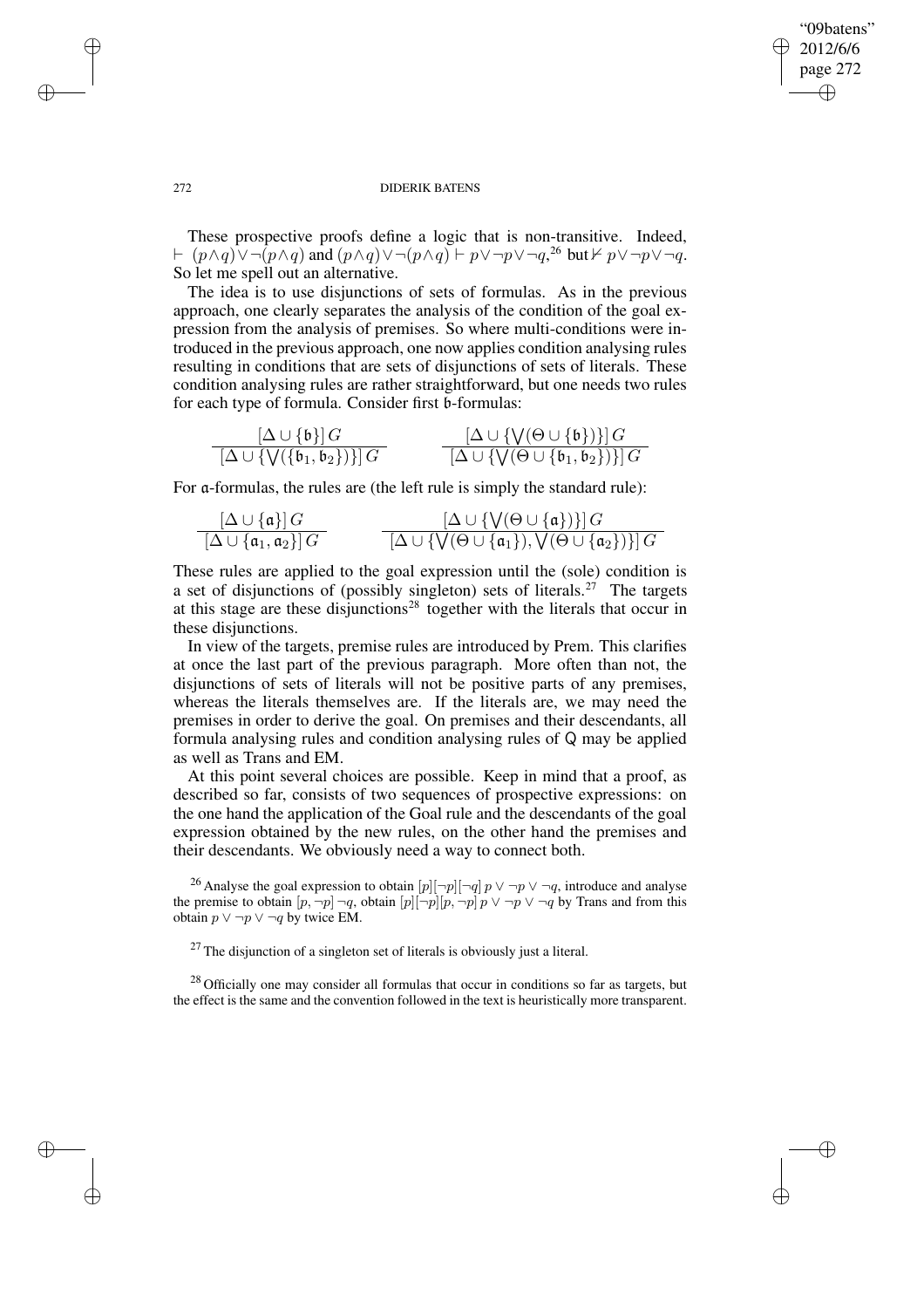It is possible to devise rules for deriving disjunctions of sets of literals from the premises. However, this leads to many and complicated new instructions and to a rather messy heuristics. The apparently simplest way to handle the matter is to introduce an instruction that enables one to obtain a disjunction of sets of literals from a prospective expression and next to restrict the rule Trans with respect to goal-descendants. The first rule reads:

$$
\mathbf{D} \qquad \qquad \frac{[B_1, \ldots, B_n] A}{\sqrt{\left(\{A, *B_1, \ldots, *B_n\}\right)}}
$$

whereas the restricted rule Trans for goal-descendants is called TransG and looks as follows:

$$
\text{TransG} \qquad \frac{[\Delta \cup \{A\}] \, G}{[{\Delta}] \, G}
$$

✐

✐

✐

✐

in which  $\overline{A}$  is a disjunction of a (possibly singleton) set of literals. The rule EM cannot be applied to goal-descendants in the present prospective proofs.

After presenting two example proofs, I shall comment on this logic. Consider first a prospective proof for  $(p \land q) \supset r, p \lor s, t \supset s, \neg q \supset t \vdash s \lor r$ .

| 1              | $[s\vee r] \ s\vee r$           | Goal                | $R^{16}$ |
|----------------|---------------------------------|---------------------|----------|
| $\overline{2}$ | $[\bigvee(\{r,s\})]$ s $\vee$ r | $1; C\vee E$        | $R^{16}$ |
| 3              | $(p \wedge q) \supset r$        | Prem                |          |
| $\overline{4}$ | $[p \wedge q]$ r                | 3:DE                |          |
| 5              | $[p,q]$ r                       | $4; C \wedge E$     |          |
| 6              | $p \vee s$                      | Prem                |          |
| $\tau$         | $\lceil \neg s \rceil p$        | 6;VE                |          |
| 8              | $[\neg s, q]$ r                 | $5, 7$ ; Trans      |          |
| 9              | $\neg q \supset t$              | Prem                |          |
| 10             | $[\neg t]$ q                    | $9;$ C $\neg$ E     |          |
| 11             | $t \supset s$                   | Prem                |          |
| 12             | $[\neg s] \neg t$               | 11; C <sub>DE</sub> |          |
| 13             | $[\neg s]$ q                    | 10, 12; Trans       |          |
| 14             | $\lceil \neg s \rceil r$        | 8, 13; Trans        |          |
| 15             | $\bigvee (\{r,s\})$             | 14; D               |          |
| 16             | $s \vee r$                      | $2, 15$ ; TransG    |          |

The second example proof illustrates the absence of theorems in the present system. Consider the attempted proof for  $\vdash$   $(p \land q) \lor \neg (p \land q)$ .

|   | $[(p \wedge q) \vee \neg (p \wedge q)] (p \wedge q) \vee \neg (p \wedge q)$                            | Goal               |
|---|--------------------------------------------------------------------------------------------------------|--------------------|
|   | $[\mathsf{V}(\{p \land q, \neg(p \land q)\})](p \land q) \lor \neg(p \land q)$                         | $1:$ CVE           |
|   | $[\bigvee(\{p\land q, \neg p, \neg q\})](p\land q) \lor \neg(p\land q)$                                | $2; C\vee E$       |
| 4 | $[\mathsf{V}(\{p,\neg p,\neg q\}),\mathsf{V}(\{q,\neg p,\neg q\})](p \wedge q) \vee \neg (p \wedge q)$ | $3; C \triangle E$ |

"09batens" 2012/6/6 page 273

✐

✐

✐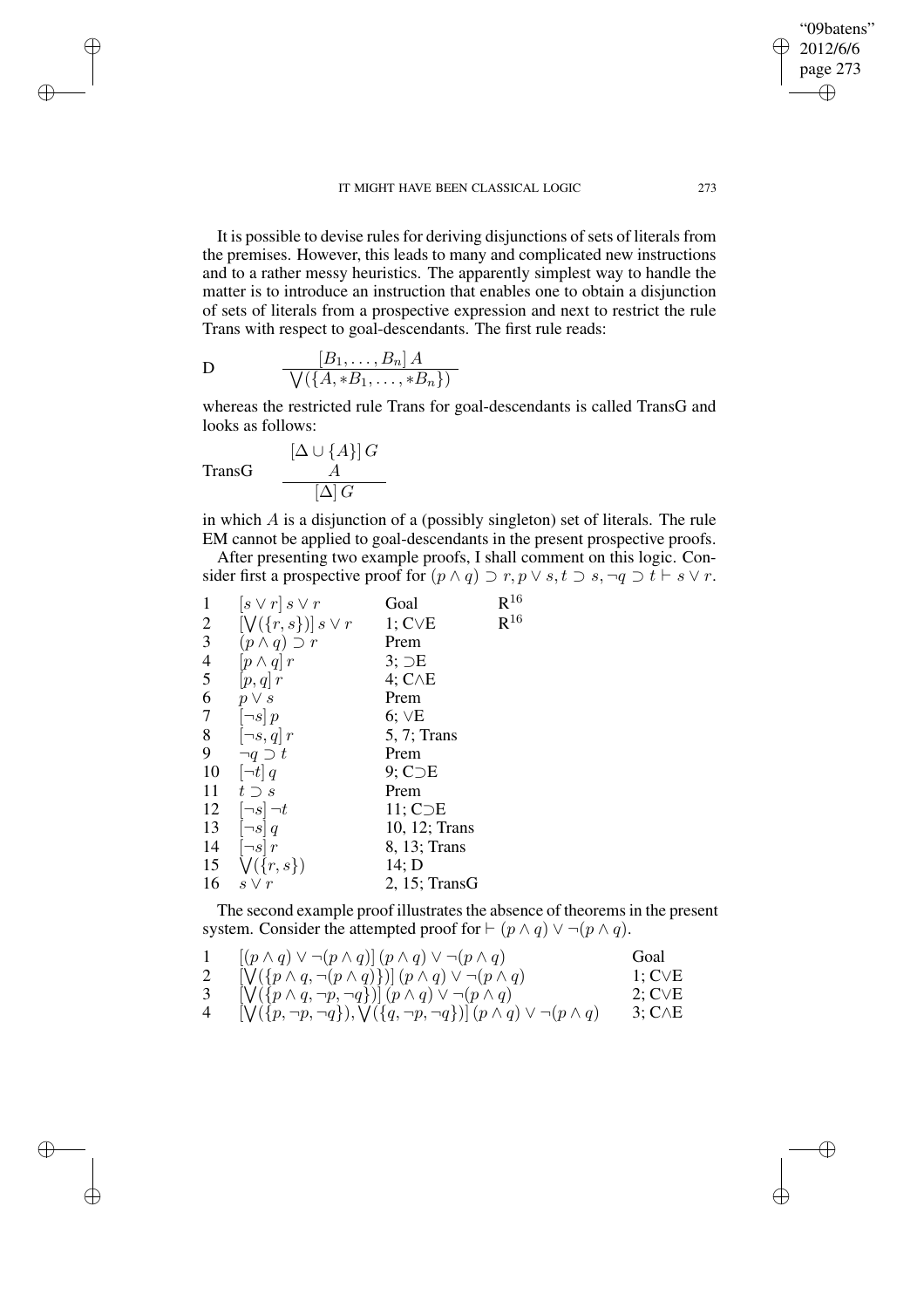## "09batens" 2012/6/6 page 274 ✐ ✐

✐

✐

#### 274 DIDERIK BATENS

The proof, which also illustrates the analysis of the goal condition, stops right here. Obviously, every attempted proof without premises stops once the goal condition is fully analysed.

The drawback of the present system is that the prospective dynamics itself does not encompass the proof heuristics. This is illustrated by the first  $\bigvee (\{r, s\})$ . So one has to keep in mind that one needs to obtain either  $[\neg s]$  r example proof. In order to obtain a successful proof, one needs to derive or  $|\neg r|$  s from the premises. Nevertheless, in deriving from the premises all prospective expressions in view of the targets, one will find a successful proof if there is one.

The absence of theorems in the present system should not be seen as a drawback. Logic concerns *inference*. Theorems are merely side effects of inference. Moreover, we do not want to have  $(p \wedge q) \vee \neg (p \wedge q)$  as a theorem of analysing logic —  $p \lor \neg p \lor \neg q$  follows from it and can obviously not be obtained by analysing means. But then we do not want  $p \vee \neg p$  as a theorem either, because otherwise the present version of analysing logic is not structural. So the present prospective version of analysing logic has no theorems, but in return seems to be reflexive, transitive, monotonic, structural, compact, and decidable, and moreover is a strict fragment of Q.

The reason for discussing analysing logic at length is that it will be helpful to articulate a semantics that is adequate with respect to the full language of Q and that does not require a syntactic transformation. Especially the last prospective system seems valuable in this respect. It seems to agree with Definition 6, provided one moreover requires that the conclusion is derived *from* the premises.

# 7. *In Praise of a Logic*

As announced, I do not pretend that classical logic, in the present context P, should be replaced by Q. Nevertheless Q is worth attention. It is a better explication for proofs than P. At least two aspects of Q justify this claim.

The logic P was intended for consistent premise sets. For those, Q does at least as good because it delivers exactly the same consequence sets. However, Q does better than P in that it prevents one from making heuristically useless moves. This is the first aspect.

Note that P may be repaired in this respect, viz. by devising prospective proofs for it. This was done in [7]. So the advantage is one of prospective proofs, rather than of the specific system  $Q^{29}$  Nevertheless, Q has the

✐

✐

✐

<sup>&</sup>lt;sup>29</sup> The prospective dynamics proved useful in other respects as well, for example it provides criteria for final derivability in adaptive logics, which have a consequence relation with a high computational complexity. See [2, 22] for the criteria.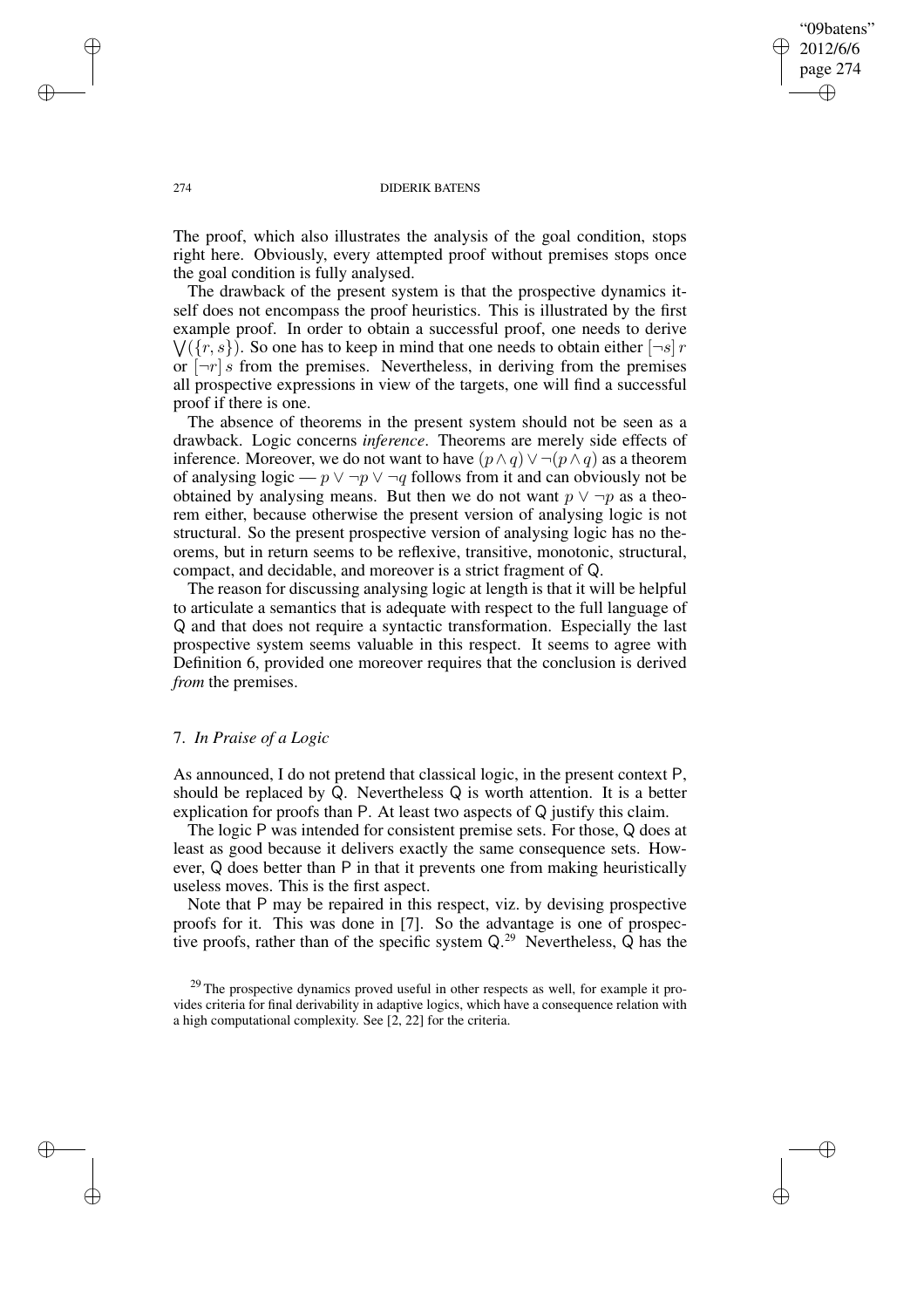✐

✐

✐

✐

advantage to be a natural system with respect to prospective proofs. In order to devise prospective proofs for P, one needs to *add* EFQ to the rules of Q. While Q consists of sensible and easily justifiable instructions, EFQ is *ad hoc* and unnatural. In the context of Hilbert proofs, which presuppose transitivity, EFQ is an unavoidable outcome of Addition and Disjunctive Syllogism. In the context of prospective proofs, EFQ does not result from any insight in *inference*, but is merely a means to *force* inconsistent premise sets into triviality. This makes it hard to justify EFQ in terms of prospective proofs and precisely these proofs are superior to Hilbert proofs in view of their goal-directed character.

The second aspect is related to inconsistent premise sets. To these P assigns the trivial consequence set. Logicians have looked for a justification of this property. The only purported justification is that inconsistent premise sets are false anyway. This requires some discussion.

Suppose for a moment that all inconsistent premise sets are false, as the classicist claim goes. No argument in favour of P follows from this claim. Indeed, whenever  $\Gamma$  is inconsistent, Q will reveal this and enable one to classify the premise set as false. The whole point is what happens next.

Upon discovering that a premise set is inconsistent, no one actually derives the trivial set from it. The reason is not only that it is impossible to do so in a human lifetime (or during the existence of mankind), but rather that there is no point in doing so. As soon as you derive an inconsistency from a premise set, you know that the set is inconsistent. If you believe that all inconsistent premise sets are false, you have to consider that premise set as false. But why should one embark in deriving the trivial set, or rather claim that the trivial set is derivable? The statement that inconsistent premise sets are false might justify that it is harmless that P assigns the trivial consequence set to inconsistent premise sets. But the statement does not entail that logics *should* assign the trivial consequence set to inconsistent premise sets. That shooting a corpse does not amount to murder, does not entail the obligation to shoot corpses.

There are reasons to doubt the classicist position on inconsistency. That all inconsistent premise sets are false has been questioned by an increasing number of people — see [17, 6] and many other books and papers. However, the classicist needs a further step to argue that it is harmless that P assigns the trivial consequence set to inconsistent premise sets. Indeed, she needs to show that there is no point in reasoning from inconsistent premise sets. This cannot be shown because it is false.<sup>30</sup> Even if all inconsistencies are false,

 $30$  There is, for example, overwhelming evidence that inconsistencies occurred in the history of the sciences and that scientists reasoned from them. Examples from mathematics are well-known: Cantor's set theory, Frege's set theory, Newton's infinitesimal calculus, . . . ; for some examples from the empirical sciences see [8, 10, 11, 13, 14, 15, 16, 19].

"09batens" 2012/6/6 page 275

✐

✐

✐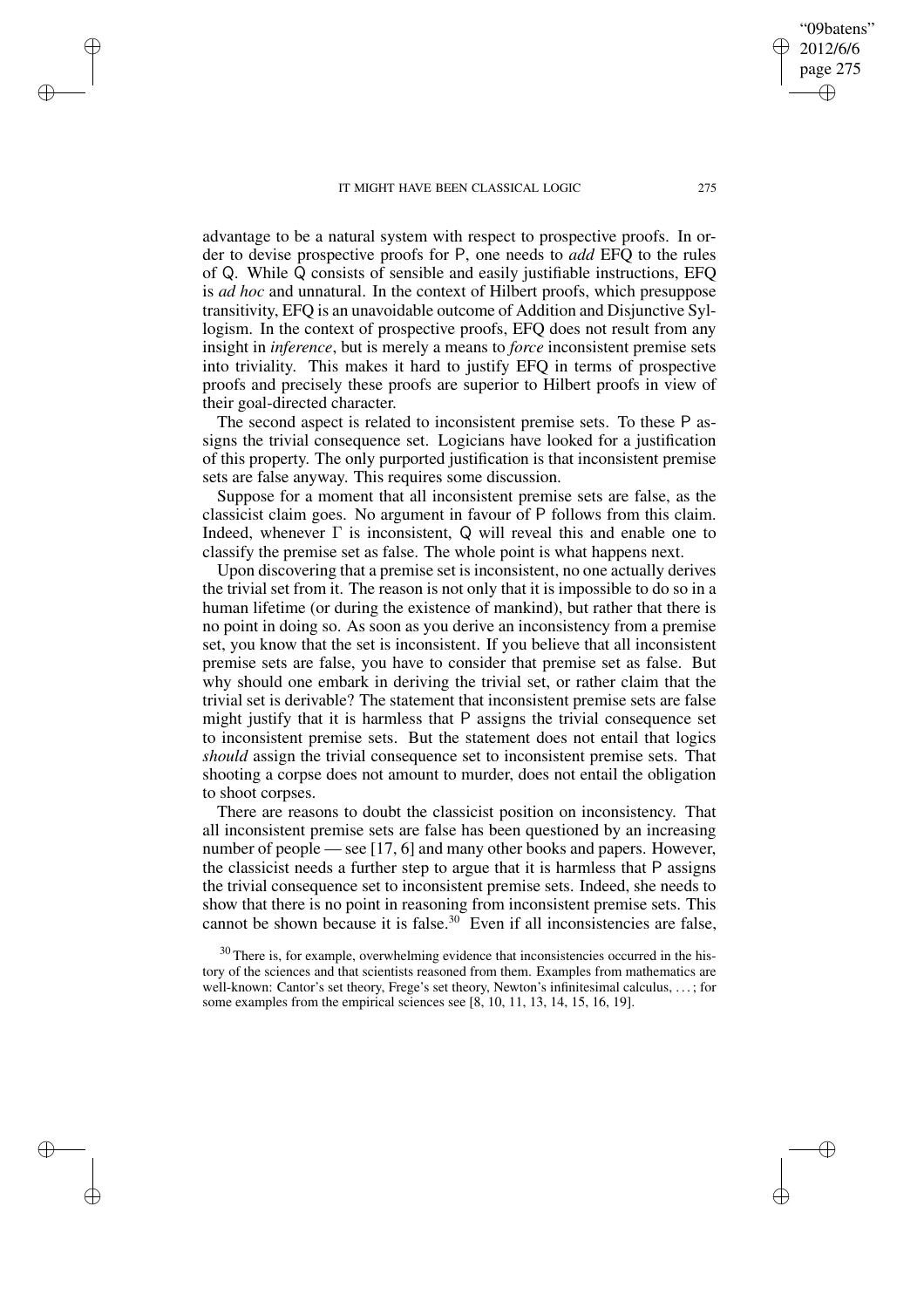## "09batens" 2012/6/6 page 276 ✐ ✐

✐

✐

## 276 DIDERIK BATENS

our views on the world are often inconsistent. We have to reason from them, were it only to arrive at consistent views. So even if all inconsistencies are false, we still need paraconsistent logics.

I have pointed out that Q is an unusual paraconsistent logic. The reader will have surmised that this is related to Q's being non-transitive (for inconsistent premise sets). And indeed, most paraconsistent logics are Tarski logics. In at least one respect Q does better than all of those.

If a premise set is intended to be consistent but turns out inconsistent and we want to replace it by a consistent one, we need to 'interpret' the premise set "as consistently as possible". This is typically the aim of inconsistencyadaptive logics. $31$  In a sense, Q fulfils the same task. It provides a basis for reasoning towards a consistent replacement of inconsistent theories. This does not mean that Q makes inconsistency-adaptive logics superfluous. Handling inconsistency (with the aim to eliminate it) is a methodological matter; different approaches, and hence logics, are sensible and more or less suited in specific situations. More often than not, the approaches provide different bases for reasoning towards a consistent replacement. Which of them is the best cannot be settled beforehand. Sometimes several consistent alternatives differ drastically from each other, but are equally consistent and equally close to the inconsistent original. The presumably consistent replacements of Frege's set theory are an obvious example.

Q provides only one of these approaches and not necessarily the most attractive one. For example, although it does not turn inconsistency into triviality, it spreads inconsistencies. Here are some examples:

$$
\mathfrak{a}, \ast \mathfrak{a} \vdash_{\mathsf{Q}} \mathfrak{a}_{1} \land \ast \mathfrak{a}_{1} \text{ and } \mathfrak{a}, \ast \mathfrak{a} \vdash_{\mathsf{Q}} \mathfrak{a}_{2} \land \ast \mathfrak{a}_{2}
$$
\n
$$
\mathfrak{b}, \ast \mathfrak{b} \vdash_{\mathsf{Q}} \mathfrak{b}_{1} \land \ast \mathfrak{b}_{1} \text{ and } \mathfrak{b}, \ast \mathfrak{b} \vdash_{\mathsf{Q}} \mathfrak{b}_{2} \land \ast \mathfrak{b}_{2}
$$
\n
$$
A, \neg A, B \vdash_{\mathsf{Q}} (A \land B) \land \neg(A \land B)
$$
\n
$$
A, \neg A \vdash_{\mathsf{Q}} ((A \land B) \land \neg(A \land B)) \lor ((A \land \neg B) \land \neg(A \land \neg B))
$$
\n
$$
(A_{1} \land \neg A_{1}) \lor \dots \lor (A_{n} \land \neg A_{n}) \vdash_{\mathsf{Q}} (A \land \neg A) \land \dots \land (A_{n} \land \neg A_{n}).
$$

This is not a disaster, but it is not attractive either. The more inconsistencies are spread, the more difficult it is to find and eliminate their source.

Incidentally, Q solves a problem that was posed before in the literature. In [12], Joke Meheus argues that it is unreasonable to expect a scientist to apply, for example, disjunctive syllogism in some cases and not in others. If that is correct, Q seems a good logic to explicate the way in which scientists handle

 $31$  See [4] and many other papers. A provisional and incomplete version of the upcoming survey book [5] is available on the web.

✐

✐

✐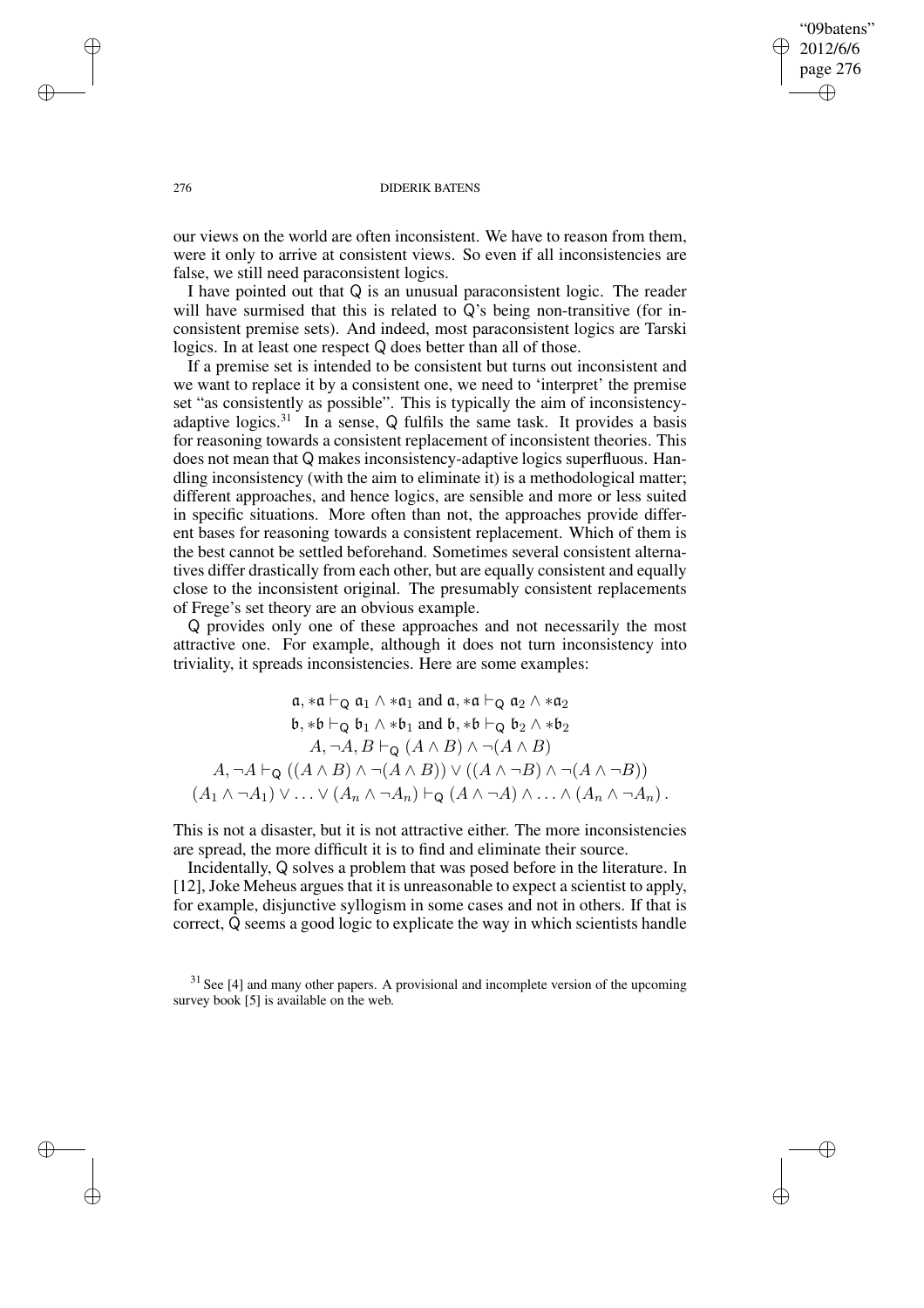✐

✐

✐

inconsistency. Moreover, Q avoids certain technicalities that are required by the logic AN, which is proposed in [12].

So the consequence sets Q assigns to inconsistent premise sets are sensible in several respects. Moreover, those sets are defined by simple and natural means: the very instructions that define the consequence sets of consistent premise sets — precisely this is the point of the previous paragraph. In view of this, the absence of transitivity (and even of cumulative transitivity) in Q is not a reason for worry. P and Q agree on consistent premise sets and Q does better for inconsistent premise sets. We have seen that assigning the trivial consequence set to inconsistent premise sets is pointless and not justifiable — at best excusable. The absence of transitivity is a price to pay, but the return is (i) that inconsistent premise sets are assigned a sensible and useful consequence set and (ii) that the set of instructions is systematic and natural.

Some have objected that Q concerns computational matters rather than conceptual ones. This is mistaken. The computational aspects of Q are related to the efficiency of the procedure and have hardly been given any attention in the present paper. The prospective proofs, however, were devised to get a grasp on the goal-directed aspects of logic and this is a *conceptual* matter. This is the more obvious as Q is the direct and natural outcome of the prospective dynamics. I have no proof that Q cannot be defined differently, but doing so will apparently require meta-theoretical technicalities; I see no way to characterize Q by means of a set of *rules* — see Section 3 — that concern the handling of formulas of the object language.

So the circle seems to be closed. The prospective dynamics was originally intended as a neutral means to push part of the proof heuristics into the proof (for any logic). The prospective dynamics was first applied to P, viz. in [7]. There it turned out that EFQ is unnatural and *ad hoc*. It took some time before it was realized that the result of dropping EFQ, viz. Q, is actually superior to P as an explication for actual proofs. This suggests that we question the philosophical views on inference that originated with Aristotle and helped define 'classical logic' at the end of the nineteenth century.

> Centre for Logic and Philosophy of Science Universiteit Gent, Belgium E-mail: Diderik.Batens@UGent.be

## **REFERENCES**

[1] Diderik Batens. A bridge between two-valued and many-valued semantic systems: n-tuple semantics. *Proceedings of the 12th International Symposium on Multiple-Valued Logic*, IEEE:Los Angeles, 318–322, 1982.

"09batens" 2012/6/6 page 277

✐

✐

✐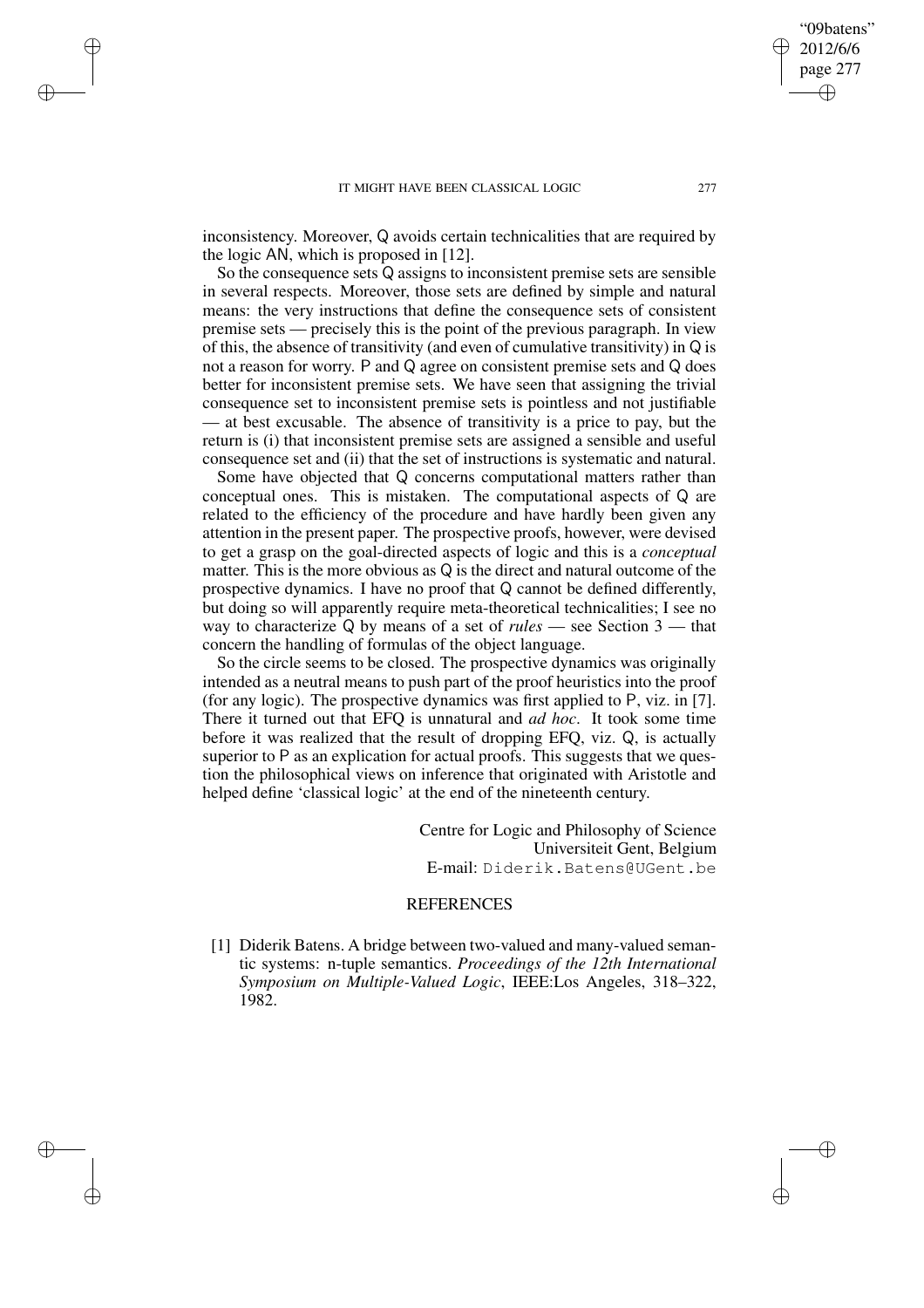## 278 DIDERIK BATENS

"09batens" 2012/6/6 page 278

✐

✐

✐

✐

- [2] Diderik Batens. A procedural criterion for final derivability in inconsistency-adaptive logics. *Journal of Applied Logic*, 3:221–250, 2005.
- [3] Diderik Batens. A diagrammatic proof search procedure as part of a formal approach to problem solving. In Lorenzo Magnani, editor, *Model Based Reasoning in Science and Engineering. Cognitive Science, Epistemology, Logic*, volume 2 of *Studies in Logic*, pages 265– 284. King's College Publications, London, 2006.
- [4] Diderik Batens. Towards a dialogic interpretation of dynamic proofs. In Cédric Dégremont, Laurent Keiff, and Helge Rückert, editors, *Dialogues, Logics and Other Strange Things. Essays in Honour of Shahid Rahman*, pages 27–51. College Publications, London, 2009. 558 pp.
- [5] Diderik Batens. *Adaptive Logics and Dynamic Proofs. Mastering the Dynamics of Reasoning*. 201x. Forthcoming.
- [6] Diderik Batens, Chris Mortensen, Graham Priest, and Jean Paul Van Bendegem, editors. *Frontiers of Paraconsistent Logic*. Research Studies Press, Baldock, UK, 2000.
- [7] Diderik Batens and Dagmar Provijn. Pushing the search paths in the proofs. A study in proof heuristics. *Logique et Analyse*, 173–175:113– 134, 2001. Appeared 2003.
- [8] Bryson Brown. How to be realistic about inconsistency in science. *Studies in History and Philosophy of Science*, 21:281–294, 1990.
- [9] Rudolf Carnap. *Logical Foundations of Probability*. University of Chicago Press, Chicago, 1950.
- [10] Joke Meheus. Adaptive logic in scientific discovery: the case of Clausius. *Logique et Analyse*, 143–144:359–389, 1993. Appeared 1996.
- [11] Joke Meheus. Clausius' discovery of the first two laws of thermodynamics. A paradigm of reasoning from inconsistencies. *Philosophica*, 63:89–117, 1999. Appeared 2001.
- [12] Joke Meheus. An extremely rich paraconsistent logic and the adaptive logic based on it. In Batens et al. [6], pages 189–201.
- [13] Joke Meheus. Inconsistencies in scientific discovery. Clausius's remarkable derivation of Carnot's theorem. In Helge Krach, Geert Vanpaemel, and Pierre Marage, editors, *History of Modern Physics. Acta of the XXth International Congress of History of Science*, pages 143–154. Brepols, Turnhout (Belgium), 2002.
- [14] Nancy Nersessian. Inconsistency, generic modeling, and conceptual change in science. In Joke Meheus, editor, *Inconsistency in Science*, pages 197–211. Kluwer, Dordrecht, 2002.
- [15] John Norton. The logical inconsistency of the old quantum theory of black body radiation. *Philosophy of Science*, 54:327–350, 1987.
- [16] John Norton. A paradox in Newtonian gravitation theory. *PSA 1992*, 2:421–420, 1993.

✐

✐

✐